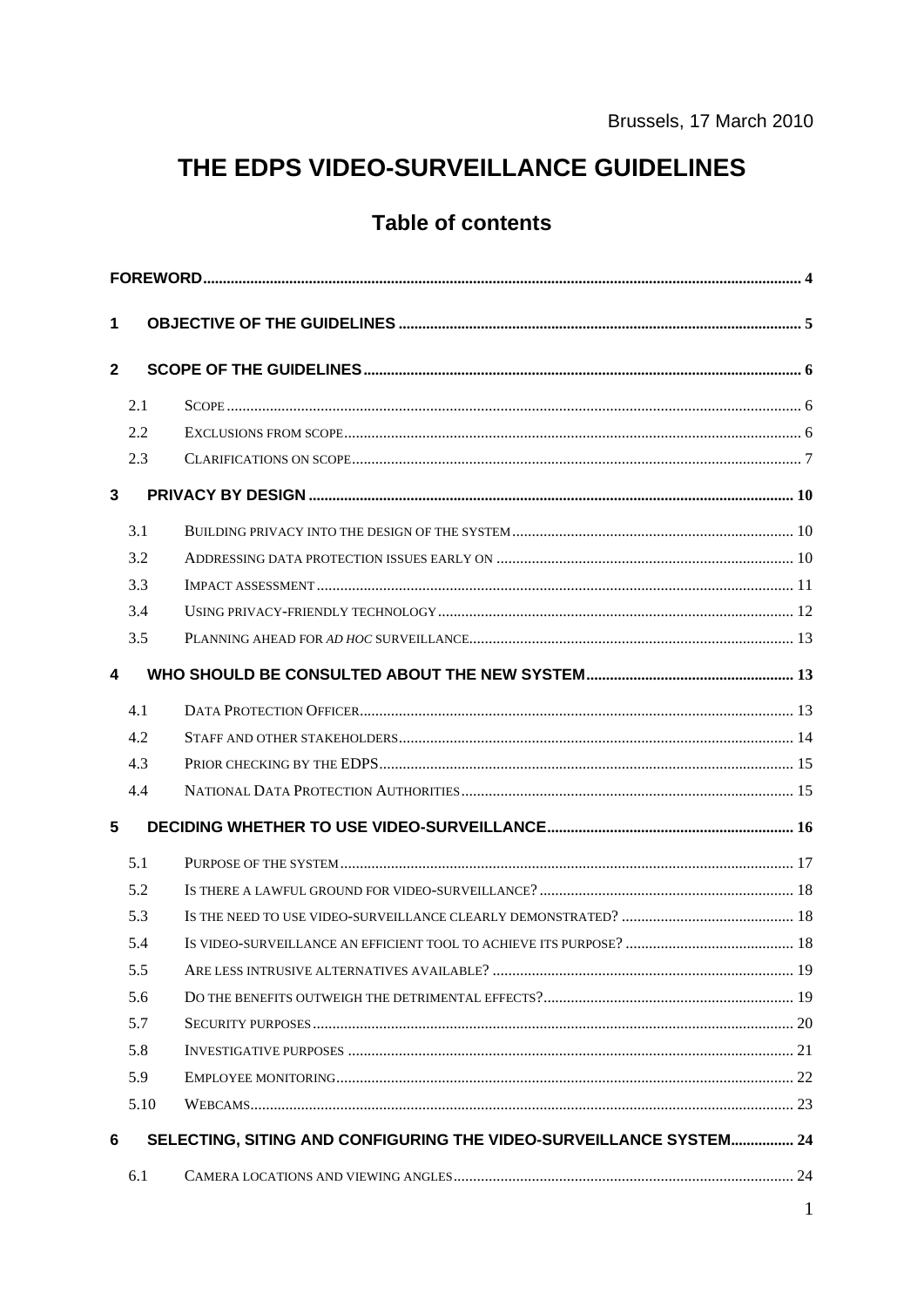|                | 6.2  |                                                                              |  |
|----------------|------|------------------------------------------------------------------------------|--|
|                | 6.3  |                                                                              |  |
|                | 6.4  |                                                                              |  |
|                | 6.5  |                                                                              |  |
|                | 6.6  |                                                                              |  |
|                | 6.7  |                                                                              |  |
|                | 6.8  |                                                                              |  |
|                | 6.9  |                                                                              |  |
|                | 6.10 |                                                                              |  |
|                | 6.11 |                                                                              |  |
|                | 6.12 |                                                                              |  |
| $\overline{7}$ |      |                                                                              |  |
|                | 7.1  |                                                                              |  |
|                | 7.2  |                                                                              |  |
| 8              |      |                                                                              |  |
|                | 8.1  | A SMALL NUMBER OF CLEARLY IDENTIFIED INDIVIDUALS ON A NEED-TO-KNOW BASIS  35 |  |
|                | 8.2  |                                                                              |  |
|                | 8.3  |                                                                              |  |
| 9              |      |                                                                              |  |
| 10             |      |                                                                              |  |
|                | 10.1 |                                                                              |  |
|                | 10.2 |                                                                              |  |
|                | 10.3 |                                                                              |  |
|                | 10.4 |                                                                              |  |
|                | 10.5 |                                                                              |  |
| 11             |      |                                                                              |  |
|                | 11.1 |                                                                              |  |
|                | 11.2 |                                                                              |  |
|                | 11.3 |                                                                              |  |
|                | 11.4 |                                                                              |  |
| $12 \,$        |      |                                                                              |  |
| 13             |      | ACCOUNTABILITY: ENSURING, VERIFYING AND DEMONSTRATING GOOD                   |  |
|                |      |                                                                              |  |
|                | 13.1 |                                                                              |  |
|                | 13.2 |                                                                              |  |
|                |      |                                                                              |  |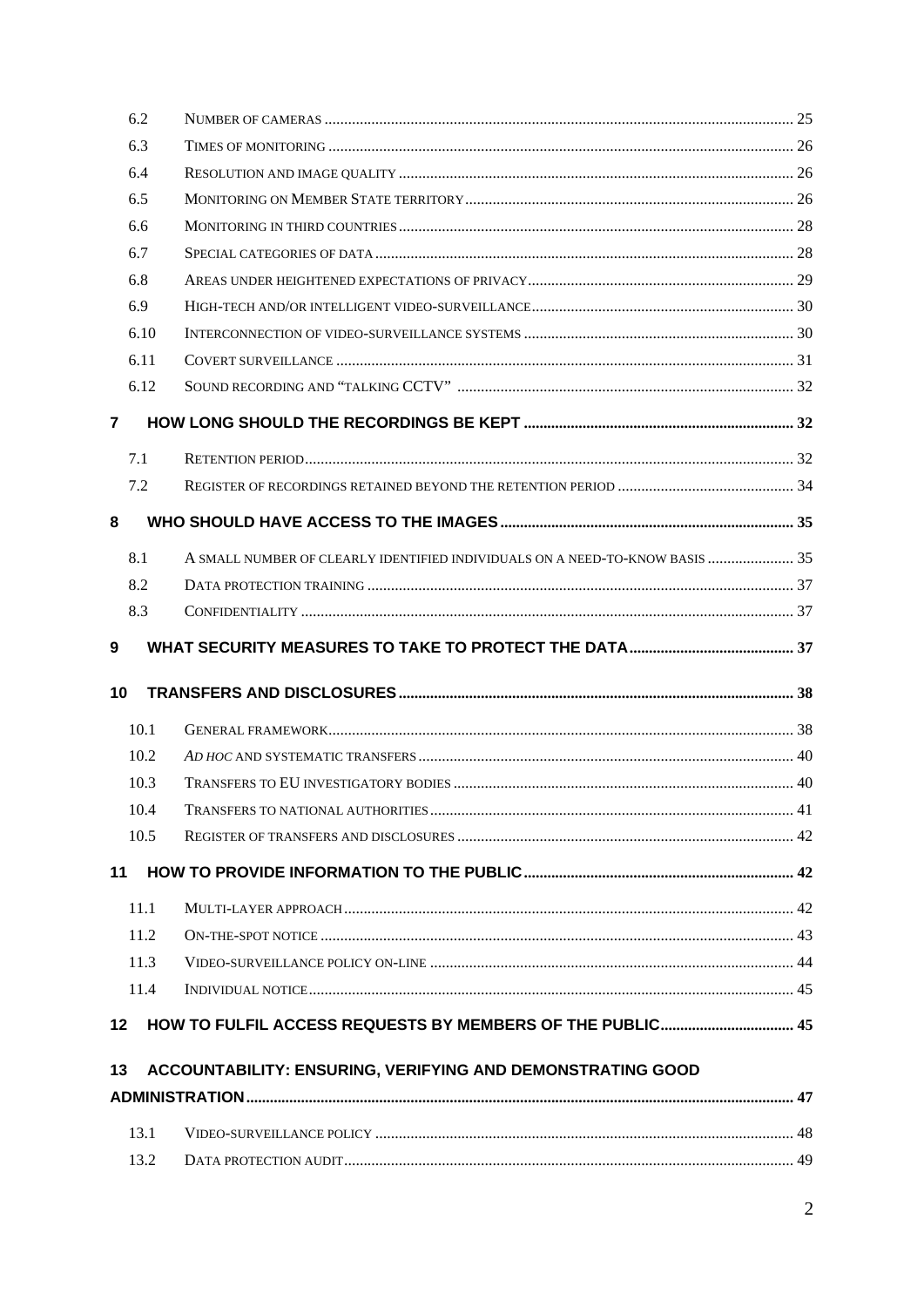|  | 14.1 |  |  |  |
|--|------|--|--|--|
|  | 14.2 |  |  |  |
|  |      |  |  |  |
|  |      |  |  |  |
|  |      |  |  |  |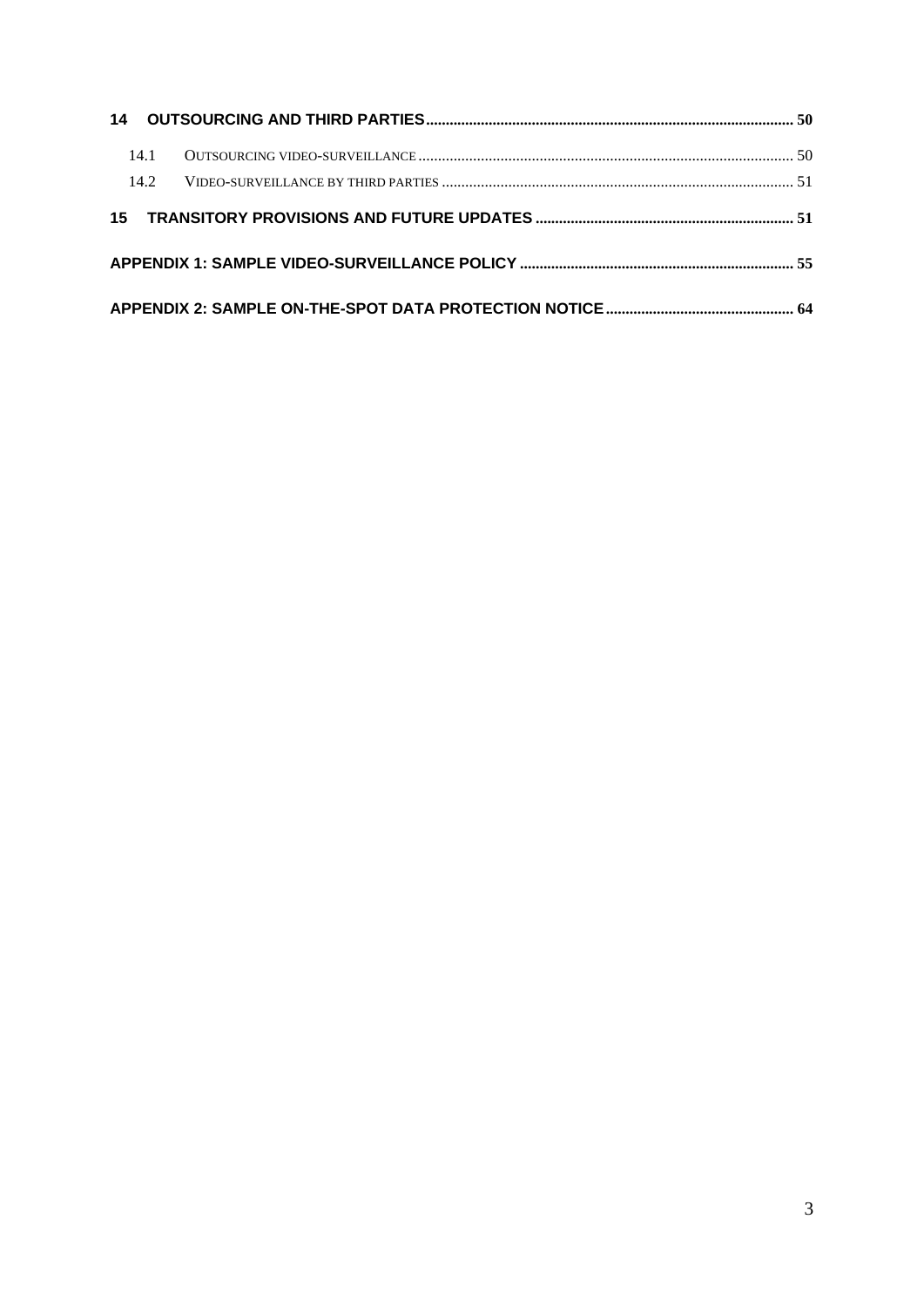## <span id="page-3-0"></span>**Foreword**

These Guidelines provide a practical set of recommendations for European institutions and bodies on how to design and operate their video-surveillance systems. Well-designed and selectively used video-surveillance systems are powerful tools for tackling security issues. On the other hand, badly designed systems merely generate a false sense of security while also intruding into our privacy and negatively impacting other fundamental rights.

Indeed, fundamental rights and security do not have to be mutually exclusive. Using a pragmatic approach based on the twin principles of selectivity and proportionality video-surveillance systems can meet security needs while also respecting our privacy. Cameras can and should be used intelligently and should only target specifically identified security problems thus minimising gathering irrelevant footage. This not only minimises intrusions into privacy but also helps ensure a more targeted, and ultimately, more efficient, use of video-surveillance.

Within the limits provided by data protection law, each institution and body has a degree of discretion on how to design its own system. At the same time, each institution must also demonstrate that procedures are in place to ensure compliance with data protection requirements. Recommended organisational practices include adopting a set of data protection safeguards that are to be outlined in the institution's video-surveillance policy and periodic audits to verify compliance.

In some cases where the risks of infringement of fundamental rights are particularly high (for example, in case of covert surveillance or dynamic-preventive surveillance), a privacy and data protection impact assessment should also be carried out and submitted to the EDPS for prior checking. However, apart from these exceptions, there is no need to closely involve the EDPS in the decision-making on how to design a particular system.

Data protection should not be viewed as a regulatory burden, a "compliance box" to be "ticked off". Rather, it should be part of an organisational culture and sound governance structure where decisions are made by the management of each institution based on the advice of their data protection officers and consultations with all affected stakeholders.

We hope that you will find that our Guidelines are useful in your compliance efforts.

(signed)

Giovanni BUTTARELLI Assistant European Data Protection Supervisor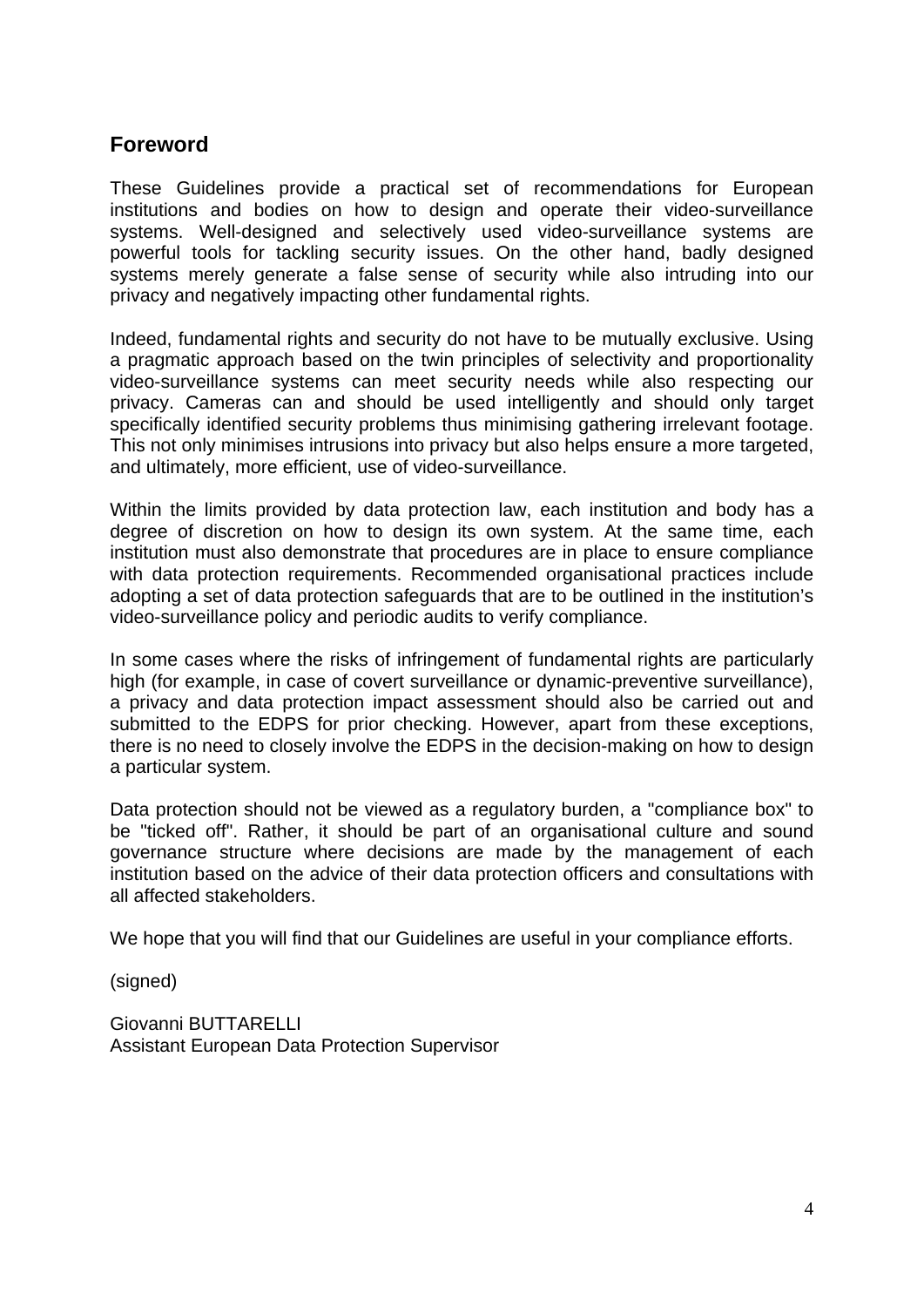## <span id="page-4-0"></span>**1 Objective of the Guidelines**

These guidelines ("**Guidelines**") were issued by the European Data Protection Supervisor ("**EDPS**") in the exercise of the powers conferred on him in Article 47 of Regulation 45/2001 on the protection of personal data by Community institutions and bodies<sup>[1](#page-4-1)</sup> ("**Regulation**").

The objective of the Guidelines is to offer practical guidance to the European Union (formerly: Community) institutions and bodies ("Institutions")<sup>[2](#page-4-2)</sup> operating videosurveillance equipment on how to comply with the Regulation and use videosurveillance responsibly with effective safeguards in place. They set out the principles for evaluating the need for resorting to video-surveillance and give guidance on how to conduct it in a way which minimises impact on privacy and other fundamental rights.

The Guidelines are addressed to those who decide whether to install videosurveillance systems and are responsible for their operation (the "**controllers**" in data protection terms<sup>[3](#page-4-3)</sup>). This typically includes the security services of the Institutions but also the senior management of the Institutions ultimately responsible for decisionmaking. In addition, the Guidelines also aim to advise suppliers or other contractors assisting in the installation and operation (some acting as "**processors**[4](#page-4-4) "), as well as to the Institutions' data protection officers ("DPOs")<sup>[5](#page-4-5)</sup>, staff representatives and the general public.

The Guidelines are not definitive statements of law. Instead, they offer recommendations and suggest best practice while acknowledging that there may be exceptions to the rule and that within the limits provided by data protection law, each Institution has a margin of discretion on how to design its own system. The Guidelines are flexible: they are designed to allow customisation. This flexibility should prevent rigid or bureaucratic interpretation of data protection concerns from hampering justified security needs or other legitimate objectives.

<span id="page-4-1"></span><sup>&</sup>lt;sup>1</sup> Regulation 45/2001 of 18 December 2000 on the protection of individuals with regard to the processing of personal data by the Community institutions and bodies and on the free movement of such data, OJ L 8, 12.01.2001, p. 1.

<span id="page-4-2"></span> $2$  Since the entry into force of the Lisbon Treaty, the legal landscape of the European Union has changed considerably. One of the most prominent changes has been the abolition of the pillar structure, and consequently, the inclusion of the third pillar policy areas into the former first pillar area. These changes have consequences for the work of the EDPS and raise questions as to the scope of application of the existing data protection rules to European institutions and bodies. Without prejudice to any further interpretation or possible revision of Article 3(1) of the Regulation, the EDPS already offers assistance and guidance to all Institutions when appropriate and recommends them following these Guidelines.

<span id="page-4-3"></span> $3$  See Article 2(d) of the Regulation.

<span id="page-4-4"></span><sup>4</sup> See Article 2(e) of the Regulation.

<span id="page-4-5"></span> $<sup>5</sup>$  See Article 24 of the Regulation.</sup>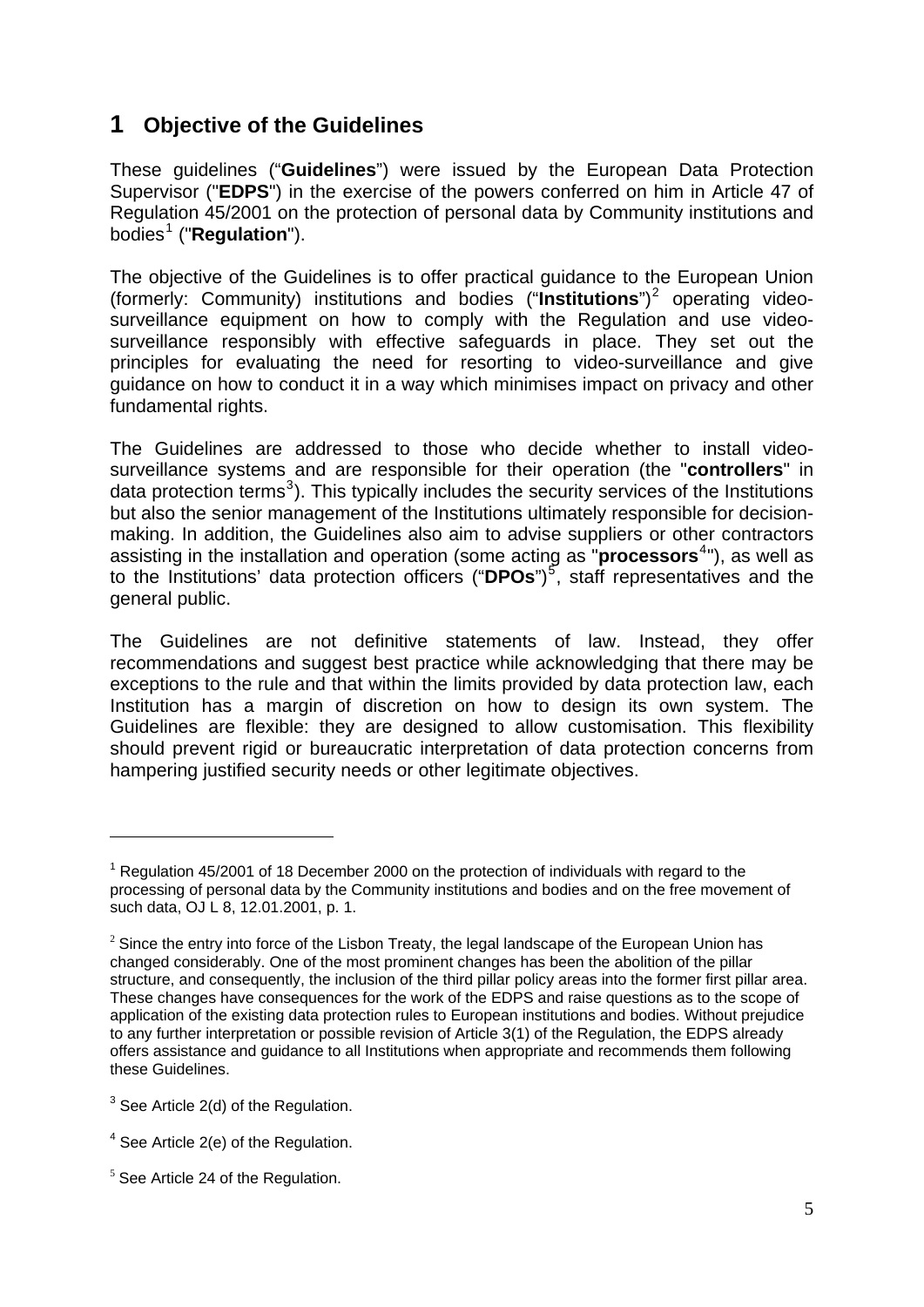With that said, following the guidance is often the most efficient way to comply with the law. It will also enhance the effectiveness and security of the systems, and increase the trust that staff and the public will have in the organisation. In addition, the Guidelines are also more than a non-binding collection of best practice. Indeed, they contain an authoritative interpretation of the law by the EDPS. Compliance with the Guidelines will be taken into account by the EDPS in the event of the use of his enforcement powers. Thus, it may affect whether an Institution will be subject to inspection and other enforcement action, including

- $\blacksquare$  warning and admonishment<sup>[6](#page-5-3)</sup>,
- $\blacksquare$  order to erase data<sup>[7](#page-5-4)</sup>,
- $\blacksquare$  a ban on the processing<sup>[8](#page-5-5)</sup>, or
- a reference of the matter to the Institution's "hierarchy", to the Parliament, the Council, the Commission or the European Court of Justice<sup>[9](#page-5-6)</sup>.

## <span id="page-5-0"></span>**2 Scope of the Guidelines**

## <span id="page-5-1"></span>**2.1 Scope**

The Guidelines are applicable to video-surveillance carried out by the Institutions or by another party on their behalf for any purpose where cameras capture personal data as defined in the Regulation.

The Guidelines focus on video-surveillance for typical security purposes including access control. However, the Guidelines are also applicable to:

- **nore complex or more specific security operations,**
- video-surveillance used during internal investigations (whether or not related to security) and
- video-surveillance used for any other purpose.

### <span id="page-5-2"></span>**2.2 Exclusions from scope**

The Guidelines do not apply to

- video-phone calls and video-conferencing.
- simple video-entry systems without recording<sup>[10](#page-5-7)</sup>,

<span id="page-5-3"></span> $6$  Article 47(1)d) of the Regulation.

<span id="page-5-4"></span> $^7$  Article 47(1)(e).

<span id="page-5-5"></span> $8$  Article 47(f).

<span id="page-5-6"></span><sup>&</sup>lt;sup>9</sup> Article  $47(1)(g)$  and (h).

<span id="page-5-7"></span> $10$  By this we mean a simple system which allows a receptionist or security guard to remotely open a closed door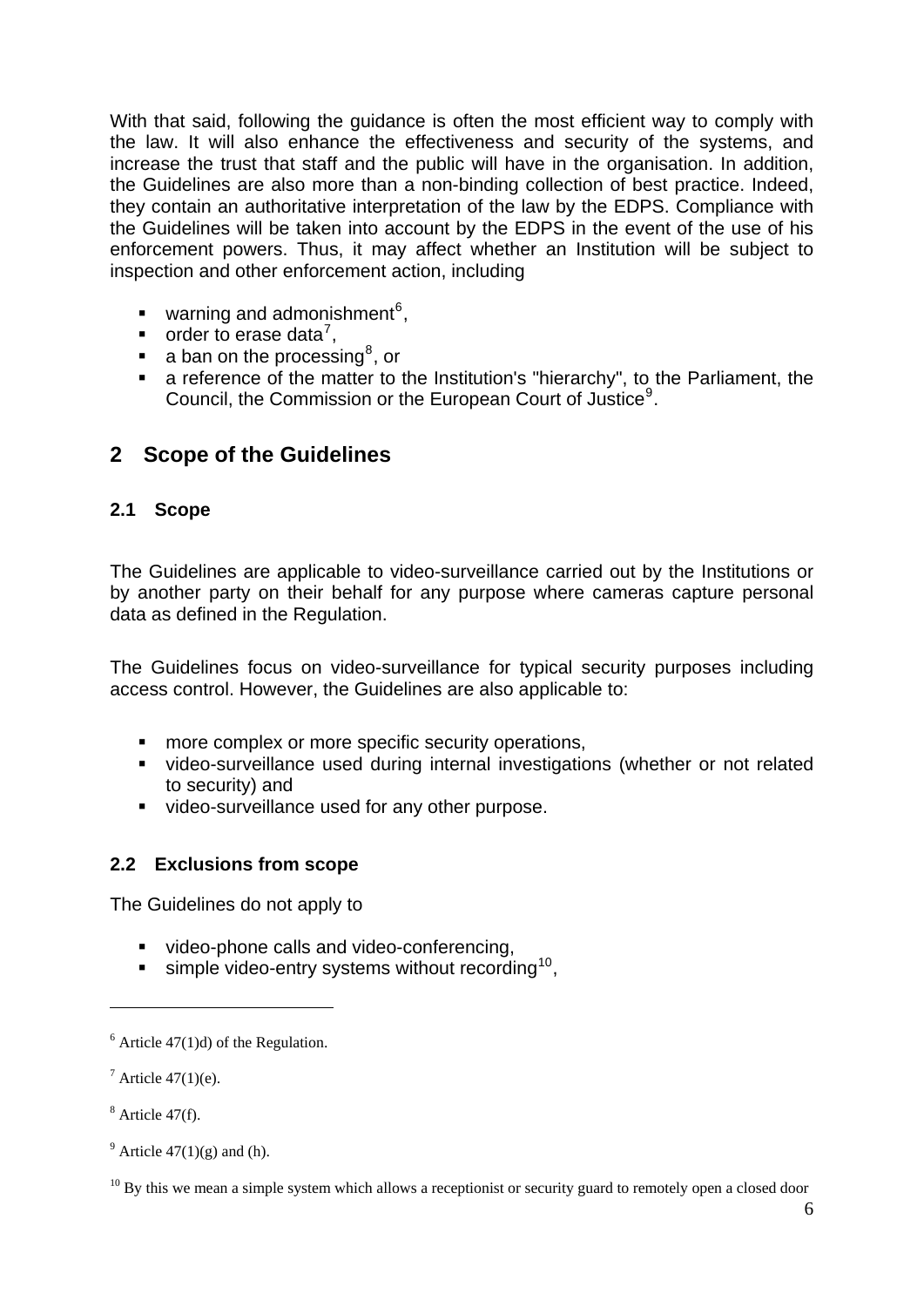- camera use for artistic or journalistic purposes (such as for film making or to record or broadcast newsworthy events) $11$ ,
- cameras used for scientific purposes in controlled laboratory environments, provided that they only monitor processes (e.g. physical or chemical processes) rather than individuals,
- recording or broadcasting events such as conferences, seminars, meetings, or training activities for documentary, training, or similar purposes, and
- **•** recording or broadcasting meetings of EU decision-making bodies to increase transparency (e.g. the live transmissions of the plenary sessions of the European Parliament).

These and other potential uses, while they may fall under the Regulation, and thus, may require appropriate data protection safeguards, are not discussed in these Guidelines. Therefore, their compliance needs must be assessed by the Institutions on a case by case basis.

## <span id="page-6-0"></span>**2.3 Clarifications on scope**

### **2.3.1. Do the Guidelines cover devices other than CCTV systems?**

For purposes of these Guidelines, video-surveillance is defined as the monitoring of a specific area, event, activity, or person by means of an electronic device or system for visual monitoring. Typically the Institutions operate CCTV systems, that is, "closed circuit television systems" comprising of a set of cameras monitoring a specific protected area, with additional equipment used for transferring, viewing and/or storing and further processing the CCTV footage. However, using any other electronic device or system, fixed or mobile, also comes under the scope of the Guidelines if it is capable of capturing image data. For example, portable videocameras, cameras taking still images, webcams, infra-red cameras and heat recognition devices.

### **2.3.2. What is personal data?**

1

Personal data is defined by the Regulation as "any information relating to an identified or identifiable natural person". The Regulation also specifies that "an identifiable person is one who can be identified, directly *or indirectly*, in particular by reference to an identification number or one or more factors specific to his or her physical, psychological, mental, economic, cultural or social identity."[12](#page-6-2) What does

<sup>(</sup>e.g. main door or a garage door) to let in visitors who have no access badges for automated access. The system is activated by the visitors themselves by "ringing the bell". This exception should be construed narrowly and should not be applied to more complex systems or systems where, although no recording takes place, the visitors are in the field of coverage of security cameras without initiating contact themselves. Compare with the example in 2.3.4 below.

<span id="page-6-1"></span> $11$  The Guidelines, however, apply to the transfer of video-surveillance footage, which has been collected for a different purpose, to the media. See Section 10 for a general framework of transfers.

<span id="page-6-2"></span><sup>&</sup>lt;sup>12</sup> See Article 2(a) of the Regulation and Opinion  $4/2007$  of the Article 29 Data Protection Working Party on the concept of personal data, in particular, pages 16 and 21 thereof.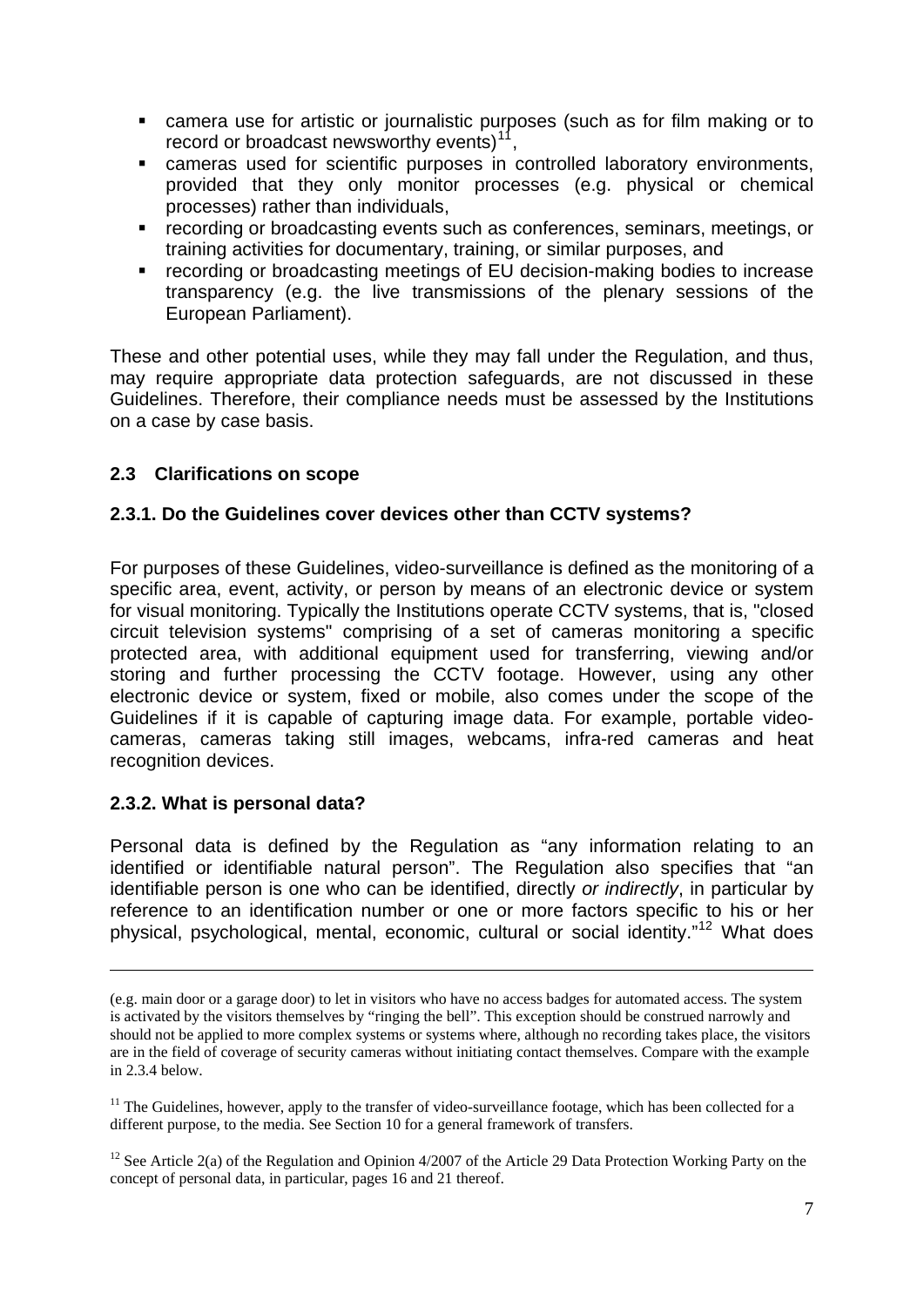this mean in practice?

Firstly, recognisable facial images always constitute personal data. This is the case even if the individuals are not known to or not identified by the operators of the system.

#### *Example:*

*Your Institution installs video-cameras monitoring a locked archive room during the night and on weekends with the intention to capture recognisable facial images and identify the perpetrator of any unauthorised access. The Guidelines apply even if you only recorded the images but never reviewed the recordings.* 

However, there is often no need to capture recognisable facial images for the Guidelines to apply. Less clearly visible images of an individual may also constitute personal data provided that the individuals are directly or indirectly (combined with other pieces of information) identifiable. Whether an individual can be considered indirectly identifiable depends on the circumstances of the case, including the purpose of the video-surveillance and the likelihood that the Institution (or other potential recipients) will be able to make all the efforts that are necessary to identify the persons captured on camera.

*Example:* 

*Cameras are installed on the rooftop of a building with limited resolution to monitor the overall situation in the surrounding area for security purposes during special events. Although the camera footage may not always yield recognisable facial images, police, investigating a serious criminal offence, may be able to indirectly identify the persons captured on the cameras using information derived from the camera footage (for example, clothing, body type, objects carried) in combination*  with other information detected during the investigation (for example, with the help *of witnesses or using other image recordings). In such situations, the Guidelines apply.* 

Further, video-footage containing objects that may be linked to an individual may also be considered as personal data, depending on the circumstances of the case.

### *Example:*

*A CCTV system, which monitors vehicle number plates, is further connected to a database containing number plate registration data. It is also equipped with software capable of reading number plates and matching those with the person in whose name the vehicle is registered. This system comes under the Guidelines even if individuals are not captured on the cameras, only number plates.*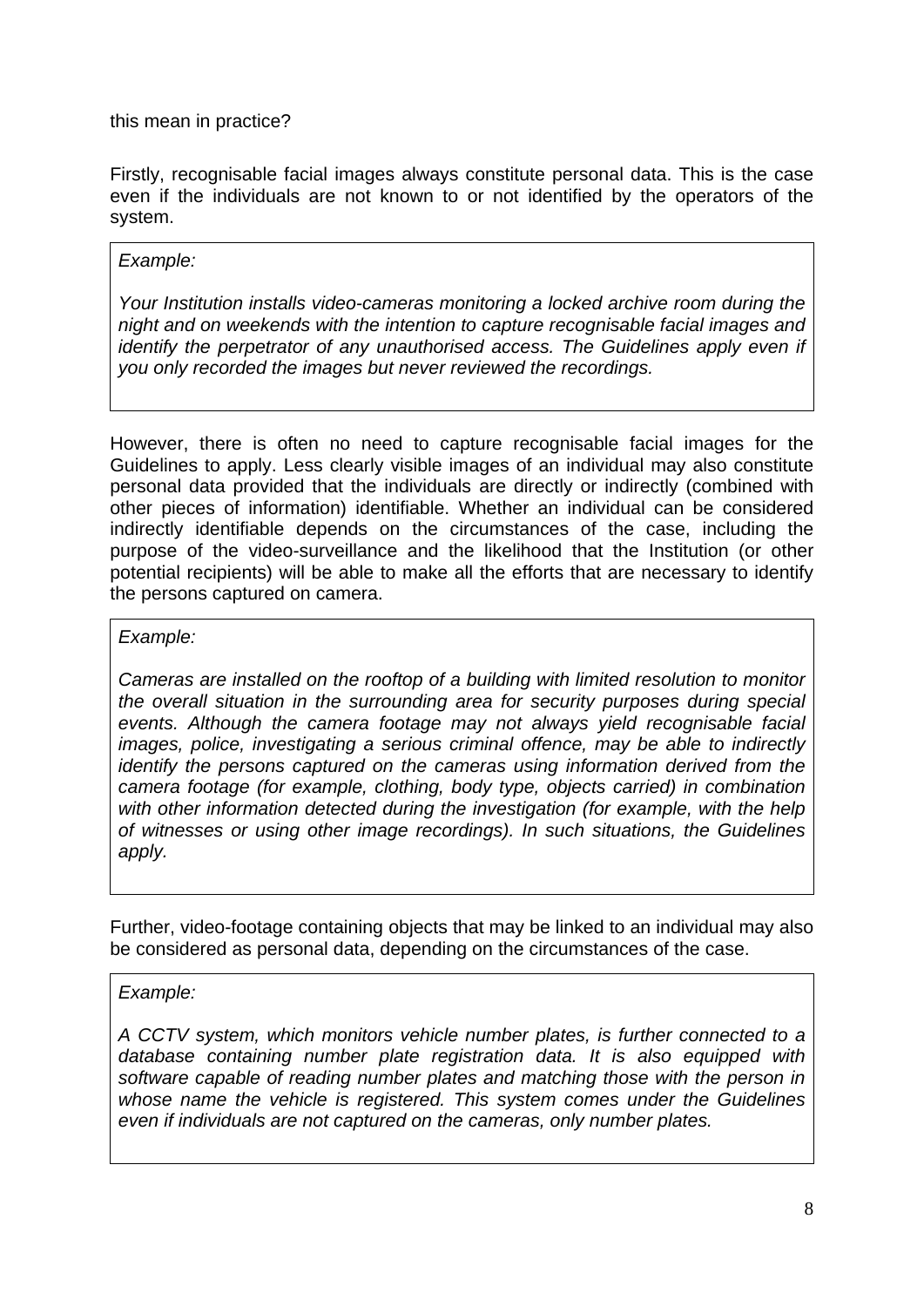Finally, the Guidelines apply even if an Institution does not intend to capture images that are capable of identifying the persons captured on the cameras, provided that identifiable persons are, indeed, captured on the cameras.

#### *Example:*

*A webcam is installed to promote a tourist location. The Guidelines apply even if the intention of the operator of the camera was not to identify the persons caught on the cameras.* 

#### **2.3.3. Do only permanent video-surveillance systems come under the scope of the Guidelines?**

No, the Guidelines apply even if the cameras are only used on an *ad hoc* basis.

*Example:* 

*Upon repeated occurrence of theft, a video-camera is installed at the entrance of a previously unmonitored storage room for a limited period of time (one week) to deter theft or investigate it if it occurs despite the presence of the cameras. The video-surveillance comes under the scope of the Guidelines despite its temporary and ad hoc character.* 

### **2.3.4. Do the Guidelines apply if no footage is recorded?**

Yes, live video-monitoring or live video-broadcast also come under the scope of the Regulation and the Guidelines.

*Example:* 

*The security cameras monitor exits and entrances to a building: the footage is not*  recorded but viewed by security personnel in a control room or at the building *reception. The Guidelines apply.* 

Indeed, privacy and security risks may be present even if no footage is recorded and the footage is only transferred live to the intended recipients via an internal network. The risks include, for example, that the images may be intercepted by hackers, or recorded and subsequently used for incompatible purposes by one of the recipients. Importantly, the intrusion into privacy and the impact on the behaviour of those subject to surveillance will often be comparable to the intrusion and impact of recordings. In general, the privacy and data protection risks tend to increase as the number of recipients increase and are especially high if the video footage is posted on the internet.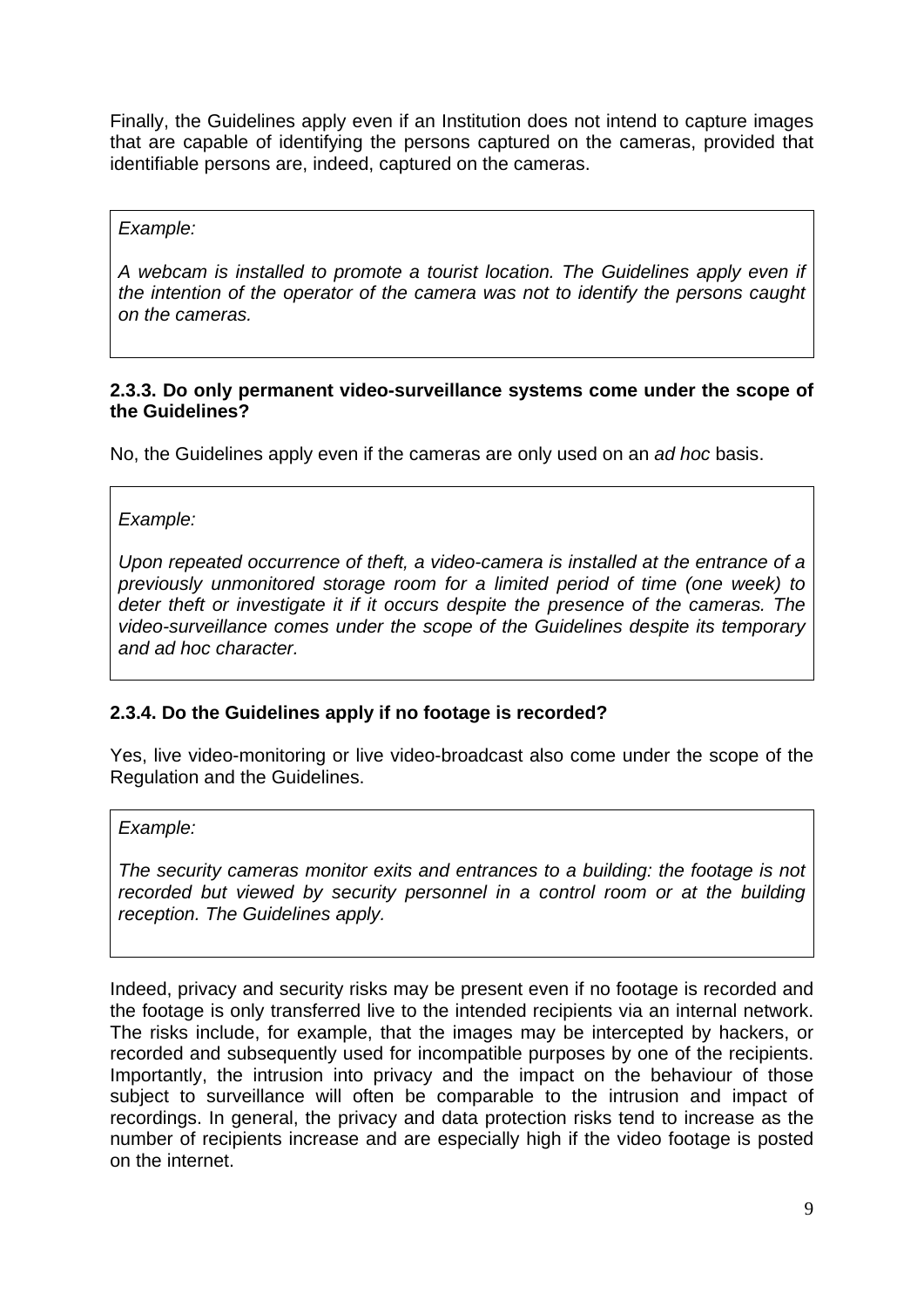## **2.3.5. What if the surveillance is carried out by an outsourced company?**

If an Institution out-sources all or part of its video-surveillance activities to a third party (a "**processor**") it remains liable for compliance with the Regulation as a "controller".

#### *Example:*

-

*The security guards monitoring live video-footage in the reception area of an Institution work for a private company to whom the Institution outsourced the task of live monitoring. In this case the Institution must ensure that the security guards carry out their activities in compliance with the provisions of the Regulation and the Guidelines.* 

For more guidance on outsourcing please refer to Section 14.1 below.

## <span id="page-9-0"></span>**3 Privacy by design**

#### <span id="page-9-1"></span>**3.1 Building privacy into the design of the system**

Data protection and privacy safeguards should be built into the design specifications of the technology that the Institutions use as well as into their organisational practices<sup>[13](#page-9-3)</sup>.

#### <span id="page-9-2"></span>**3.2 Addressing data protection issues early on**

When installing or updating a video-surveillance system, an initial data protection assessment should be carried out with the assistance of the DPO well before a tender for new acquisitions is issued or any financial commitments are made. This will help prevent costly mistakes.

<span id="page-9-3"></span><sup>&</sup>lt;sup>13</sup> WP Opinion 168 of 1 December 2009 on the "The Future of Privacy", joint contribution by the Article 29 Data Protection Working Party and the Working Party on Police and Justice to the Consultation of the European Commission on the legal framework for the fundamental right to protection of personal data. See, in particular, Chapter 4.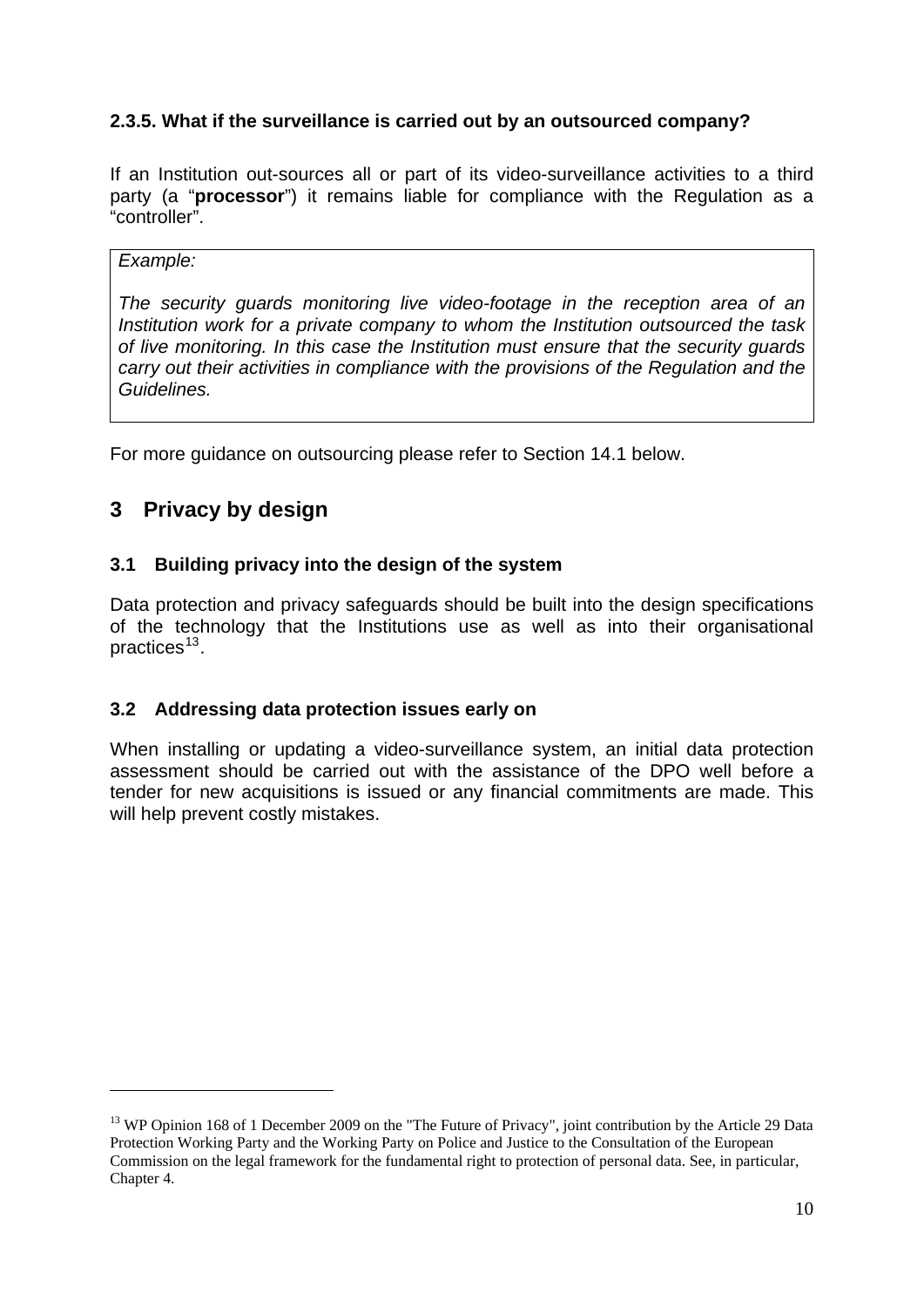*Example:* 

1

*As the head of the security unit of your Institution, you perceive a need for an upgrade of the existing video-surveillance system, which requires the purchase and installation of additional cameras and new software. It is important to carry out at least a preliminary analysis at an early stage as it may lead not only to the adoption of specific data protection safeguards, but also to changing the tender specifications for the suppliers. It may even require decreasing the scale of the proposed investment.* 

### <span id="page-10-0"></span>**3.3 Impact assessment**

The EDPS recommends that a privacy and data protection impact assessment should be carried out before installing and implementing video-surveillance systems whenever this adds value to the Institution's compliance efforts<sup>[14](#page-10-1)</sup>. The purpose of the impact assessment is to determine the impact of the proposed system on individuals' privacy and other fundamental rights and to identify ways to mitigate or avoid any adverse effects.

The effort that is appropriate to invest in an impact assessment depends on the circumstances. A video-surveillance system with large inherent risks, or one raising complex or novel issues, warrants investment of much more effort than one with a comparatively limited impact on privacy and other fundamental rights, such as a conventional static CCTV system operated for typical security purposes for which the Guidelines already provide adequate safeguards.

In any event and in all cases, whether in a formal impact assessment or otherwise, the Institutions must assess and justify whether to resort to video-surveillance, how to site, select and configure their systems, and how to implement the data protection safeguards proposed in the Guidelines.

In addition, there may be cases where an Institution proposes a non-standard system. In this case the Institution should carefully assess the planned differences from the practice and recommendations set forth in the Guidelines, discuss these with their DPO and with other stakeholders, and document its assessment in writing, whether in a formal impact assessment or otherwise. The institution's audit of the system (see Section 13) should also address the lawfulness of the customisation of the system.

Finally, due to their complexity, novelty, specificity, or inherent risks, the EDPS strongly recommends carrying out an impact assessment in the following cases:

<span id="page-10-1"></span><sup>&</sup>lt;sup>14</sup> For systems which are already in operation at the date of coming into force of these Guidelines, the impact assessment should be carried out retroactively. See Section 15 for more detail on transitory provisions and how to ensure compliance for existing systems.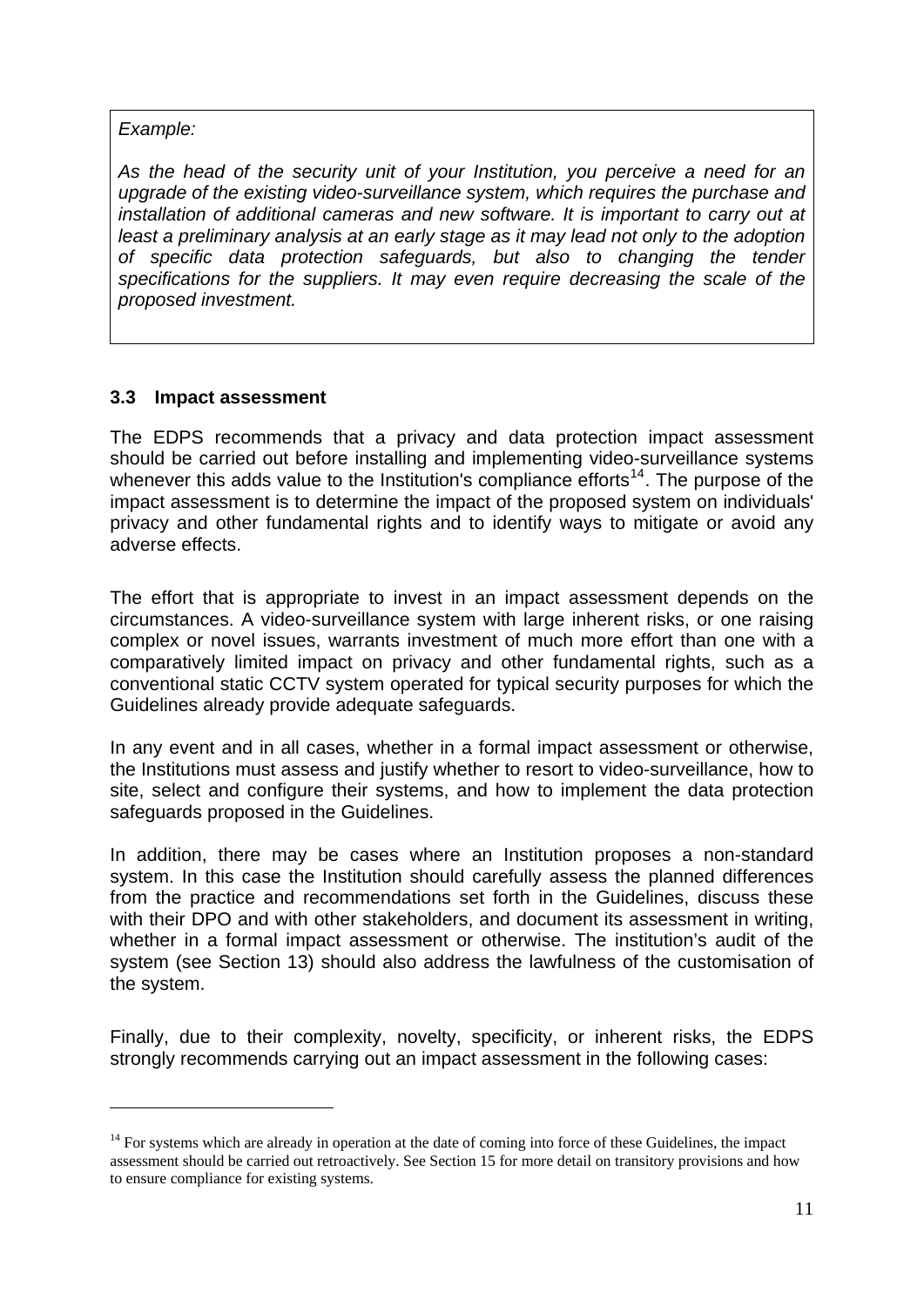- video-surveillance for purposes other than security (including for investigative purposes, see Section 5.8),
- **EXECTED EMPLOYEE MONITORIAL EXECT** 6.9),
- **webcams (Section 5.10),**
- **EXECT** monitoring on Member State territory and in third countries (Sections 6.5-6.6);
- special categories of data (Section 6.7);
- **areas under heightened expectations of privacy (Section 6.8):**
- high-tech and/or intelligent video-surveillance (Section 6.9);
- **interconnected systems (Section 6.10);**
- covert surveillance (Section 6.11);
- sound-recording and "talking CCTV"(Section 6.12).

The impact assessment may be carried out in-house or by an independent contractor. The assessment should be conducted at an early stage of the project. Based on the results of the impact assessment an Institution may decide

- to refrain from or modify the planned monitoring and/or
- to implement additional safeguards over and above those in these Guidelines.

The impact assessment should be adequately documented. As a matter of principle, an impact assessment report should clearly specify the risks to privacy and/or other fundamental rights that the Institution identified and the additional safeguards proposed.

#### *Example:*

*Your Institution considers the installation of a complex dynamic-preventive videosurveillance system. This may be permissible only subject to a comprehensive privacy and data protection impact assessment by the Institution (and subject to all other safeguards provided for in these Guidelines or recommended by the EDPS in a prior checking procedure).* 

## <span id="page-11-0"></span>**3.4 Using privacy-friendly technology**

Whenever possible, privacy-friendly technological solutions should be used. When commissioning the system and drafting tender specifications, contractors should be invited and incentivised to offer such solutions.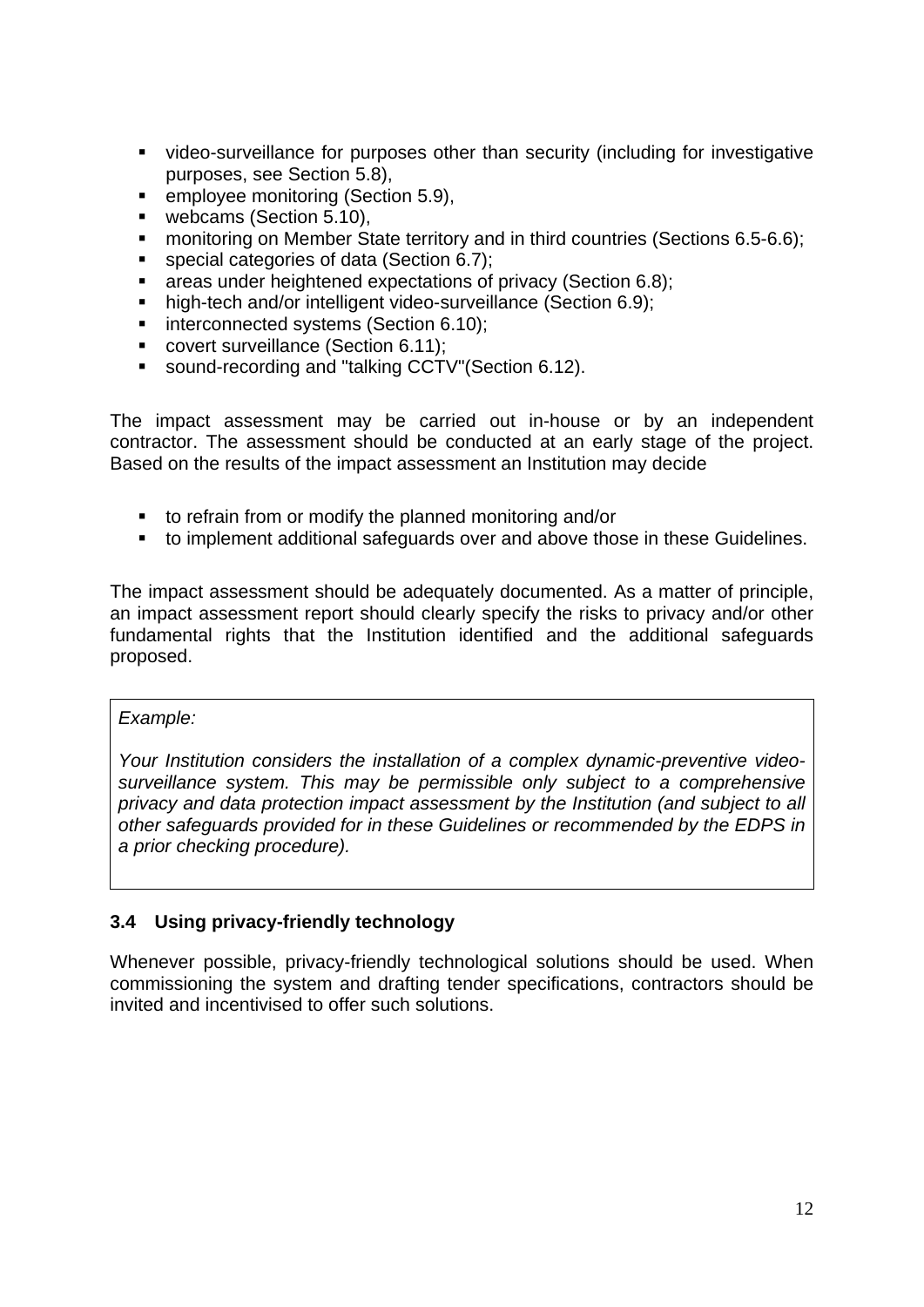*Examples:* 

- Encrypting data may reduce the potential damage in case of unauthorised access to the images. See also Section 9 below.
- Masking or scrambling images to help eliminate surveillance of areas irrelevant to your surveillance target. This technique is also useful to edit out images of third persons when providing access to the images of a data subject. See also its use to protect facial images or number plate information when operating a webcam (Section 5.10).

## <span id="page-12-0"></span>**3.5 Planning ahead for** *ad hoc* **surveillance**

Finally, advance plans should also be made when an Institution contemplates using video-surveillance on an *ad hoc* basis (for example at times of hosting high-profile events or during internal investigations). In this case the necessary framework and policies for data protection should be established sufficiently before the occurrence of the video-surveillance itself.

## *Examples:*

- *Your Institution regularly hosts high-profile events such as meetings of heads of States and governments, with increased security needs at such times.*
- *You foresee that from time to time there might be a need to install and use cameras during internal investigations at certain locations for limited periods of time on an ad hoc basis.*

## <span id="page-12-1"></span>**4 Who should be consulted about the new system**

Consultation with stakeholders and competent authorities is essential in order to identify all relevant data protection concerns. When deciding whether to use videosurveillance and establishing the necessary framework and policies for data protection, some or all of the following individuals or organisations may need to be consulted:

- the DPO of the Institution,
- **EXECUTE:** employee representatives,
- other stakeholders (including, in some cases, local authorities),
- the EDPS and
- national (or regional) data protection authorities.

## <span id="page-12-2"></span>**4.1 Data Protection Officer**

First and foremost, the plans to install or update a video-surveillance system should be communicated to the DPO of the Institution. He or she should be consulted in all cases and should be involved in all stages of the decision-making.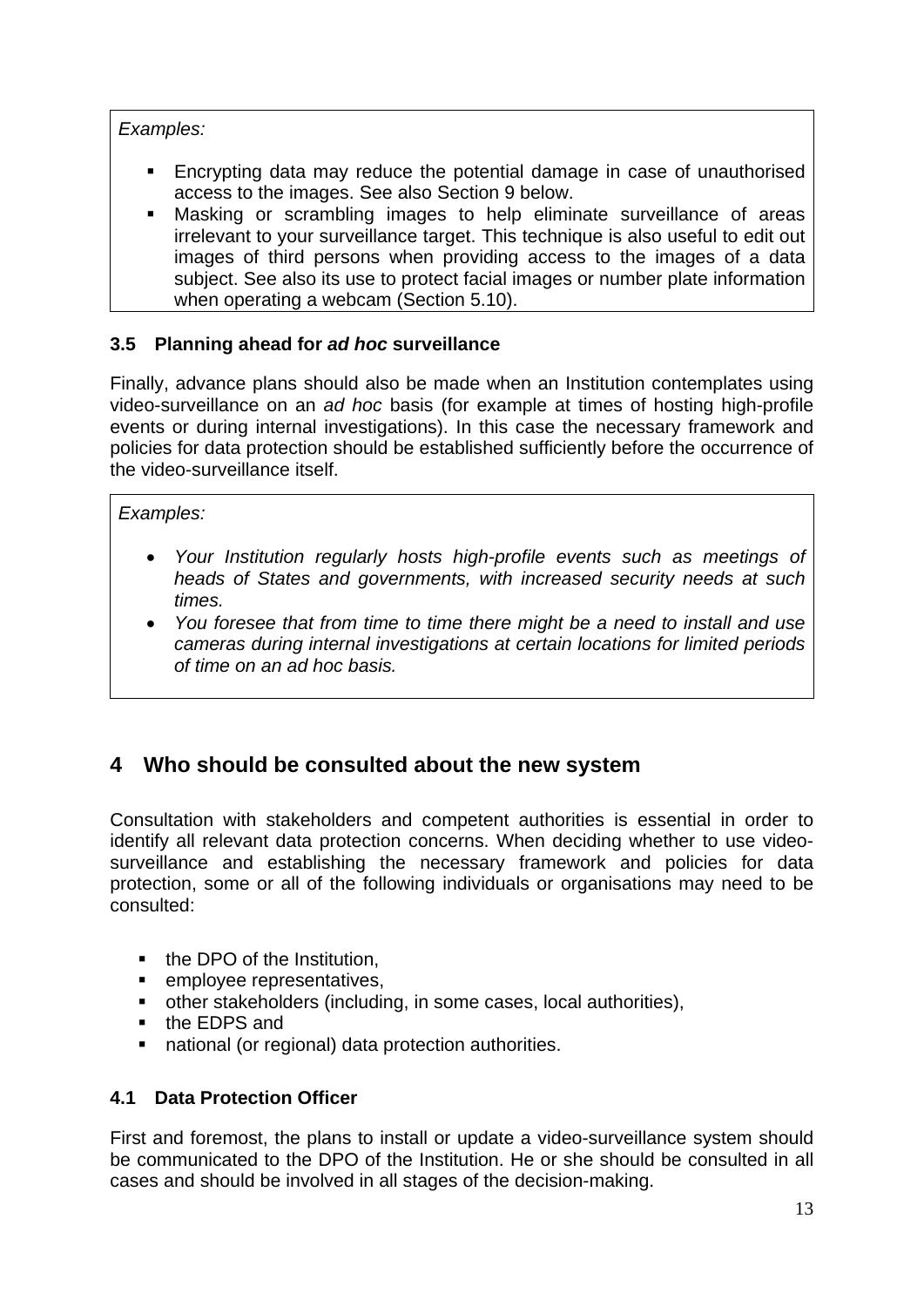### *Examples:*

- *The DPO should be participating in the initial determination whether to use video-surveillance technology, as discussed in Section 3.2.*
- *The DPO should be called upon to provide expert advice on developing data-protection-friendly procedures.*
- *He or she should also be called upon to comment on the Institution's draft video-surveillance policy (including its attachments), and to correct mistakes and suggest improvements.*
- *His or her assistance should also be sought in your communications with the EDPS and national (or regional) data protection authorities.*

## <span id="page-13-0"></span>**4.2 Staff and other stakeholders**

The EDPS strongly recommends that staff should be consulted in all cases where staff members may be captured on cameras. Consultation is recommended even if the purpose of the processing is not to monitor or evaluate the performance of staff members. Further, consultation is mandatory where legally required by applicable law. Staff can typically be consulted via the staff committees operating in the Institutions but other means (for example, public consultations and workshops), may also be effective.

#### *Example:*

*Staff should be consulted even if the purpose of the processing is security and access control and the cameras are only installed at entrances and exits of the buildings and certain other strategic locations such as archive rooms.* 

Consultation does not mean that management must in all cases reach an agreement with staff representatives regarding the extent of monitoring. However, the EDPS considers a genuine consultation as a particularly important safeguard to ensure that the video-surveillance installed will not be more intrusive than necessary and that adequate safeguards will be introduced to minimise any risks to privacy and other legitimate interests and fundamental rights.

If there are other stakeholders present, due to the location or specific nature of the video-surveillance, the Institution should ensure that those stakeholders or their representatives are also consulted as widely as possible. This also includes consultation with local governments, police or other bodies in the cases referred to in Sections 6.5 and 6.6.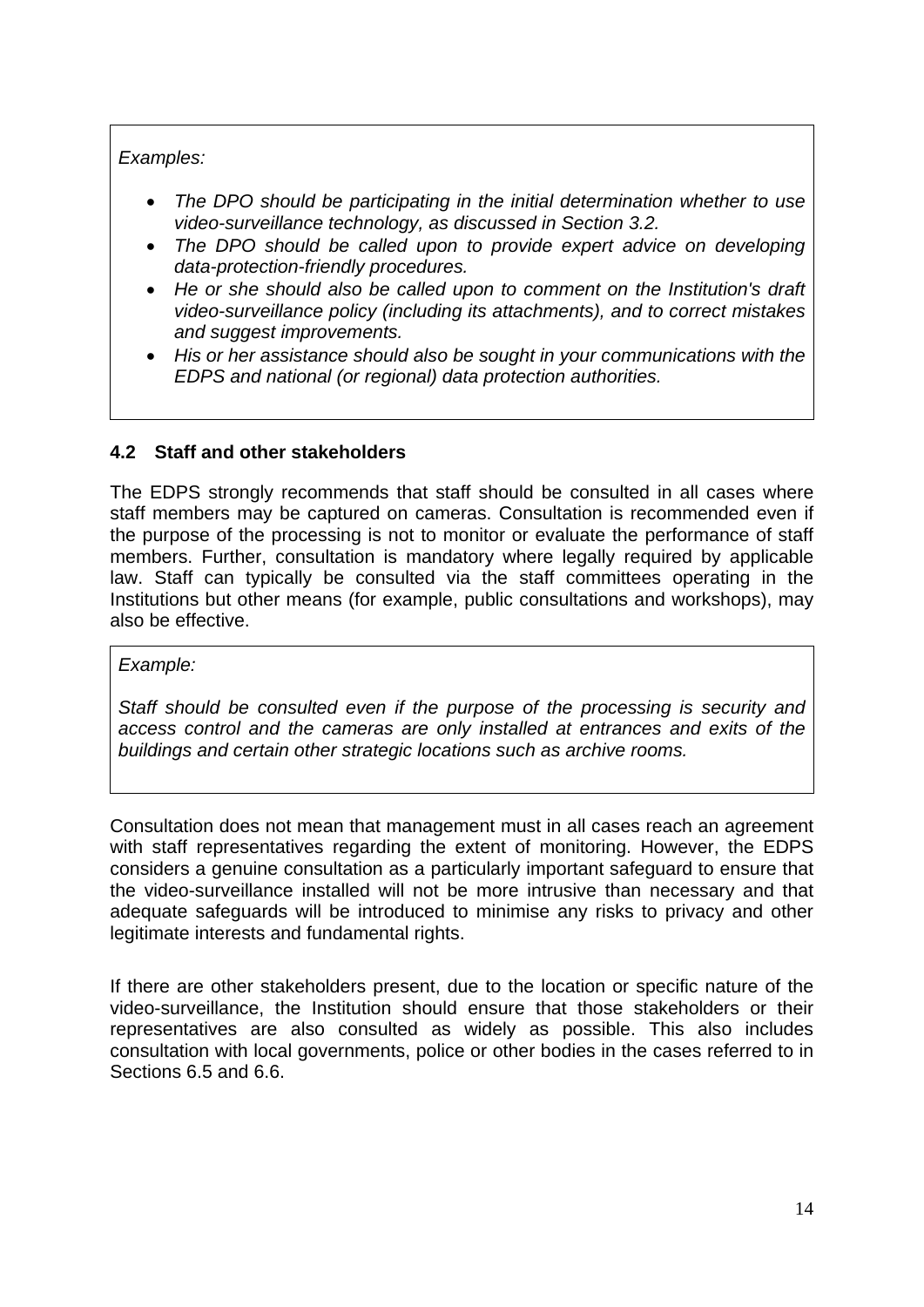*Example:* 

*Parents should be consulted when video-surveillance involves the child care facilities operated by your Institution.* 

## <span id="page-14-0"></span>**4.3 Prior checking by the EDPS**

In some cases the DPO of the Institution must submit a prior checking notification to the  $EDPS<sup>15</sup>$  $EDPS<sup>15</sup>$  $EDPS<sup>15</sup>$ . The aim of this procedure is to assist the Institution in establishing additional data protection safeguards in cases where its activities go beyond the standard operations for which the Guidelines already provide sufficient safeguards. During the prior checking procedures the Institutions' compliance with the recommendations set forth in these Guidelines may also be verified.

Currently the EDPS considers that a prior checking notification is required for the following cases:

- video-surveillance proposed for investigative purposes (Section 5.8),
- **EXECTED EMPLOYEE MONITORY CONCEYED FIG. 15.8.** employee monitoring (Section 5.9),
- **processing of special categories of data (Section 6.7),**
- **nd monitoring areas under heightened expectations of privacy (Section 6.8),**
- **high-tech or intelligent video-surveillance (Section 6.9),**
- **interconnected systems (Section 6.10),**
- covert surveillance (Section 6.11),
- sound-recording and "talking CCTV" (Section 6.12).

The notification must include the impact assessment report (or other relevant documentation on the impact assessment), the video-surveillance policy and the audit report (see Section 13 below).

### <span id="page-14-1"></span>**4.4 National Data Protection Authorities**

The provisions of the Regulation apply<sup>[16](#page-14-3)</sup> and the EDPS is competent to supervise all video-surveillance carried out by or on behalf of the Institutions, irrespective of whether they capture images within the buildings of the Institutions or outside those buildings. With that said, the data protection authorities of the Member State in which the Institution is located may also have an interest with respect to monitoring that takes place outside the buildings. In this case, the applicability of national data protection law, in any event, is limited by the privileges and immunity enjoyed by the Institutions pursuant to Article 291 EC Treaty and Protocol (No 36) on the privileges

<span id="page-14-2"></span><sup>&</sup>lt;sup>15</sup> See Article 27 of the Regulation, which requires that "processing operations likely to present specific risks to the rights and freedoms of data subjects by virtue of their nature, their scope, or their purposes shall be subject to prior checking by the European Data Protection Supervisor".

<span id="page-14-3"></span><sup>&</sup>lt;sup>16</sup> See Articles  $3(1)$  and  $41(2)$  of the Regulation.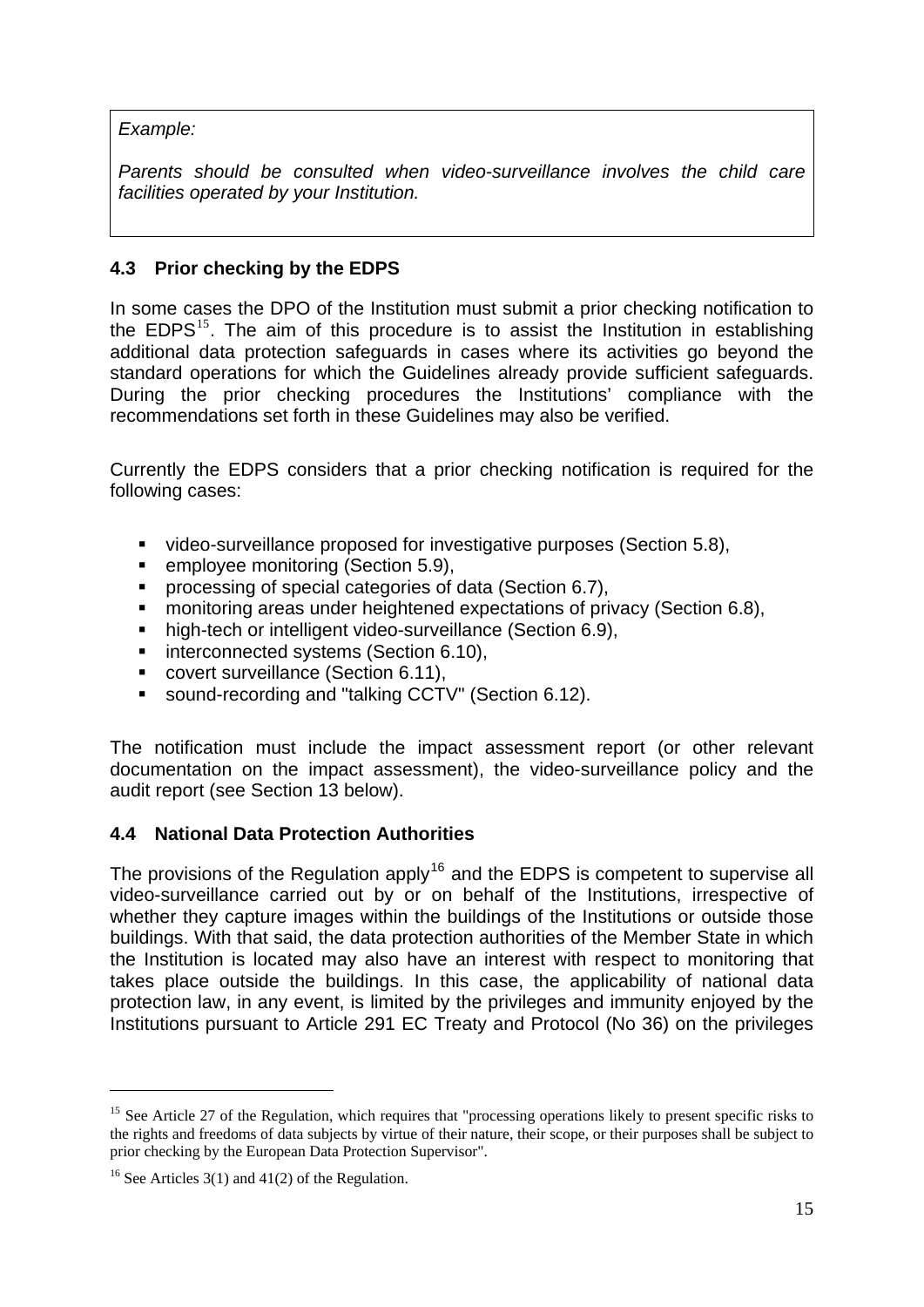and immunities of the European Communities  $(1965)^{17}$  $(1965)^{17}$  $(1965)^{17}$ . The EDPS will cooperate with data protection authorities in Member States, should the need arise<sup>[18](#page-15-2)</sup>.

Section 6.5 provides a set of recommendations aimed at minimising monitoring on Member State territory. These recommendations should encourage good data protection practice, but also, prevent, or minimise, the duplication of effort and the uncertainty that may arise from concurrent applicability of two data protection regimes and concurrent action of two supervisory authorities.

In addition to these substantive recommendations, as a matter of procedure, the EDPS further recommends that Institutions should always submit at least a brief letter to the national data protection authority (and/or regional or local data protection authority, if relevant) concerned during the preliminary consultation process. In the letter, the Institution should inform the authority that it operates a video-surveillance system within its buildings for security and access control and the system also captures images in the vicinity of its buildings. The letter should confirm that these practices are in compliance with the provisions of these Guidelines and the Regulation and subject to the supervisory authority of the EDPS (and will be subject to prior checking by the EDPS if applicable). A copy or link to the Guidelines should also be provided. Should the national data protection authority require further information, the Institution should cooperate in good faith. As a matter of good practice, the final EDPS prior checking opinion, when applicable, may also be sent to the competent data protection authority.

## <span id="page-15-0"></span>**5 Deciding whether to use video-surveillance**

The decision to use video-surveillance systems should not be taken lightly and requires a careful assessment of the potential benefits and its impact on the rights to privacy and other fundamental rights and legitimate interests of those in the area of coverage. Whenever possible, the decision should be documented in writing, and adequately supported by evidence such as statistical data on the actual number of security incidents that occurred, as well as evidence of past effectiveness of the cameras to deter, prevent, investigate, or prosecute these incidents. The existence of a written justification whether to use video-surveillance and its adequacy, should be verified and assessed during the audit (see Section 13).

This analysis, however, does not always have to be an extensive or time-consuming process. The extent of assessment will depend on the size of the proposed scheme and the level of impact it is likely to have on people's privacy and other legitimate interests or fundamental rights. In their assessment, the Institutions must address the following questions:

 What are the benefits to be gained from the use of video-surveillance and do they outweigh its detrimental effects?

<span id="page-15-1"></span><sup>&</sup>lt;sup>17</sup> Official Journal C 321 E, 29/12/2006 P. 0318 - 0324. Note that some of the so-called "headquarters agreements" concluded between the Institutions and their host countries specifically state that national data protection laws shall not apply to the Institution. This is the case, for example, with the European Central Bank.

<span id="page-15-2"></span><sup>&</sup>lt;sup>18</sup> See Article 28(6) of the Directive and Article 46(f) of the Regulation.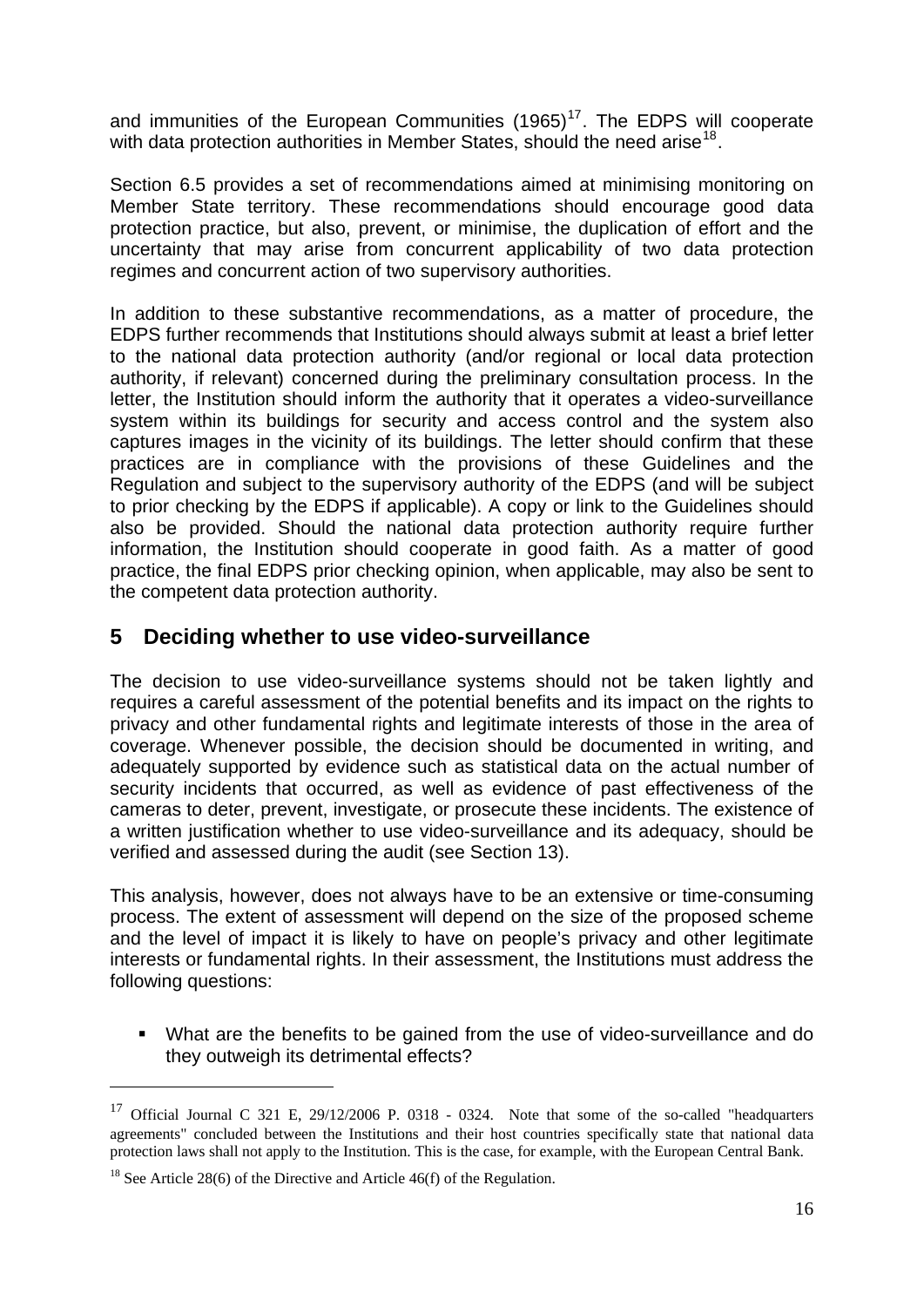- Is the purpose of the system clearly specified, explicit and legitimate? Is there a lawful ground for the video-surveillance?
- If Is the need to use video-surveillance clearly demonstrated? Is it an efficient tool to achieve its intended purpose and are there less intrusive alternatives available?

The guidance in this document will help the Institutions decide where video-surveillance may be an appropriate tool to be used. For existing systems<sup>[19](#page-16-1)</sup>, many Institutions may find that all they need to do is to be more explicit and transparent, and confirm in writing their existing good practices.

## <span id="page-16-0"></span>**5.1 Purpose of the system**

Before deciding to install a new system the Institution must first establish the purpose of the video-surveillance and must make sure that this purpose is legitimate<sup>[20](#page-16-2)</sup>.

**5.1.1 Be clear, specific and explicit.** Vague, ambiguous, or simply too general descriptions are not sufficient. Being specific about the purpose of the videosurveillance can help the Institutions to comply with the law, assess the success of their system, and explain to their staff and members of the public why it is needed.

**5.1.2. Communication of the purpose to the public.** The purposes of the system must be communicated to the public on the spot in a summary form and in more detail, for example, via the public, on-line version of the Institution's videosurveillance policy $2^1$ .

**5.1.3. Further incompatible use and function creep<sup>[22](#page-16-4)</sup>.** The limitations on the use of the data must be clearly established especially if this is requested by staff representatives or other stakeholders.

Further, it must be ensured that the data are not subsequently used for unforeseen purposes or disclosed to unforeseen recipients who might use them for additional, incompatible purposes ("**function creep**"). Incompatible purposes do not only include new purposes altogether unrelated to the initial purposes, but also all such purposes which would not have been reasonably expected by the individual under surveillance. A broad high level definition of purpose does not justify further use for unspecified purposes.

<span id="page-16-1"></span><sup>&</sup>lt;sup>19</sup> See Section 15 on transitory provisions.

<span id="page-16-2"></span> $20$  See Regulation, Article 4(b).

<span id="page-16-3"></span> $21$  See Section 11 and Appendices 1 and 2 for further guidance on how to provide notice to the public.

<span id="page-16-4"></span><sup>&</sup>lt;sup>22</sup> See Article 4(b) of the Regulation on incompatible use.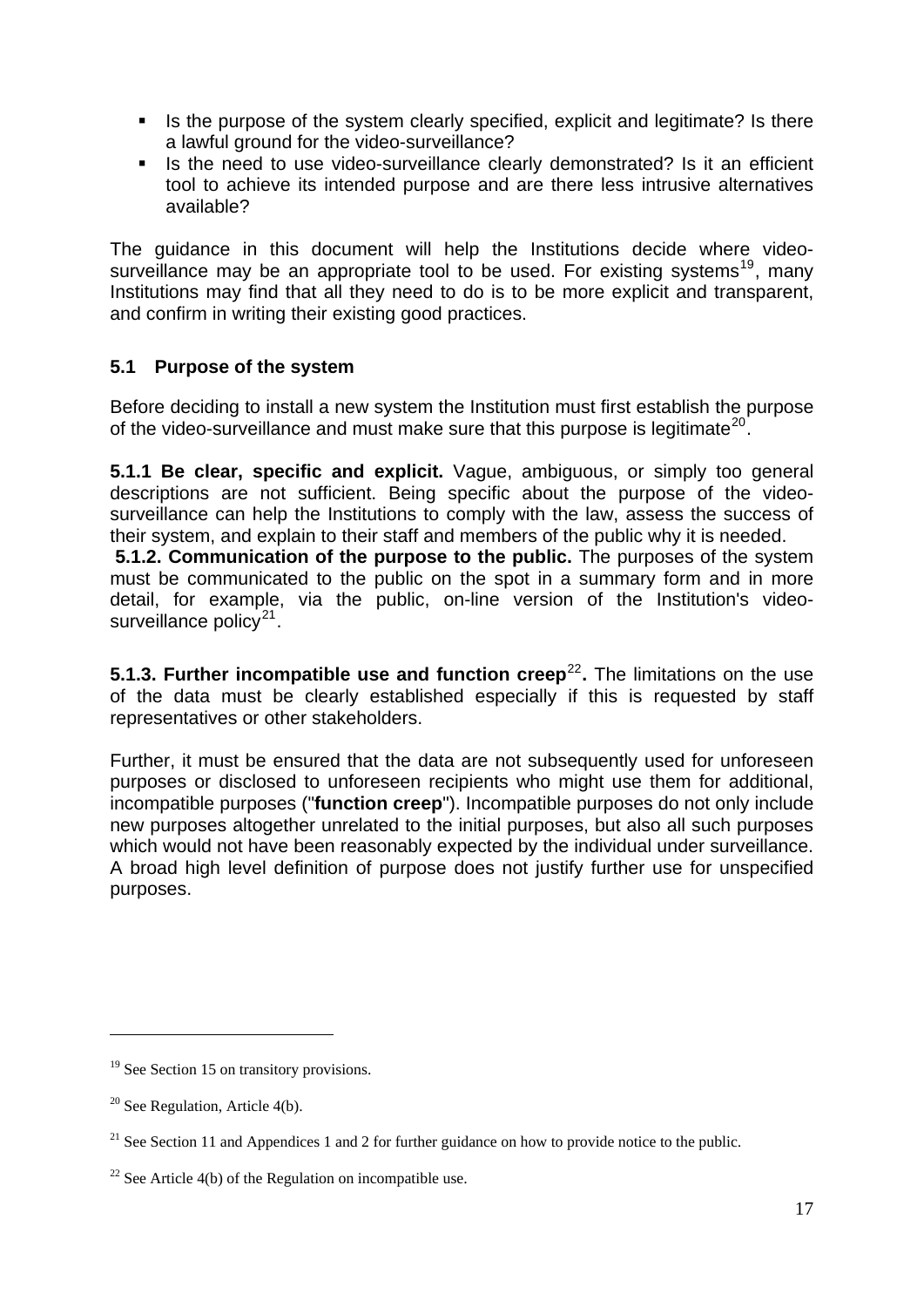*Example:* 

*When a video-surveillance system is installed for security purposes and was announced as such to staff, recordings should not be used to assess how well staff perform their job or whether they come to work on time. Neither should it be used as an investigative tool or evidence in internal investigations or in disciplinary procedures, unless a physical security incident or, in exceptional cases, criminal behaviour is involved.* 

## <span id="page-17-0"></span>**5.2 Is there a lawful ground for video-surveillance?**[23](#page-17-3)

If an Institution uses video-surveillance for typical security and access control purposes, then this can be deemed as *potentially* necessary for the management and functioning of the Institution. Therefore, the video-surveillance system will be based on a lawful ground, as required under the Regulation<sup>[24](#page-17-4)</sup>.

If this is not the case, the question arises whether there are any other possible lawful grounds for video-surveillance. Examples of available grounds for lawfulness can be situations where there is a legal obligation to carry out video-surveillance or where individuals concerned have given their unambiguous consent<sup>[25](#page-17-5)</sup>...

### <span id="page-17-1"></span>**5.3 Is the need to use video-surveillance clearly demonstrated?**

Once the purpose of a video-surveillance system is established, and there is a lawful ground for its use, one should justify that camera use is indeed *necessary* in the Institution's specific circumstances [26](#page-17-6).

### <span id="page-17-2"></span>**5.4 Is video-surveillance an efficient tool to achieve its purpose?**

Systems should not be installed if they are not effective in achieving their purposes, for example, if they merely provide the illusion of greater security.

1

<span id="page-17-3"></span> $23$  See Article 5 of the Regulation.

<span id="page-17-4"></span><sup>&</sup>lt;sup>24</sup> See Article 5(a) and recital 27 of the Regulation.

<span id="page-17-5"></span> $25$  See Articles 5(b) and (d).

<span id="page-17-6"></span><sup>&</sup>lt;sup>26</sup> See Regulation, Article 5(a),(b), (c), (e). (In case the video-surveillance is based on consent, you need to make sure that the video-surveillance does not go beyond what is necessary to achieve the purpose for which the individuals gave their consent.)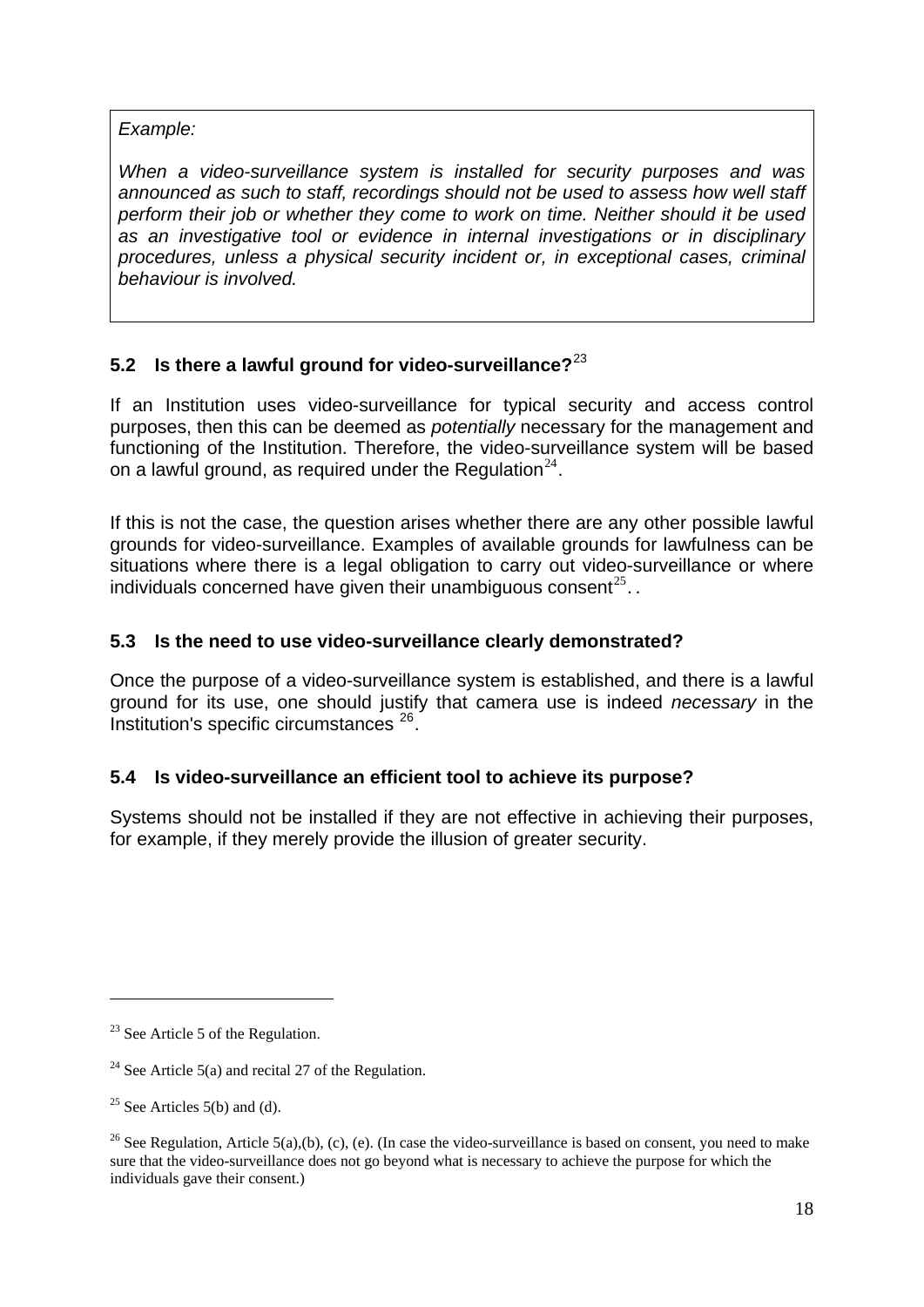#### *Example:*

*If the purpose of your system is to control access to various parts of a large building which are not physically separated by locked doors or other access control systems, a set of one hundred cameras with footage recorded and remotely viewed from a control room by two CCTV operators will not help you prevent unauthorised*  access, and at best, may only help you investigate a security incident after it *happened.* 

## <span id="page-18-0"></span>**5.5 Are less intrusive alternatives available?**

The Institution must also assess whether there is a less intrusive method to achieve the intended purpose, without the use of cameras. Video-surveillance should not be used if adequate alternatives are available. An alternative can be considered adequate unless it is not feasible or significantly less effective than video-surveillance or would involve disproportionate costs.

Mere availability of the technology at a relatively low cost is not sufficient to justify the use of video-technology. One should refrain from simply making the choice which appears to be the least expensive, easiest and quickest decision but which fails to take into account the impact on the data subjects' legitimate interests and the effect on their fundamental rights.

#### *Example:*

-

*You should not install a video-surveillance system to monitor the area of your infocentres offering internet access to visitors, merely for the purpose of monitoring availability of space. As an alternative, a software application can be installed tracking the number of logged on and logged off computers at each info-centre at any time.* 

### <span id="page-18-1"></span>**5.6 Do the benefits outweigh the detrimental effects?[27](#page-18-2)**

Finally, even if an Institution concludes that there is a clear need to use videosurveillance and there are no other less intrusive methods available, it should only use this technology if the detrimental effects of video-surveillance are outweighed by the benefits of the video-surveillance.

<span id="page-18-2"></span><sup>&</sup>lt;sup>27</sup> See Article  $4(1)(c)$  of the Regulation and Articles 8 and 52 of the Charter of Fundamental Rights of the European Union. Other relevant provisions on fundamental rights include, among others, Articles 7, 11, 12, 21 and 45 of the Charter. See also the European Convention on Human Rights, in particular, Articles 8, 10 and 11 and Protocol 4, Article 2, as well as Article 13 of the Treaty Establishing the European Communities.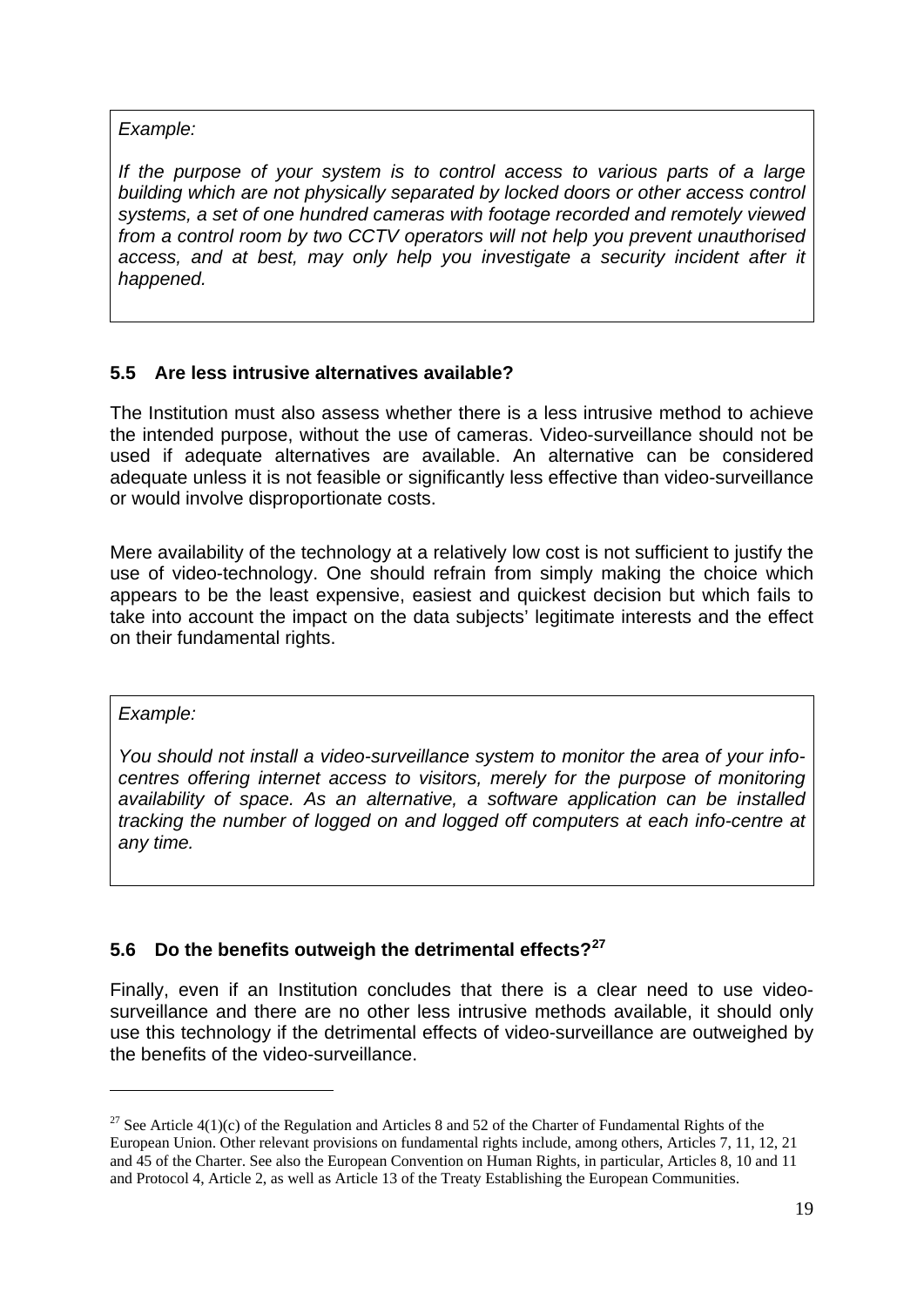It is obvious that video-surveillance should not be used where this would be clearly excessive compared to the benefits derived from it.

#### *Example:*

-

*You should not install a camera in the communal kitchen and lunch room, to help prevent or detect those who "help themselves" to items left in the fridge or cupboards by other staff members even if (i) notice is provided, (ii) this is a recurring problem and (iii) other means to remedy the problem failed.*

However, in many cases, the analysis becomes more complex and the legitimate interests and fundamental rights of the people monitored may need to be balanced very carefully with the benefits that may be achieved by the surveillance.

#### <span id="page-19-0"></span>**5.7 Security purposes**

If the video-surveillance is carried out for security purposes, the Institutions should carefully evaluate risks, and not merely state that the purpose is to "observe any anomalies inside the security perimeter", or "to deal with security incidents". Indeed, the Institutions should not only have a general idea of what they wish to use their system for, but should also detail the types of security incidents that are expected to occur in the area under surveillance and that they wish to deter, prevent, investigate or prosecute using the cameras.

Generally, when defining the purpose, the Institutions should make clear that the video-surveillance system helps control access to the buildings and helps ensure the security of the buildings, the safety of staff and visitors, as well as property and information located or stored on the premises.

They should also specify whether the video-surveillance system is designed to prevent, deter, investigate and/or prosecute security incidents (by securing  $e$ vidence $e^{28}$  $e^{28}$  $e^{28}$ .

They should not simply identify any security risks that may potentially exist but must also justify, in a realistic and verifiable manner, the existence and extent of those risks (specific dangers, crime rates, etc). Mere "perception" of a risk, speculation or anecdotal evidence is not sufficient to justify the necessity of video-surveillance. This risk analysis should be documented in writing and should identify and assess any existing risks. Indeed, the Institutions need to demonstrate the type of security risks in the area under surveillance by showing what security incidents occurred there in the past or are likely to occur there in the future.

<span id="page-19-1"></span><sup>&</sup>lt;sup>28</sup> Video-surveillance may, at times, help prevent security incidents either by deterring potential perpetrators or by allowing a quick response to emergency situations. In practice, however, rather than preventing security incidents, video-surveillance often merely serves to investigate them after the fact, and secure evidence, should such incidents occur. You must be very clear on what you are trying to accomplish.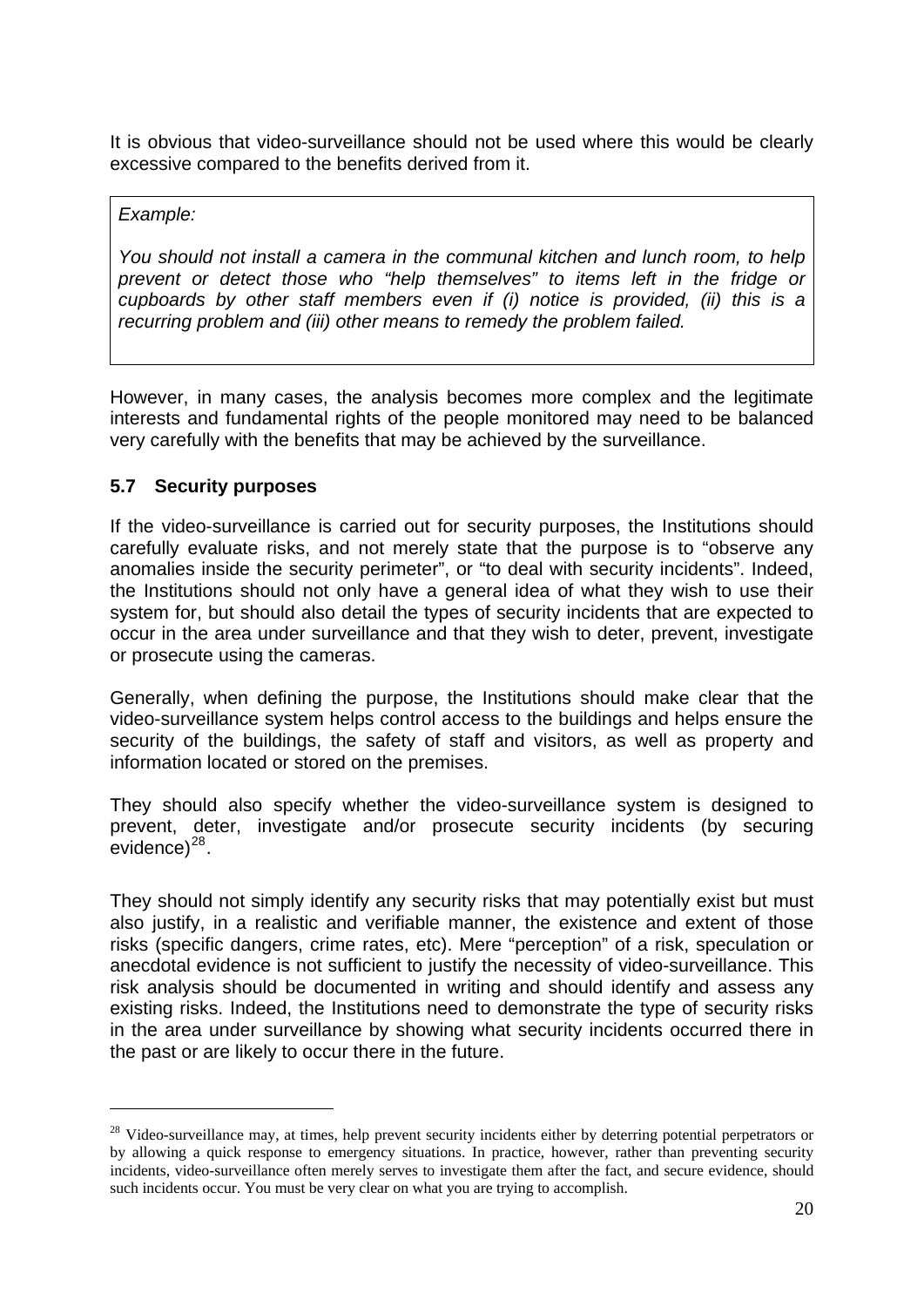#### *Examples:*

*You should specifically and individually consider and evaluate the potential use of video-surveillance for each of the following different types of security incidents, where applicable:* 

- *unauthorised physical access to specific secure premises and protected rooms (e.g. rooms containing critical IT infrastructure or sensitive operational information)*
- *theft of personal belongings of staff members (e.g. laptops, mobile phones, handbags, jackets left unattended in individual offices or in meeting rooms)*
- *bicycle thefts or car break-ins in your parking lot*
- *security threats during international summits and other special events*
- *equipment malfunctioning at nuclear research facilities*
- *physical attacks against your buildings (throwing of stones, break-in, vandalism, etc) during protests and demonstrations*
- *physical assault of your security personnel at the main entrance during protests and demonstrations*

*This list is only illustrative.* 

Once risks are identified, there is also a need to ask a more complete set of questions to establish not only the existence of specific threats but also that videosurveillance is the right tool to be used to counter these threats. As explained in Sections 5.4 - 5.6, it must be established that video-surveillance is an efficient tool to achieve its purpose, that there are no other less intrusive alternatives available, and that the benefits outweigh any detrimental effects. Importantly, before opting for video-surveillance, all other less intrusive alternatives should be carefully considered. These may include, for example, controls by security personnel, upgrading alarm systems, access control systems, armouring and reinforcing gates, doors and windows and better lighting. Only when such solutions are demonstrated to be insufficient, should video-surveillance be used.

#### <span id="page-20-0"></span>**5.8 Investigative purposes**

Where a system is set up for typical security purposes, the video-recordings can be used to investigate any physical security incident that occurs, for example, unauthorised access to the premises or to protected rooms, theft, vandalism, fire, or physical assault on a person. Indeed, in addition to deterrence and prevention, the video-surveillance system almost always also serves the purposes of investigating the facts after the occurrence of a security incident, and obtaining evidence to prosecute the perpetrator. However, in principle, video-surveillance systems should not be installed or designed for the purposes of internal investigations beyond physical security incidents such as those noted above.

With that said, it cannot be excluded that in exceptional circumstances, video-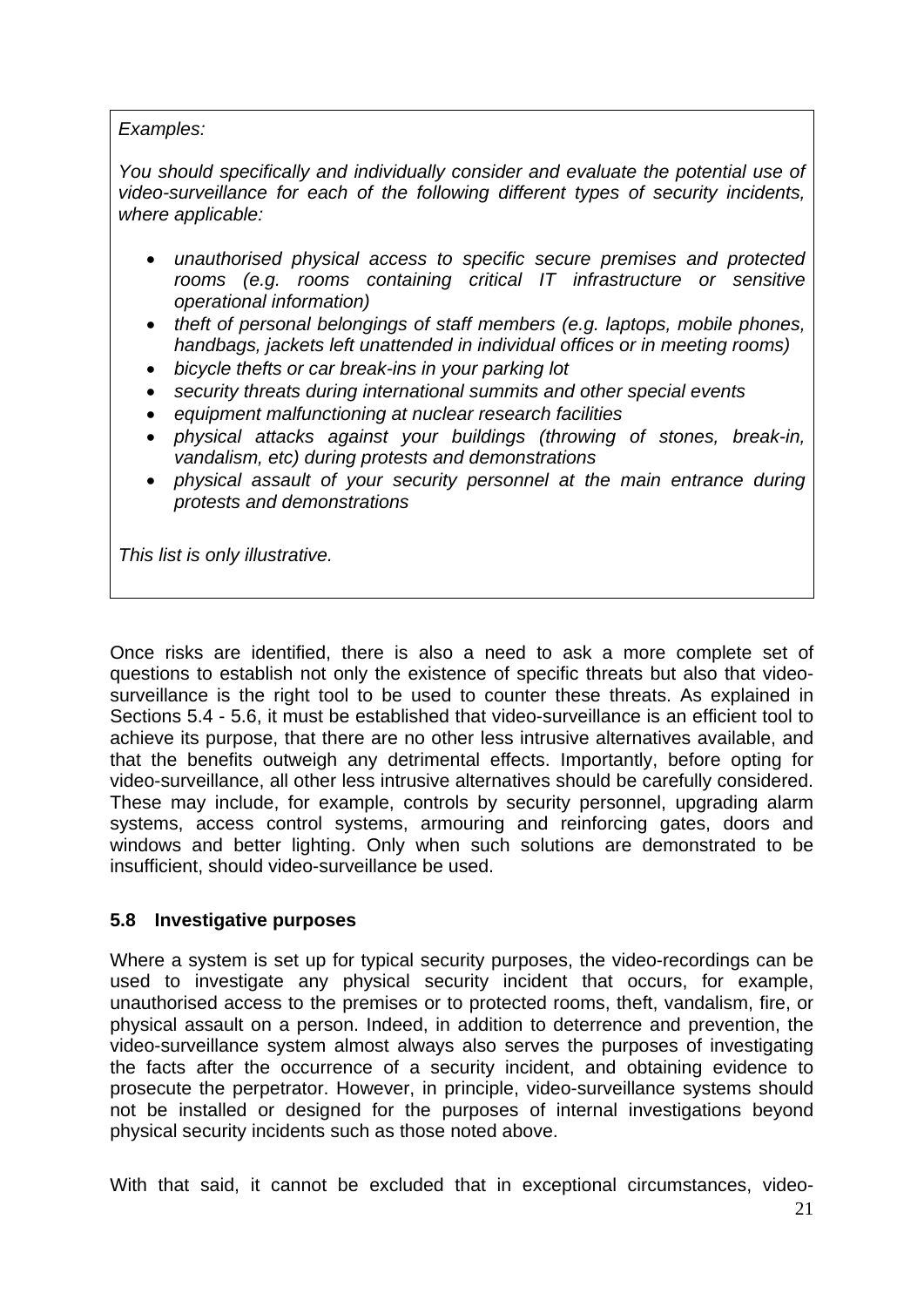surveillance technology might nevertheless also be used for investigative purposes, even when it is not directly triggered by a physical security incident. To decide whether these uses are permissible, and whether they require additional safeguards not provided for in these Guidelines, a case-by-case analysis is necessary. Therefore, your policy on any such proposed video-surveillance is subject to impact assessment by your Institution and prior checking by the EDPS.

#### *Examples:*

- *Cameras are installed at a locked archive room for security and access control purposes and the footage is monitored live by the security guard in the reception area. The cameras also record the footage. At 4 am, the alarm system rings signalling unauthorised access. Subsequent investigation of the security incident using the CCTV footage shows that the day before repair work was carried out on the air conditioning system of the archive room and a window was opened and inadvertently left open. This investigation is appropriate and within the scope of a typical security purpose.*
- *You wish to use the CCTV system in a targeted way to investigate the daily activities of Mr. X, a desk officer at your Institution who is suspected of having committed procurement fraud, benefit fraud, having harassed a work colleague, or having been drunk while at work. This would go beyond the security and access control purpose and require both an impact assessment and prior checking.*

### <span id="page-21-0"></span>**5.9 Employee monitoring**

Overly intrusive monitoring measures can cause employees unnecessary stress and can also erode trust within the organisation. The use of video-surveillance to monitor how staff members carry out their work should therefore be avoided, apart from exceptional cases where an Institution demonstrates that it has an overriding interest in carrying out the monitoring.

Therefore, any such proposed video-surveillance is subject to an impact assessment by the Institution. The Institution must also submit its plans to the EDPS for prior checking. Where the Institution proposes to use video-surveillance technology to monitor the work of staff, the EDPS will pay special attention to the views and concerns expressed by the Institution's staff representatives and whether such views were taken into account.

Goals such as managing workplace productivity, ensuring quality control, enforcing the Institutions' policies, or providing evidence for dispute resolution, alone, generally do not justify video-surveillance of employees in the context of the work of the Institutions.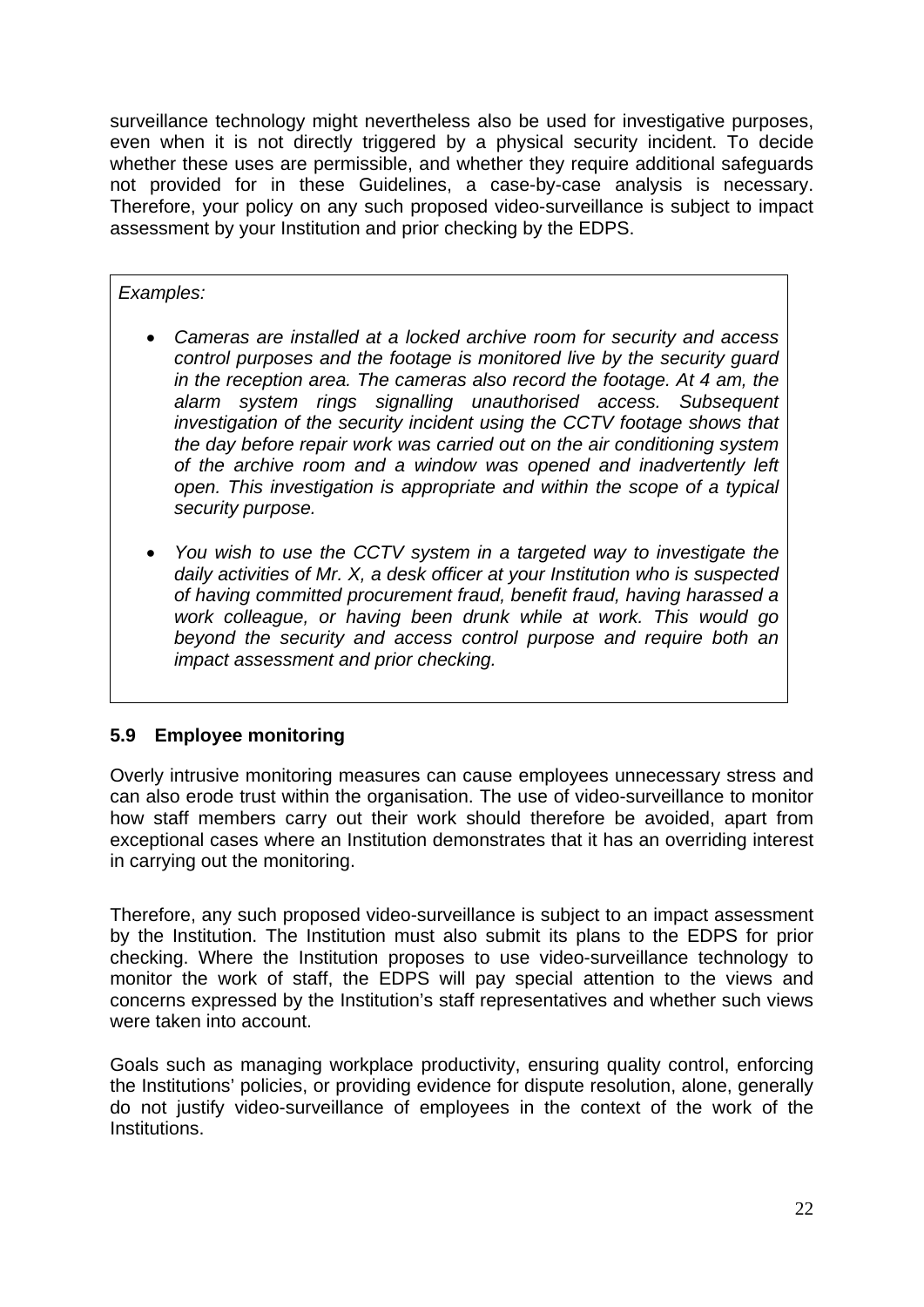#### *Example:*

*You should not use your existing video-surveillance system to monitor the efficiency of the outsourced cleaning staff while they carry out their work during the early morning hours even if adequate notice were to be given to them in this regard, and repeated complaints arose regarding their quality of work.* 

Further, practices whereby an employee is under constant surveillance (continuously in the field of vision of video-surveillance cameras) should be avoided.

#### *Example:*

*You should not use video-surveillance cameras to continuously monitor the cashier and the cash register in the canteen during opening hours even if adequate notice were to be given to the cashier in this regard.* 

As for monitoring triggered by security or health and safety concerns or similar compelling interests in exceptional circumstances, the EDPS will evaluate any such justifications on a case-by-case basis.

### <span id="page-22-0"></span>**5.10 Webcams**

For purposes of these Guidelines, a webcam is a digital [video capture](http://en.wikipedia.org/wiki/Video_capture) device connected to the internet and supplying a view for anyone who visits its web page. Devices connected to the Institution's intranet, or to websites which are not available to the general public, but only to a specific audience (such as participants to an event) are also considered as webcams for the purposes of these Guidelines.

Webcams provide opportunities, for example, enhancing education, communication and recreation. However, webcams may give rise to specific data protection risks. Many of these risks are connected to the lack of control by the operator of the webcam on who will view and use the images and for what purposes. Webcams capture and transmit digital images that are instantaneously broadcast to a multitude of recipients. These images can be easily recorded, copied and further distributed by any one of these recipients. The digital records holding continuous, detailed information may then be conveniently stored, searched and indexed for infinite replay and analysis. Videos recorded today might still be available online for many years to come - containing people's "digital footprint". Ultimately, there is an increased risk that the images will be misused.

When compared with the benefits of webcam use - which is often only little more than pure "entertainment" - these risks are often not justified. There are also often other readily available and less intrusive alternatives to achieve the same purposes. For these reasons, installation of webcams must always be very carefully considered. Webcams should normally not be installed for frivolous purposes, or to promote recreational facilities offered by the Institution or a tourist location (e.g. visitors centre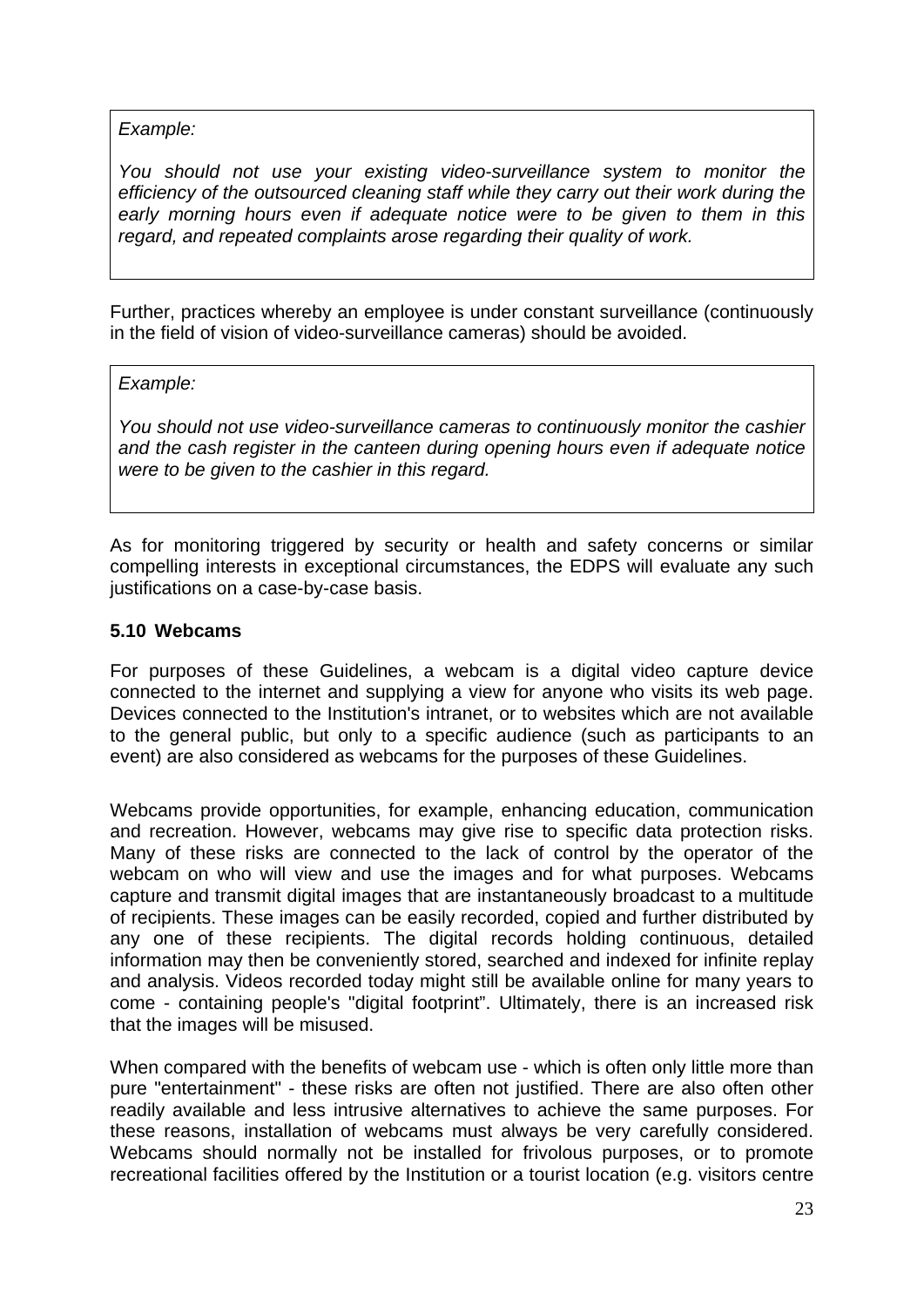fitness centre, cafeteria, visitors gallery in a meeting room).

In exceptional cases the use of webcams may nevertheless be permissible based on the informed and individual consent of each user of the facility. Special attention should be paid to the views and concerns expressed by staff representatives and/or other stakeholders.

## *Example:*

*You wish to promote a new visitors' centre by placing a video-camera on the premises with live broadcast to your Institution's internet website. The EDPS discourages this practice on grounds that many users may find the presence of the cameras intrusive. If a significant proportion of the users nevertheless show interest in being filmed, you may resort to this practice but only based on the clear and informed consent of each individual user. The users of the facility should have a genuine choice whether to use the part of the area covered by the cameras or to remain out of shot while still enjoying the facilities offered under equal terms.* 

*In practice, this requires that (i) there should be only a (small) part of the facility promoted which is covered by cameras, (ii) other users in other parts of the facility can use the facilities under the same conditions as available in the promoted area, and (iii) there is a clearly visible and very conspicuous notice displayed in the area. In this case using the specific sign-posted part of the facility may constitute implied consent.* 

Another important factor to consider when designing a system is the extent to which individuals are identifiable: A bird's eye view of a building with low-resolution is much less intrusive than images where the faces of the individuals can be recognised. Adverse effects on privacy can sometimes also be reduced by using software to mask any detail in the images that may help identify an individual (e.g. faces or number plates). While none of these safeguards can, on their own, legitimize webcam use, they should be considered when you assess whether to use webcams.

## <span id="page-23-0"></span>**6 Selecting, siting and configuring the video-surveillance system**

This Section provides guidance on how to select, site and configure a system. The guiding principle in connection with all items addressed in this Section (and indeed in the rest of these Guidelines) should be to minimise any negative impact on the privacy and other fundamental rights and legitimate interests of those under surveillance<sup>[29](#page-23-2)</sup>. The adequacy of each choice made should be verified and assessed during the audit (see Section 13).

## <span id="page-23-1"></span>**6.1 Camera locations and viewing angles**

Camera locations should be chosen to minimise viewing areas that are not relevant

<span id="page-23-2"></span><sup>&</sup>lt;sup>29</sup> See Article  $4(1)(c)$  of the Regulation.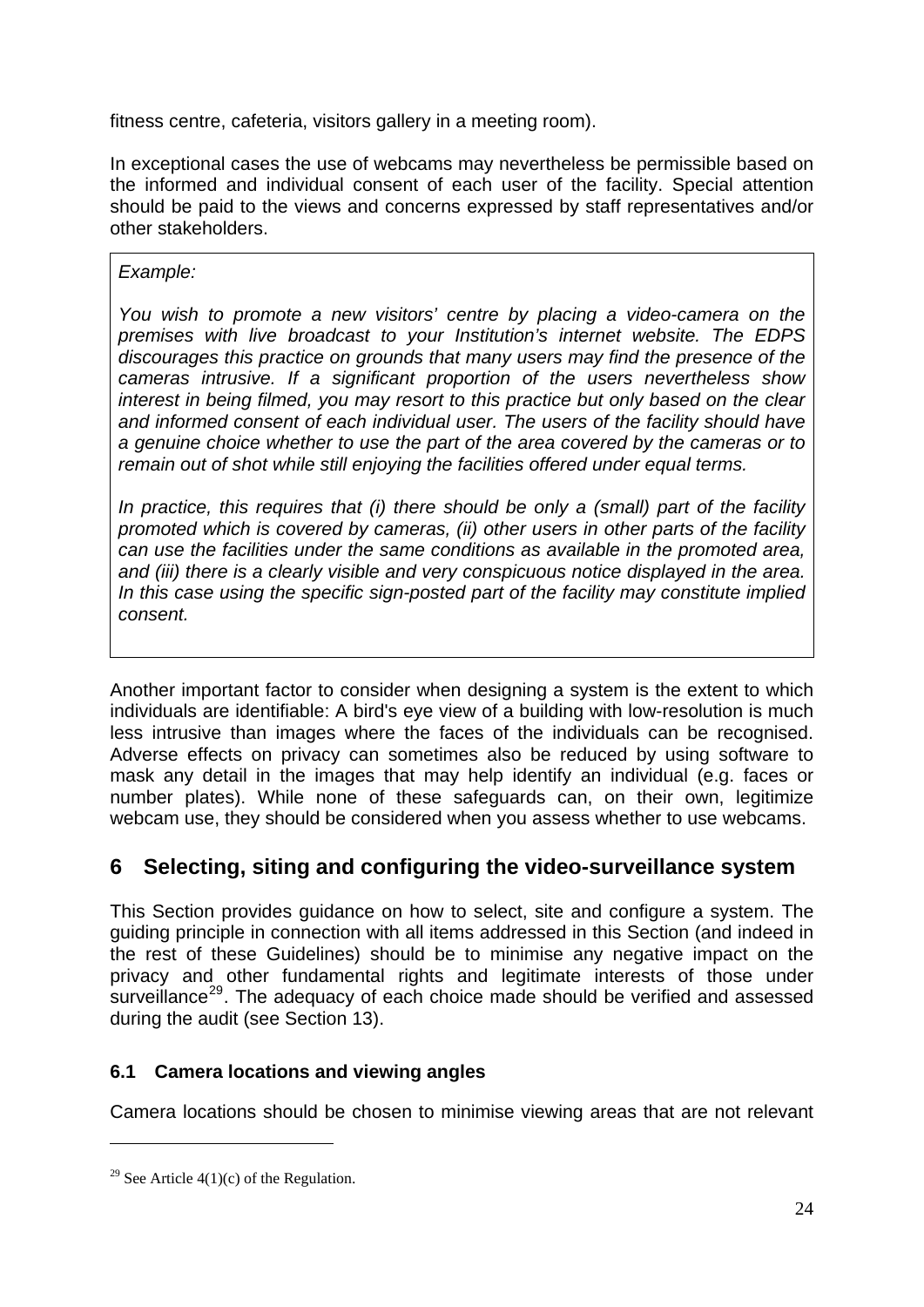for the intended purposes.

*Examples:* 

- *When a camera is installed on a rooftop to monitor an emergency fire exit, care should be taken to ensure that the camera is not positioned so as to also incidentally record the terrace of a neighbouring private building.*
- *Similarly, when a camera is installed to monitor the entrance to a specifically protected room within a building, care should be taken to ensure that the camera is not positioned so as to also incidentally record the entrance to the neighbouring private office.*

As a rule, where a video-surveillance system is installed to protect the assets (property or information) of the Institution, or the safety of staff and visitors, the Institution should restrict monitoring to

- carefully selected areas containing sensitive information, high-value items or other assets requiring heightened protection for a specific reason,
- entry and exit points to the buildings (including emergency exits and fire exits and walls or fences surrounding the building or property), and
- **EXT** entry and exit points within the building connecting different areas which are subject to different access rights and separated by locked doors or another access control mechanism.

*Examples:* 

- *You may place cameras at the entrance to a locked archive room where you store your Institutions' important documents and which is only occasionally entered by authorised personnel to file or to retrieve documents.*
- *You rent out the top floor of your building to another Institution. The floor is secured with a door which is kept locked at all times and can only be opened with the badges of the personnel working on the top floor. You may place a camera at the elevator area of that floor, to capture anyone exiting or entering that floor from other areas of the building.*

It cannot be excluded that security requirements may warrant more extensive monitoring within some buildings. Should this be the case, such plans should specifically be discussed in the video-surveillance policy, and the Institution should justify the need for and proportionality of such additional monitoring (in an impact assessment or otherwise).

## <span id="page-24-0"></span>**6.2 Number of cameras**

The number of cameras to be installed will depend on the size of the buildings and the security needs, which, in turn, are contingent upon a variety of factors. The same number and type of cameras may be appropriate for one Institution and may be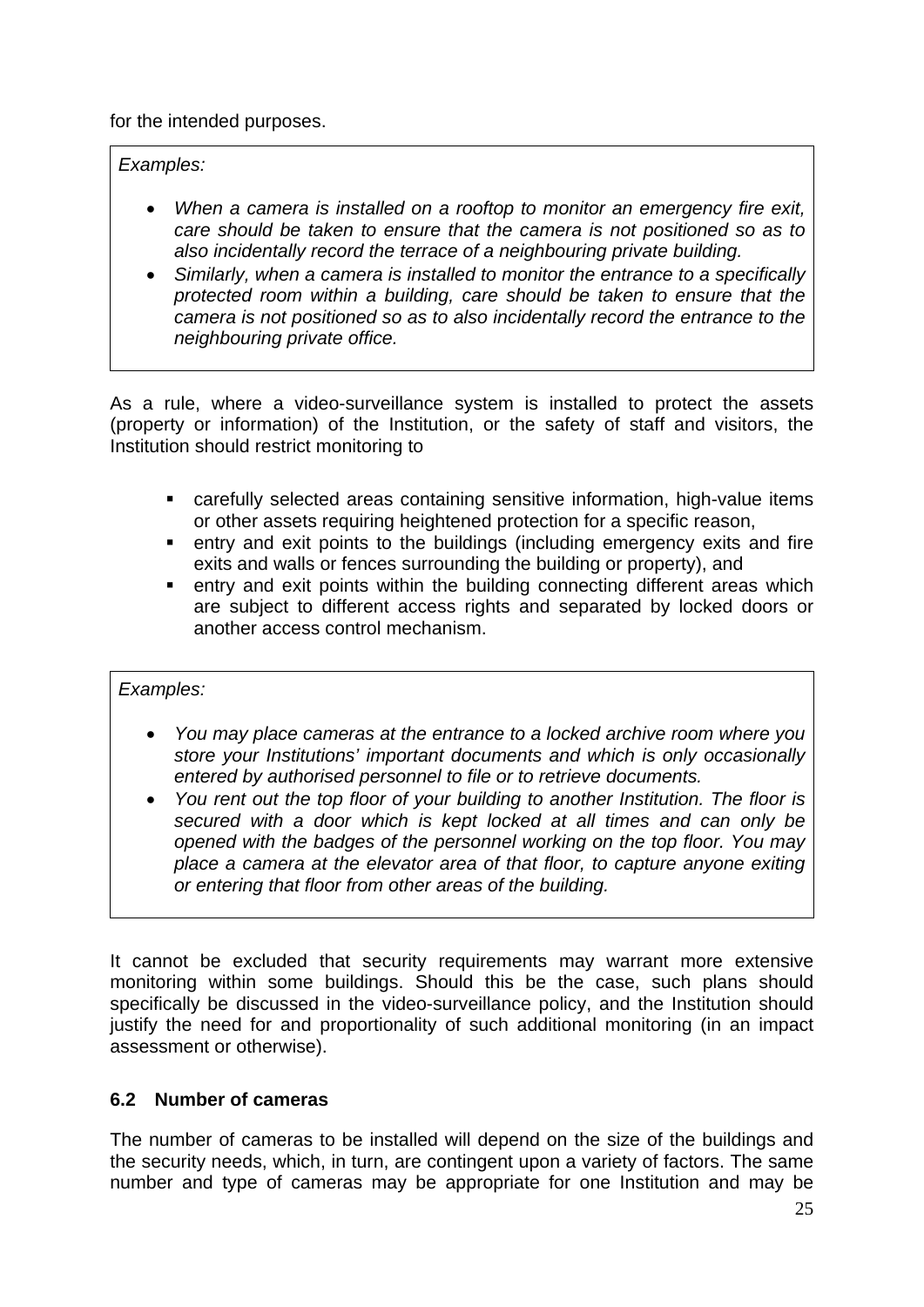grossly disproportionate for another. However, all other things being equal, the number of cameras is a good indicator of the complexity and size of a surveillance system and may suggest increased risks to privacy and other fundamental rights. As the number of cameras increases, there is also an increased likelihood that they will not be used efficiently, and information overload occurs. Therefore, the EDPS recommends limiting the number of cameras to what is strictly necessary to achieve the purposes of the system. The number of cameras must be included in the videosurveillance policy.

## <span id="page-25-0"></span>**6.3 Times of monitoring**

The time when the cameras are set to record should be chosen to minimise monitoring at times that are not relevant for the intended purposes. If the purpose of video-surveillance is security, whenever possible, the system should be set to record only during times when there is a higher likelihood that the purported security problems occur.

#### *Example:*

*Theft repeatedly occurs during the night and on weekends from a locked storage area off a busy hallway. You may install a camera near the entrance of the storage area to detect who committed the theft or to prevent it from happening (provided that appropriate notice is given). The cameras should be set to function only outside office hours.* 

### <span id="page-25-1"></span>**6.4 Resolution and image quality**

Adequate resolution and image quality should be chosen. Different purposes will require different image qualities. For example, when identification of the individuals is crucial, the resolution of the cameras, compression settings in a digital system, the location, the lighting and other factors should all be taken into account and chosen or modified so that the resulting image quality would be sufficient to provide recognisable facial images. On the other hand, when identification is not necessary, the camera resolution and other modifiable factors should be chosen to ensure that no recognisable facial images are captured.

#### *Example:*

 *In some situations identifying individuals is not necessary and it is sufficient that the quality of images allows detection of movement of people or flow of traffic.* 

#### <span id="page-25-2"></span>**6.5 Monitoring on Member State territory**

In case of demonstrated security needs, an Institution may monitor the areas immediately adjacent to its buildings on the territory of Member States. However, it must be ensured that such monitoring is kept to the absolute minimum that is necessary to meet the Institution's security needs. This may include entry and exit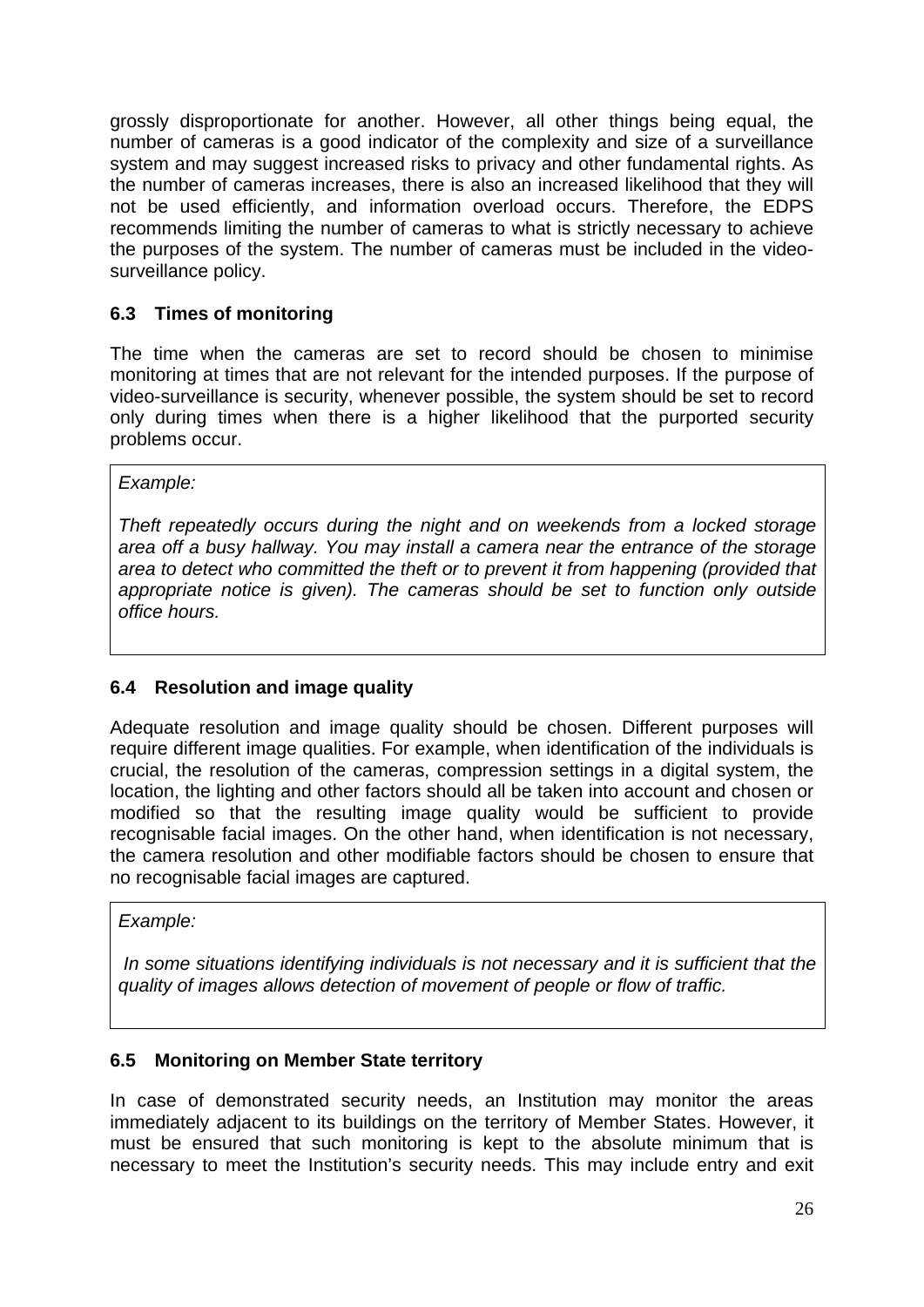points, including emergency exits and fire exits, as well as walls or fences surrounding the building or property.

#### *Example:*

*Cameras are located at the entrance of a building filming both those exiting and entering and capturing incidentally, a few square metres of the surrounding public space (providing mostly images of passers-by in a busy street). This practice is permissible. However, monitoring the windows of an apartment building opposite should be avoided. The location or direction of the cameras should be modified, the images should be masked or scrambled, or other similar measures should be taken.* 

In all cases where monitoring goes beyond monitoring entry and exit points, an impact assessment should be carried out. Such additional monitoring may only be carried out in case of demonstrated security needs and subject to additional safeguards. These may include, among others, the following:

 limitation of monitoring adjacent *private* space (e.g. via masking or scrambling images),

 whenever possible, short retention periods not exceeding 48 hours (or live monitoring only),

 limitation of the zooming capabilities of the cameras, or resolution of the cameras covering the surrounding public space,

 whenever possible, limitation of monitoring to times when there are increased security needs (e.g. international summits or other special events), and

 adequate training of the operators of the video-surveillance system to ensure that the privacy of passers-by or others caught on the cameras is not disproportionately intruded upon.

The opinion of the national (or regional) data protection authorities and other competent authorities and stakeholders should also be considered.

In any case, it is important to bear in mind that the purpose of video-surveillance, as a rule, cannot be general crime prevention or maintaining law and order on Member State territory. These are the prerogatives of certain public authorities or organisations in Member States, subject to appropriate safeguards under national law. For example, local governments and/or local police may be the only ones authorised to operate such schemes. Therefore, in general, no Institution may legitimately design and install video-surveillance systems for such purposes.

However, this does not mean that the Institution cannot use its video-surveillance system for such purposes if this is carried out in cooperation with local police (and/or local government, if applicable) and otherwise in compliance with applicable national law. In this case, the EDPS recommends that an agreement to this effect be concluded in writing. Any such proposed video-surveillance should be subject to an impact assessment by the Institution.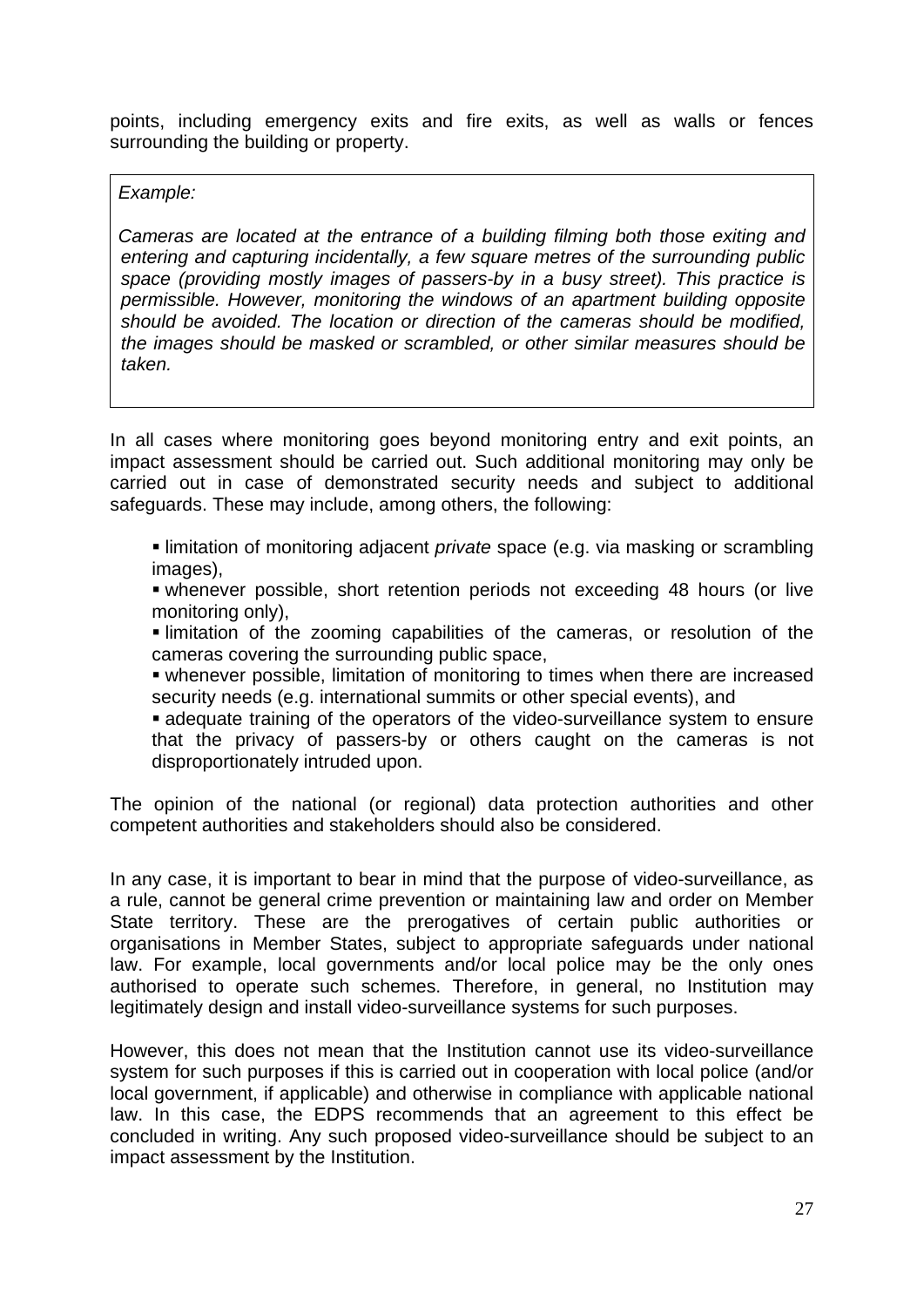## *Example:*

 *In a (hypothetical) country where your building is located video-surveillance of public space such as city parks and streets can only be carried out by the local police and is also subject to the prior approval of the local government. You receive repeated complaints that EU staff members are getting mugged while returning home late in the evening across the small park just outside your building. You should not, at your own initiative, set up cameras overlooking the park to deter the muggings. However, if local law permits, you may cooperate with local police, and subject also to the prior approval of the local government, you may install and operate a set of cameras, for example, to monitor the main walkway through the park between dusk and dawn. You should also check with the national data protection authority whether you need to comply with any additional data protection safeguards.* 

Where a prior checking notification is required, the Commission should submit a single prior checking notification to the EDPS on behalf of all Commission Representations in Member States.

## <span id="page-27-0"></span>**6.6 Monitoring in third countries**

The provisions set forth in Section 6.5 should also apply, *mutatis mutandis*, for monitoring activities outside the territory of the European Union. As security risks and data protection rules differ very markedly outside the European Union, the EDPS urges the Commission Delegations in third countries to carry out their own independent assessment of their security needs and design their video-surveillance systems accordingly. They should also cooperate with the local authorities, to the extent this is feasible and as long as such cooperation does not jeopardize their security.

Where a prior checking notification is required**,** the Commission should submit a single prior checking notification to the EDPS on behalf of all EU Delegations in third countries.

## <span id="page-27-1"></span>**6.7 Special categories of data**

Video-surveillance systems should not aim at capturing (e.g. by zooming in or discriminately targeting) or otherwise processing (e.g. indexing, profiling) images which reveal so-called "special categories of data": racial or ethnic origin, political opinions, religious or philosophical beliefs, trade union membership, and data concerning health or sex life $30$ .

Areas should also not be monitored where there is an increased likelihood that images revealing special categories of data will be captured on the cameras even if

<span id="page-27-2"></span> $30$  See Article 10 of the Regulation.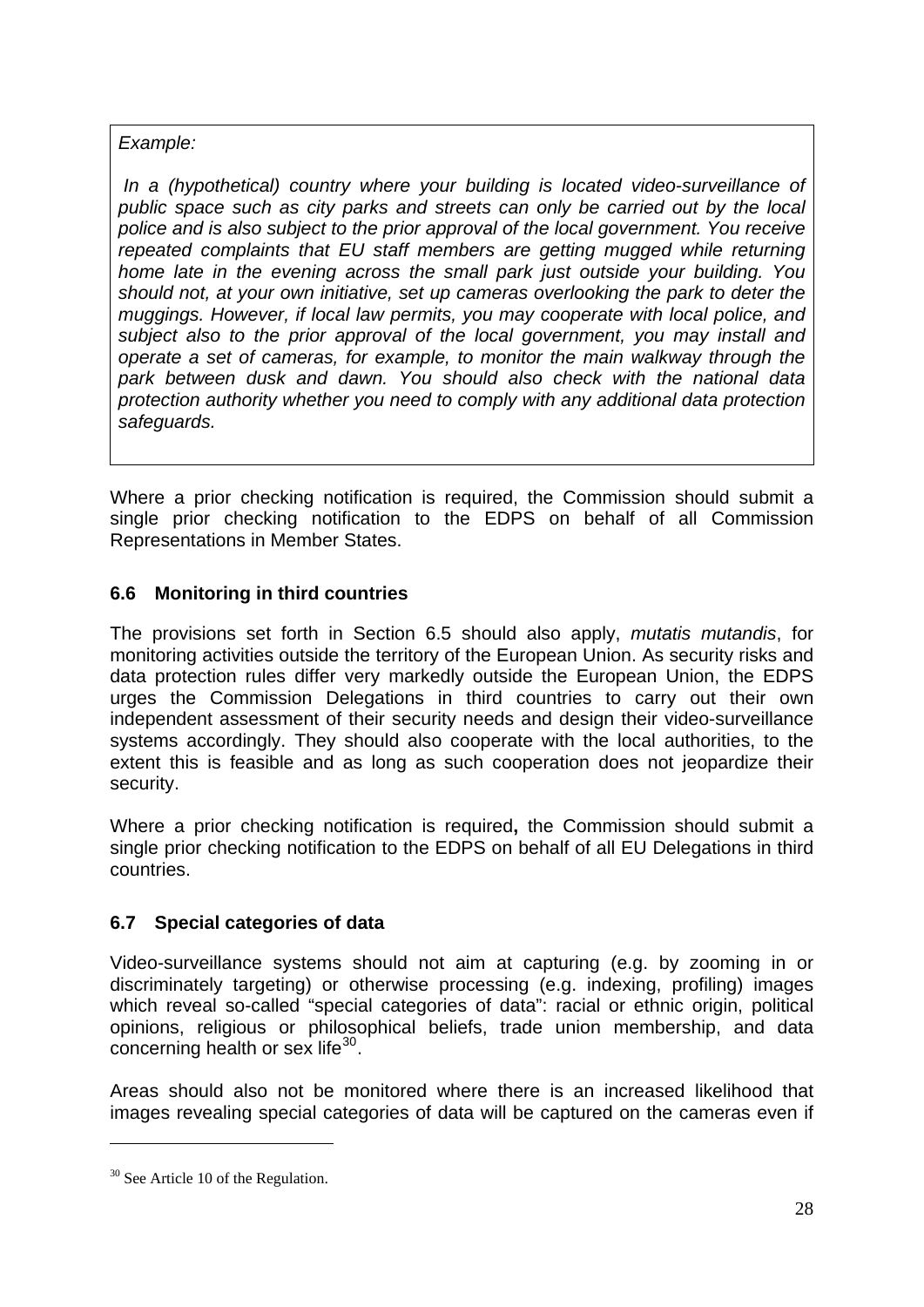the intention is not to collect such special categories of data $31$ .

## *Examples:*

-

 *You should not film demonstrators or waiting rooms at the Medical Service, or install a video-surveillance system which allows the incidental recording of the waiting rooms or areas where demonstrators are protesting. You should also not place a camera at the entrance of a trade union's office or monitor the area adjacent to a religious establishment outside your building.* 

An impact assessment must be carried out in case an Institution wishes to derogate from these rules. Monitoring may only be carried out subject to additional safeguards.

In case of surveillance in order to provide security during demonstrations, these additional safeguards may include, among others, the following:

- the surveillance of any peaceful protests could only be carried out in case of demonstrated security needs,
- cameras should not focus on the faces of individuals and should not seek to identify individuals unless there is an imminent threat to public safety or violent criminal behaviour (e.g. vandalism or assault),
- in the absence of the detection of a security incident, you delete the recordings of each peaceful protest within 2 hours of the end of the protest (or consider live monitoring only),
- the images will not be used for data-mining, and
- adequate training is provided to the operators of the video-surveillance system to ensure that the privacy and other fundamental rights of the participants caught on the cameras, including, importantly, their rights to freedom of assembly, are not disproportionately intruded upon.

All monitoring processing special categories of data is subject to prior checking by the EDPS.

### <span id="page-28-0"></span>**6.8 Areas under heightened expectations of privacy**

Areas under heightened expectations of privacy should not be monitored. These include, typically, individual offices (including offices shared by two or more people and large, open-plan offices with cubicles), leisure areas (canteens, cafeterias, bars, kitchenettes, lunchrooms, lounge areas, waiting rooms, etc), toilet facilities, shower rooms and changing rooms.

An impact assessment must be carried out in case the Institution wishes to derogate from these rules. A prior checking by the EDPS will also be required.

<span id="page-28-1"></span><sup>&</sup>lt;sup>31</sup> In ordinary circumstances (e.g. when an Institution monitors entry and exit into its buildings), the mere fact that a person's facial or body image or the clothes or accessories he or she is wearing may reveal his or her race, ethnic origin, and perhaps his health condition does not, in itself, entail that the video-surveillance activity involves processing of special categories of data.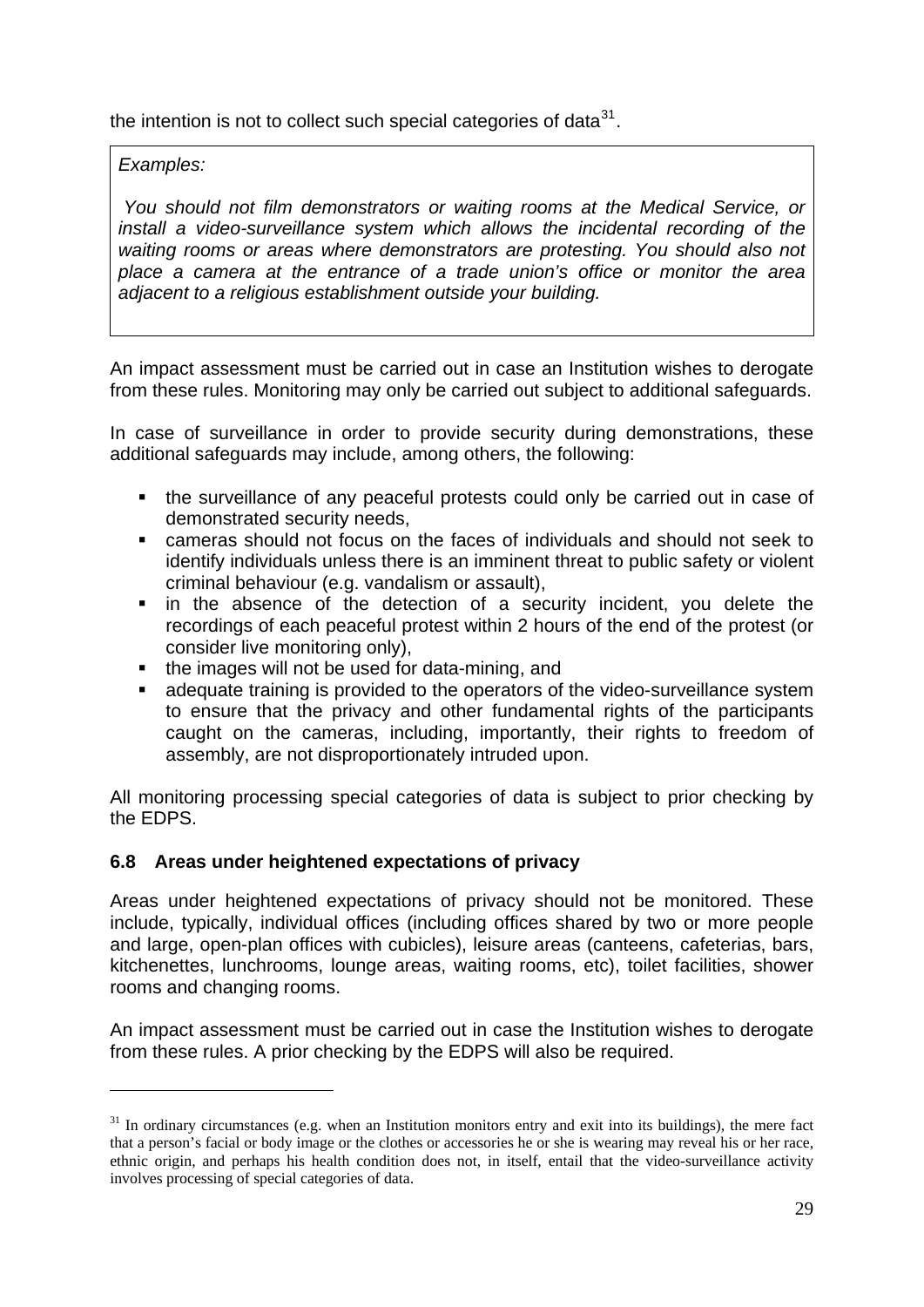### <span id="page-29-0"></span>**6.9 High-tech and/or intelligent video-surveillance**

Introduction of "high-tech video-surveillance tools" or "intelligent video-surveillance systems" are permissible only subject to an impact assessment. They are also subject to prior checking. The EDPS will assess, case by case, the permissibility of the technique used and may impose, as necessary, specific data protection safeguards.

Tools falling under this category include, among others:

**If linkage of the video-surveillance system with biometric data (e.g. fingerprints** for access control) or with any other database, whether biometric or not (e.g. a database of photos of suspected individuals for facial recognition, or car registration data for automatic number plate recognition),

• indexing the data in the images to allow automated searches and alerts (e.g. for tracking individuals),

facial or other image recognition or gait recognition systems,

 any type of dynamic-preventive surveillance (e.g. using automatic behaviour analysis software applications to create automated alerts based on pre-defined suspicious behaviour, movement, clothing, body language),

 a network of cameras installed, complete with a tracking software application that can track moving objects or people throughout the whole area,

**audio-based alert systems (those triggered by changes in noise patterns such** as sudden shouting),

 infra-red or near-infrared cameras, thermal imaging devices and other specialuse cameras that can capture images in the dark or under low-light conditions, see through walls and search under clothing (e.g. body-scanner), and

 special purpose cameras with enhanced optical and digital zooming capabilities.

Note that the following features in and of themselves do not require an impact assessment or prior checking:

- motion detection to limit video signals to events worthy of observation and recording,
- configuration of a motion detection system so as to send alarms to security staff when it identifies that someone accesses a restricted area (e.g. a locked IT room outside office hours),
- customary panning, tilting and limited optical and digital zooming capabilities.

In case of doubt whether prior checking is necessary, please consult us.

#### <span id="page-29-1"></span>**6.10 Interconnection of video-surveillance systems**

Interconnection of an Institution's video-surveillance system with the videosurveillance system of another Institution or of any other third parties is subject to an impact assessment. An impact assessment is also required if a single Institution operates several separate systems (for example, systems in different cities or systems at the same location but used for different purposes) and wishes to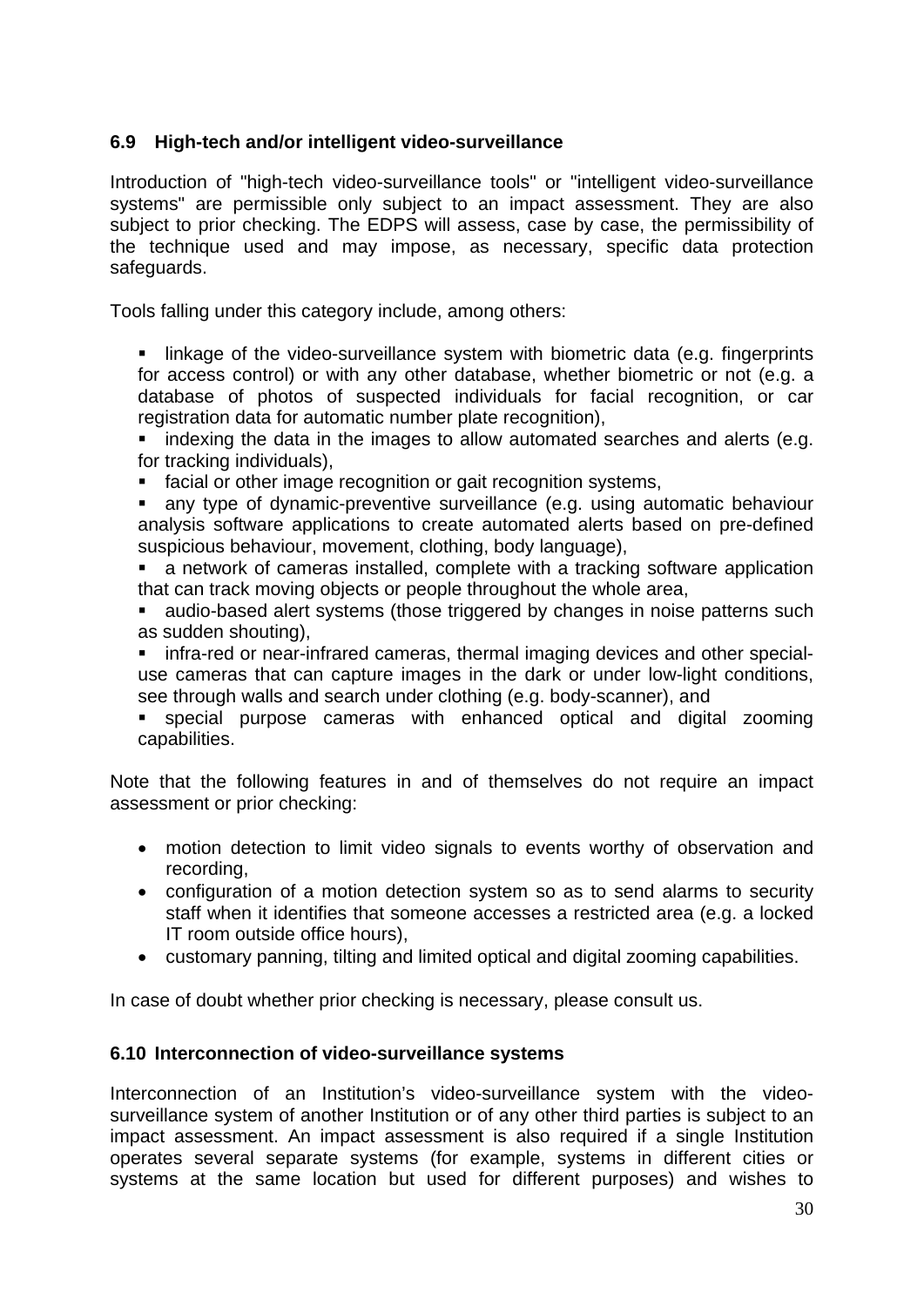interconnect them. A prior checking notification is also required.

#### <span id="page-30-0"></span>**6.11 Covert surveillance**

For purposes of these Guidelines covert video-surveillance means surveillance using cameras that are

- **EXECT** either intentionally hidden from view, or
- are otherwise installed without appropriate notice to the public, and therefore,
- **EXT** it is reasonable to assume that the individuals monitored are unaware of their existence.

If cameras are installed in areas with heightened expectations of privacy (see Section 6.8) without fulfilment of both of the following conditions simultaneously, the videosurveillance will be considered covert even if there is a general notice at the entrance of the building announcing that the building is under video-surveillance:

- there is a specific and clearly visible notice immediately on the spot (e.g. on the door of an individual office) and
- there are further specific explanations regarding the possibility of surveillance in these areas (e.g. individual offices) in a publicly available video-surveillance policy in compliance with the recommendations set forth in Section 11.

. The use of covert surveillance is highly intrusive due to its secretive nature. Further, it has little or no preventive effect and is often merely proposed as a form of entrapment to secure evidence. Therefore, its use should be avoided.

Proposed exceptions must be accompanied by a compelling justification, an impact assessment and must undergo prior checking by the EDPS who may impose, as necessary, specific data protection safeguards.

In principle, the EDPS is unlikely to issue a positive prior checking Opinion unless all the following conditions will be satisfied:

 covert surveillance is proposed to investigate a sufficiently serious criminal offence in a formal, legally required or authorised, investigation by Member State police, other competent law enforcement agents or by competent EU investigatory bodies;

 the use of covert surveillance is in accordance with the law and has been formally authorised by (i) a judge or other official having the powers to do so according to the laws of the Member State which requested the use of covert surveillance within the Institution, or by (ii) the competent senior decision-making body of the Institution according to the written and publicly accessible policy of the Institution relevant to the use of covert surveillance (e.g. a high level executive board);

 a register is kept of all such authorizations and instances of use of covert surveillance - this register must be available for review by the DPO and the EDPS upon request;

the cameras are installed for a strictly limited period of time and at strictly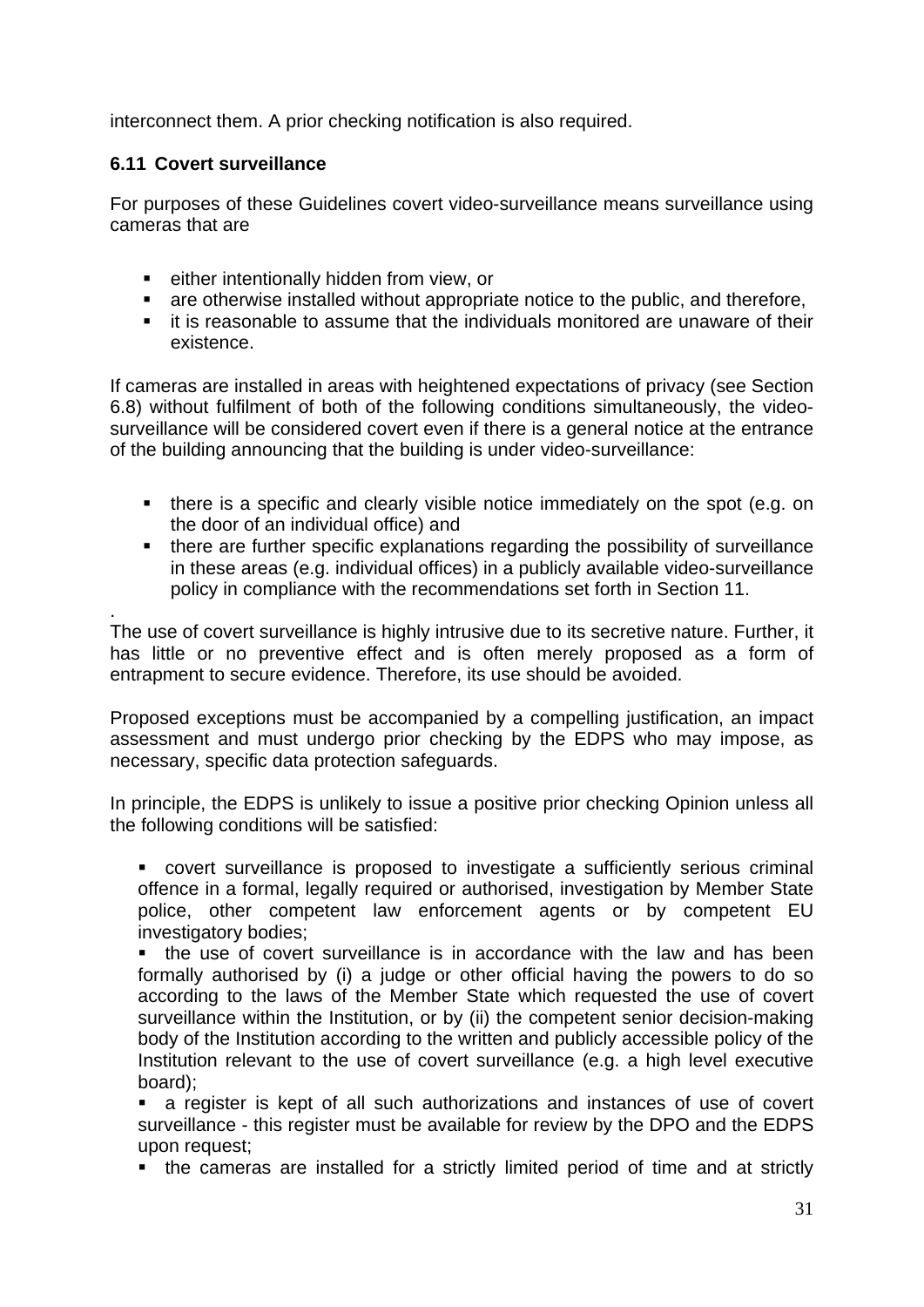limited locations; and further provided that

- there are no other alternatives to the use of covert surveillance to successfully investigate the case and
- the benefits derived would outweigh the violation of privacy of the individuals observed.

## <span id="page-31-0"></span>**6.12 Sound recording and "talking CCTV" [32](#page-31-3)**

Due to their intrusiveness, in principle, the use of sound recording and "talking CCTV" are also prohibited, with the exception of using them as a back-up system for access control outside office hours (as a video-phone to contact the remotely located security personnel to gain access).

When the system is used as a back-up system for access control, clear notice should be provided and the cameras should only broadcast or record sound when (i) activated by the person himself or herself who was attempting to gain access, or (ii) after a specific number of failed attempts to gain access.

Additional proposed exceptions must be accompanied by a compelling justification, an impact assessment and must undergo prior checking.

## <span id="page-31-1"></span>**7 How long should the recordings be kept**

## <span id="page-31-2"></span>**7.1 Retention period**

**7.1.1 General principles**. Recordings must not be retained longer than necessary for the specific purposes for which they were made<sup>[33](#page-31-4)</sup>. It must also be considered whether recording is necessary in the first place and whether live monitoring without recording would be sufficient.

If an Institution opts for recording, it must specify the period of time for which the recordings will be retained. After the lapse of this period the recordings must be erased. If possible, the process of erasure should be automated, for example by automatically and periodically overwriting the media on a first-in, first-out basis. Once the media is no longer useable (after many cycles of use) it must be safely disposed of in such a manner that the remaining data on it would be permanently and irreversibly deleted (e.g. via shredding or other equivalent means).

If the purpose of the video-surveillance is security and access control, and a security incident occurs and it is determined that the recordings are necessary to further investigate the incident or use the recordings as evidence, the relevant footage may be retained beyond the normal retention periods for as long as it is necessary for

<span id="page-31-3"></span> $32$  For purposes of these Guidelines "talking CCTV" means any video-surveillance configuration using loudspeakers in the area under surveillance whereby the operators of the system can "talk" to the members of the public who are under surveillance (e.g. "gentleman in brown leather jacket, please pick up the rubbish you left behind you").

<span id="page-31-4"></span> $33$  Regulation, Article 4(1)(e).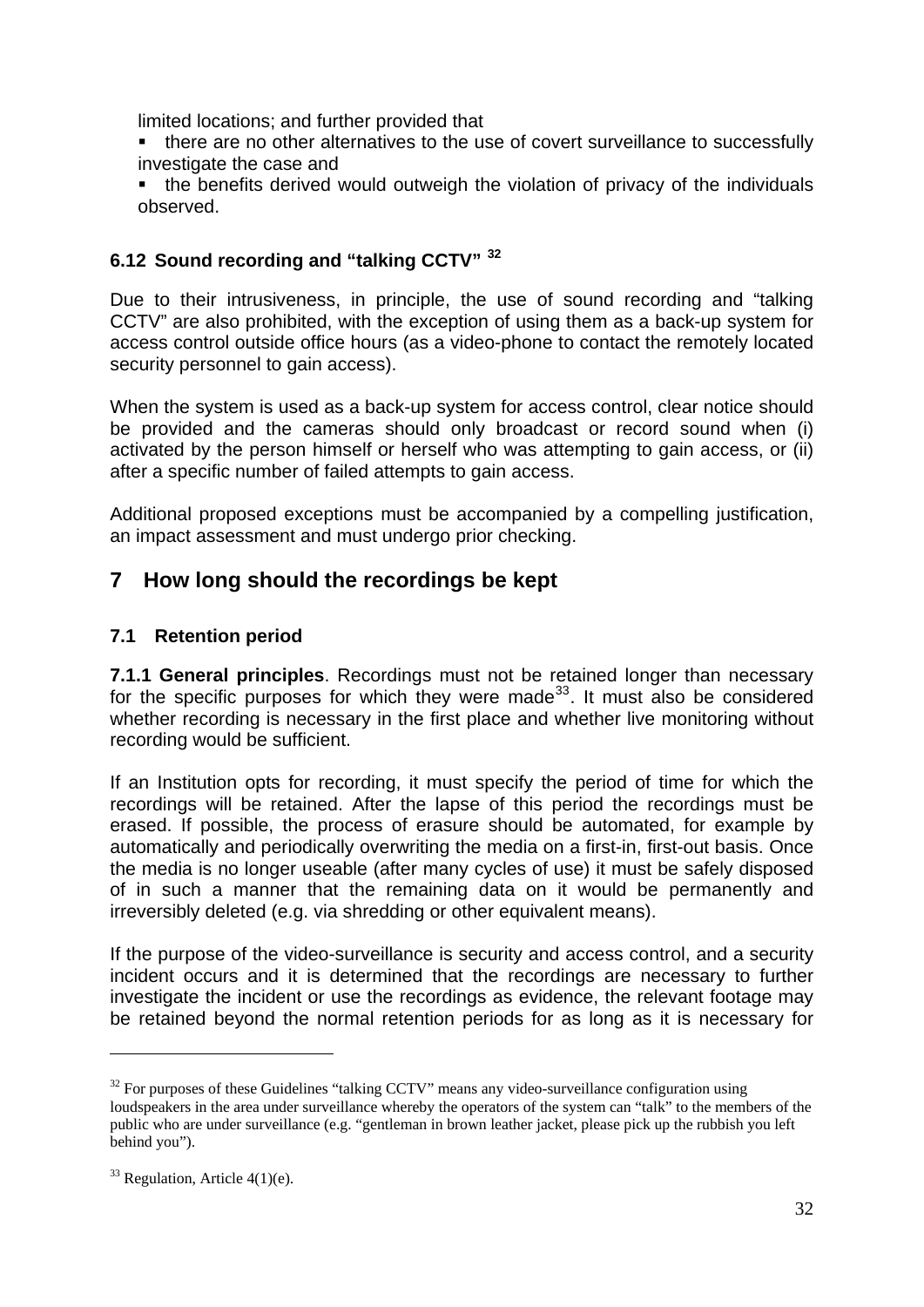these purposes. Thereafter, however, they must be also erased.

#### *Example:*

-

*An agency is equipped with a video-surveillance system for security and access control. The agency must specify a period of time, for example, 3 calendar days, after which the recordings will be automatically overwritten.* 

*If a security incident is detected during those 3 days while the recordings are available, for example, if a fire broke out in the parking lot of the building, the relevant footage may be kept while the incident is investigated.*

**7.1.2 Retention period for typical security purposes: one week.** When cameras are installed for purposes of security and access control, one week should in most cases be more than sufficient for security personnel to make an informed decision whether to retain any footage for longer in order to further investigate a security incident or use it as evidence. Indeed, these decisions can usually be made in a matter of hours. Therefore, Institutions should establish a retention period not exceeding seven calendar days<sup>[34](#page-32-0)</sup>. In most cases a shorter period should suffice.

**7.1.3 Member State or third country territory: 48 hours.** In case the surveillance covers any area outside the buildings on Member State (or third-country) territory (typically those near entrance and exit areas) and it is not possible to avoid that passers-by or passing cars are caught on the cameras, the EDPS recommends reducing the retention period to 48 hours or otherwise accommodate local concerns whenever possible.

<span id="page-32-0"></span><sup>&</sup>lt;sup>34</sup> See Opinion 4/2004 of the Article 29 Data Protection Working Party on the Processing of Personal Data by means of Video-Surveillance, part 7(E), page 20.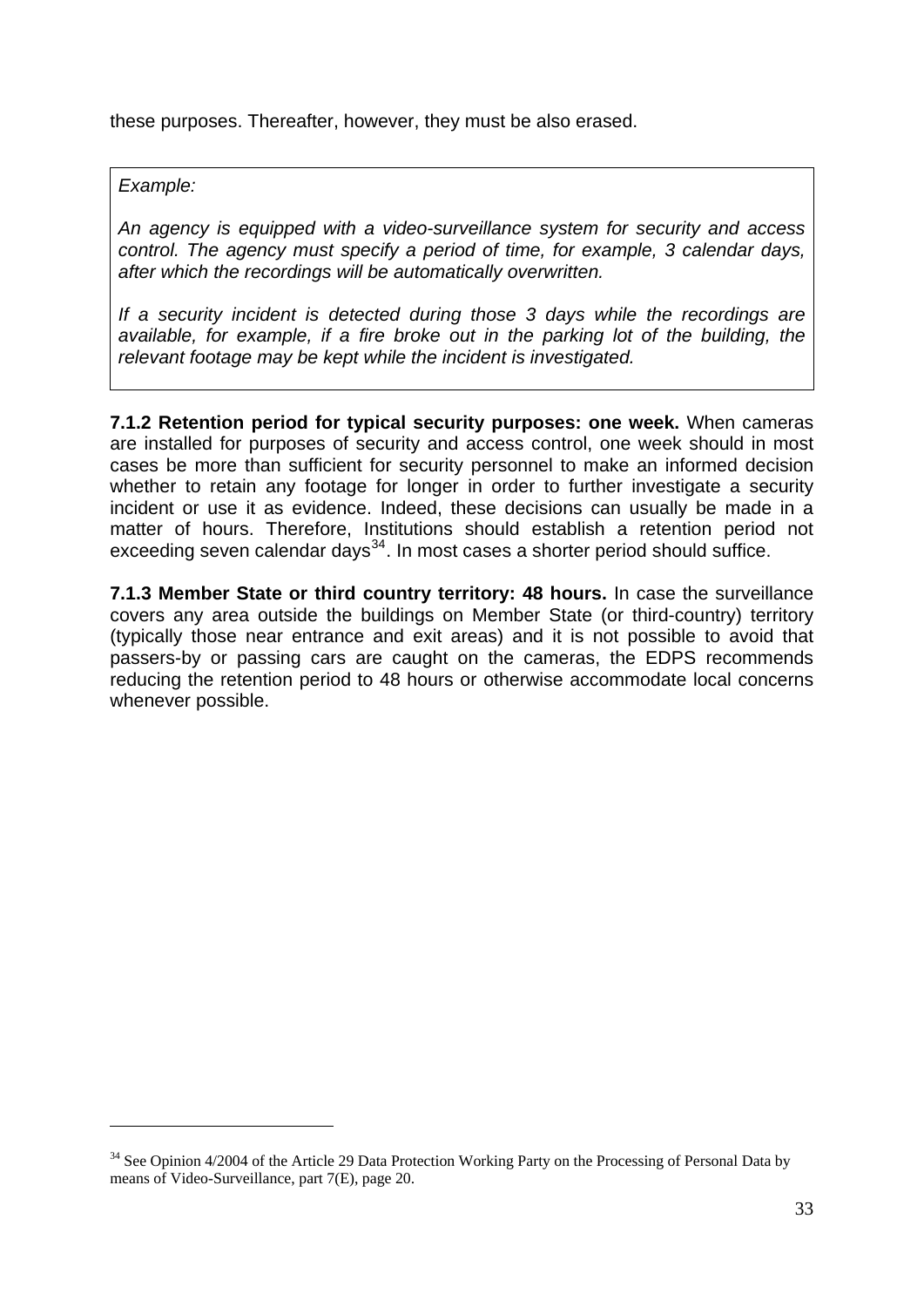#### *Example:*

*Agency A and B are each equipped with a video-surveillance system for security and access control.* 

*Agency A is located in a remote rural area with little or no pedestrian or car traffic in the vicinity. Its premises are surrounded by a fence overlooking open fields. Agency A may retain its recordings for longer than 48 hours (but not exceeding seven calendar days). For example, it may wish to adopt the same 3 calendar days retention period for monitoring the areas within its property and the adjacent areas outside its property.* 

*Agency B is located in the heart of a busy downtown area with a train station nearby and heavy pedestrian traffic on the pavement of the streets outside its buildings. Agency B should ensure that its retention period outside its buildings is*  limited to 48 hours at most. It should also consider whether a shorter retention *period or live monitoring would not be sufficient.*

**7.1.4 Shorter retention periods.** The EDPS may recommend shorter retention periods or live monitoring only when this is necessary to minimise the intrusion into the privacy and other fundamental rights and legitimate interests of those within the range of the cameras.

#### *Example:*

*Political protests are often held in front of your buildings. You submit your prior checking on grounds that special categories of data may be processed (see Section 6.7). Considering the circumstances of the case, the EDPS may recommend that, in the absence of the detection of a security incident, you delete the recordings of each peaceful protest within 2 hours of the end of the protest at the latest (or consider live monitoring only).* 

### <span id="page-33-0"></span>**7.2 Register of recordings retained beyond the retention period**

A register - whenever possible, in an electronic form - should be held to keep track of any recording that is retained beyond the normal retention period, indicating

- the date and time of the footage and camera location,
- a short description of the security incident,
- the reason why the footage needs to be retained and
- the expected date of the review of the necessity to retain the footage any longer.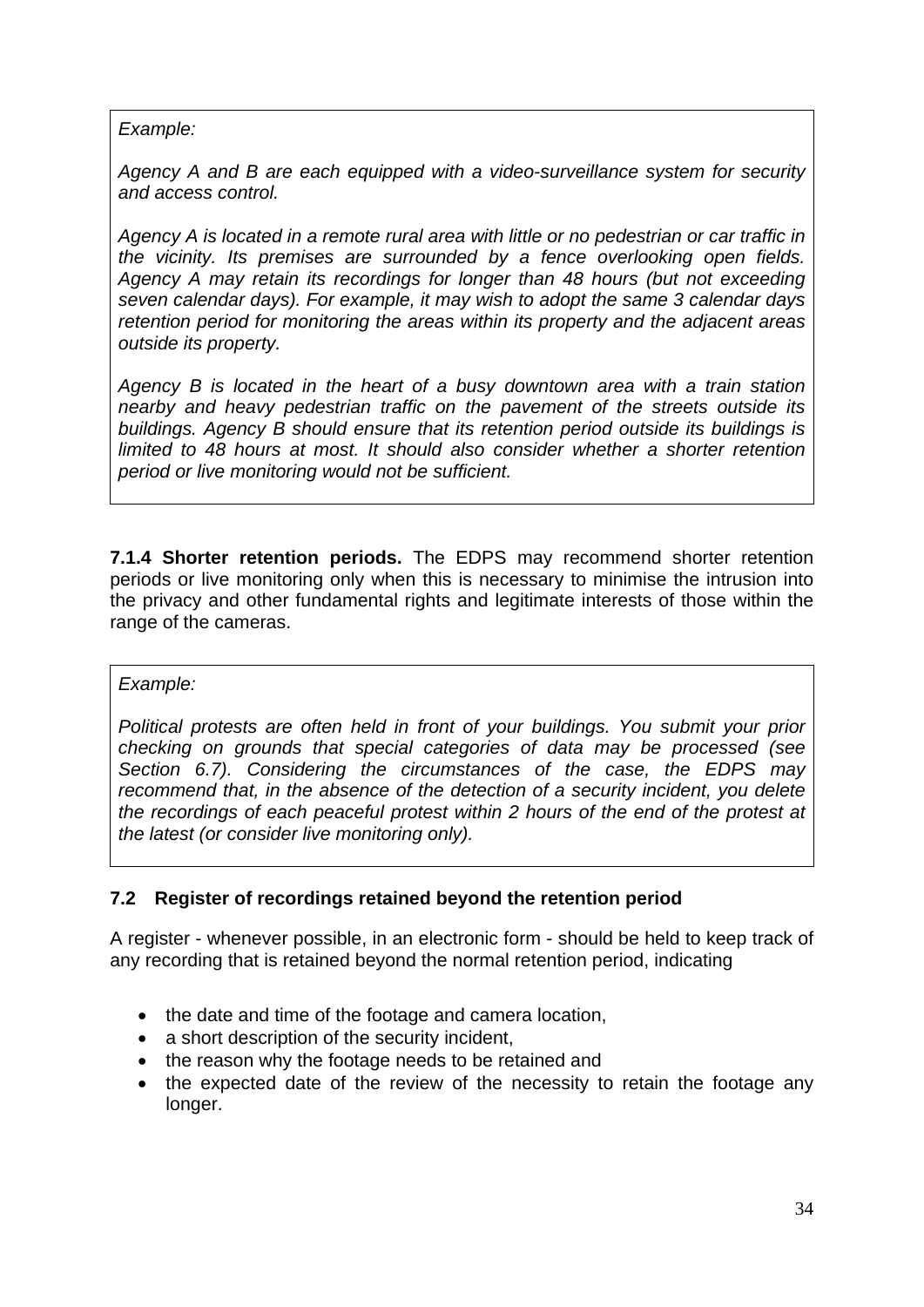*Example of an entry to the registry:* 

- *Date and time of the footage: October 1 2009, 10 am-noon*
- *Camera location: Camera nr. 5 (located near the elevator entrance in the parking lot)*
- *Short description of the security incident: A fire broke out in the rubbish bin next to the elevator entrance in the parking lot. No personal injury or damage.*
- *Reason why the footage needs to be retained: Incident needs to be further investigated by the security unit using video-surveillance footage to find out what caused the fire so lessons can be learnt and eventual protective measures could be taken.*
- *Expected date of review whether to continue to keep the footage: 15 October 2009.*

## <span id="page-34-0"></span>**8 Who should have access to the images**

## <span id="page-34-1"></span>**8.1 A small number of clearly identified individuals on a need-to-know basis**

Access rights must be limited to a small number of clearly identified individuals on a strictly need-to-know basis. It must also be ensured that authorised users can access only those personal data to which their access rights refer<sup>[35](#page-34-2)</sup>. Access control policies should be defined following the principle of "least privilege": access right to users should be granted to only those resources which are strictly necessary to carry out their tasks.

Only the "controller", the system administrator, or other staff member/s specifically appointed by the controller for this purpose should be able to grant, alter or annul access rights of any persons. Any provision, alteration or annulment of access rights must be made in accordance with criteria established in the Institution's videosurveillance policy.

Those having access rights must at all times be clearly identifiable individuals.

#### *Example:*

-

*No generic or common usernames and passwords should be allocated to an outsourced security company which employs several people to work for your Institution.* 

The video-surveillance policy must clearly specify and document who has access to the video-surveillance footage and/or the technical architecture of the videosurveillance system, for what purpose and what those access rights consist of. In

<span id="page-34-2"></span> $35$  See, in this latter respect, Regulation, Article 22.2(e)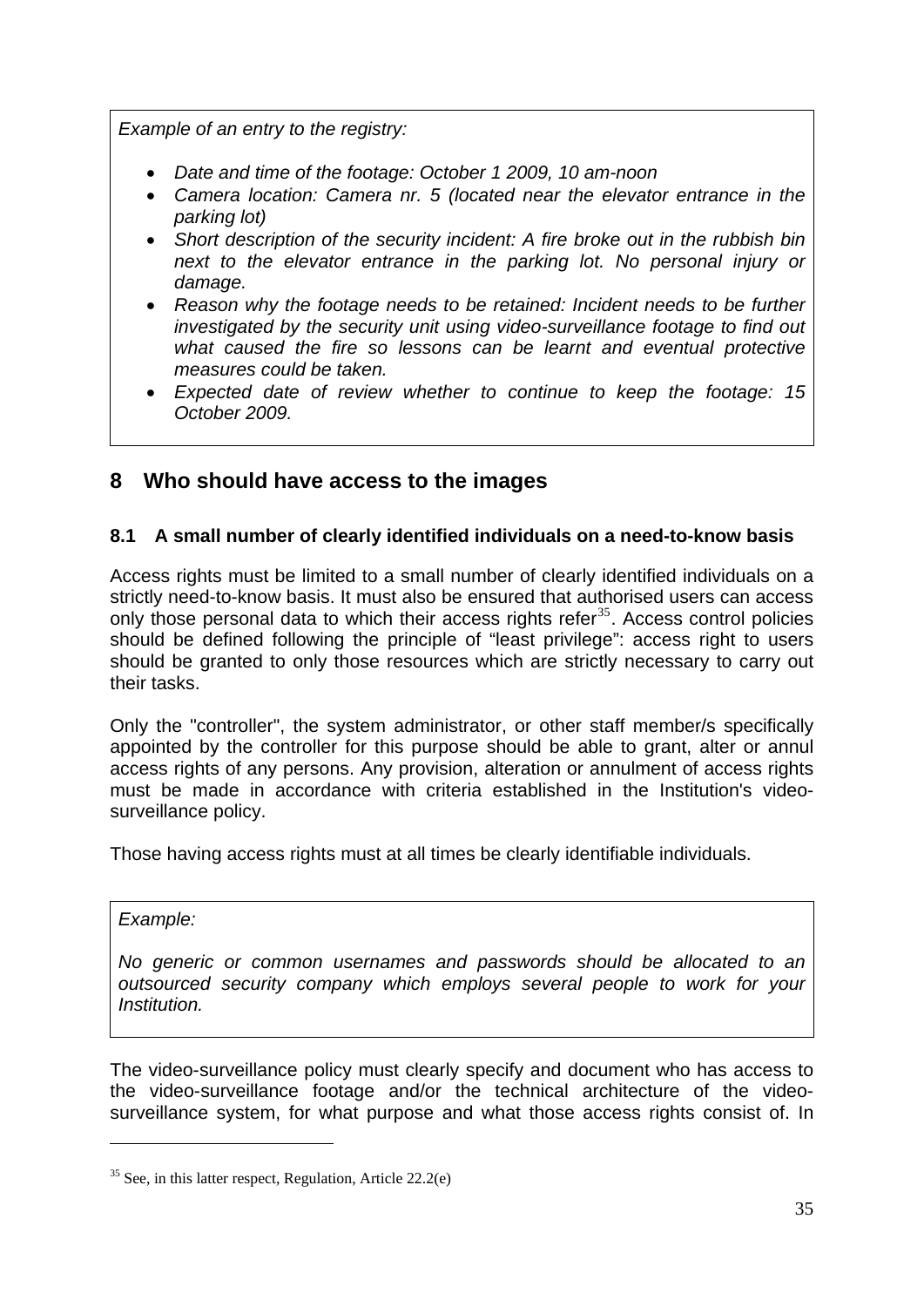particular, one must specify who has the right to

- view the footage real-time,
- operate the pan-tilt-and-zoom ("**PTZ**") cameras,
- view the recorded footage, or
- $\text{-} \text{copy},$
- **download,**
- **delete**, or
- **alter any footage.**

Any distinction between the rights of different categories of persons must be clearly specified.

For example, those

- **n** monitoring the images live,
- **F** responsible for the technical maintenance of the system, or
- **EXECUTE:** investigating security incidents

have different tasks and should therefore have different access rights to the system.

In-house personnel and outside contractors will also have different tasks and should therefore also have different access rights.

Access rights should be technically built into the system. For example, the user profile of one individual may allow copying recorded footage, while the profile of another only allows viewing rights.

In addition, the access policy must also clearly describe the conditions under which access rights may be exercised. For example, in which cases a person whose profile allows copying or deletion is actually authorised to copy or delete any footage.

In case the video-surveillance is carried out for purposes of security and access control, no access rights should be given to anyone other than in-house and outsourced security personnel and those responsible for the technical maintenance of the system.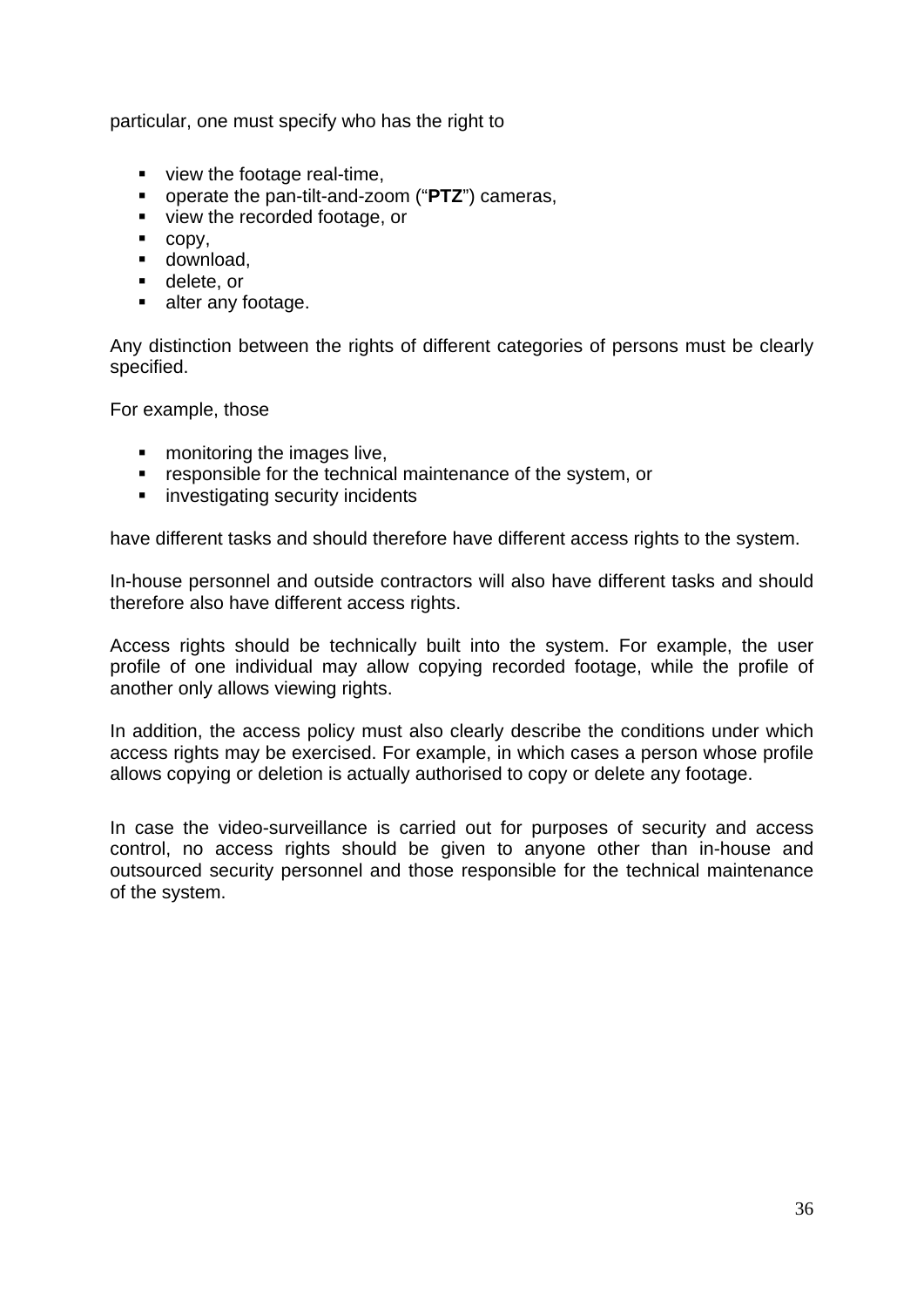*Example:* 

*Outsourced security guards working in your control room may technically be allowed to view footage real-time, operate the PTZ cameras (e.g. zoom on an object), or view recorded footage on-line, but should not be given technical access to features such as copying, downloading, deleting, or altering any footage.* 

*In addition, while the guards are expected to monitor the footage real time and operate the PTZ cameras as necessary to perform their monitoring tasks, they should be instructed not to use the PTZ cameras to zoom in on a target, for example, a group of people peacefully demonstrating in front of the building, or two staff members passing by, if this is not necessary to ensure the security and access control purpose for which the monitoring is carried out.* 

## <span id="page-36-0"></span>**8.2 Data protection training**

All personnel with access rights, including outsourced personnel carrying out the dayto-day CCTV operations or the maintenance of the system, should be given data protection training and should be familiar with the provisions of these Guidelines insomuch as these are relevant to their tasks. The training should pay special attention to the need to prevent the disclosure of video-surveillance footage to anyone other than authorised individuals.

Training should be held when a new system is installed, when significant modifications are made to the system, when a new person takes up his/her duties, as well as periodically afterwards at regular intervals. For existing systems, initial training should be held during the transitory period, before 1 January 2011.

## <span id="page-36-1"></span>**8.3 Confidentiality**

All personnel with access rights, including outsourced personnel carrying out the dayto-day CCTV operations or the maintenance of the system, as well as the outsourced companies themselves, should sign confidentiality undertakings to ensure that they will not transfer, show, or otherwise disclose the content of any video-surveillance footage to anyone except authorised recipients.

# <span id="page-36-2"></span>**9 What security measures to take to protect the data[36](#page-36-3)**

First and foremost, an internal analysis of the security risks must be carried out to determine what security measures are necessary to protect the video-surveillance system, including the personal data it processes.

In all cases, measures must be taken to ensure security with respect to

• transmission.

<span id="page-36-3"></span><sup>&</sup>lt;sup>36</sup> See Article 22 of the Regulation.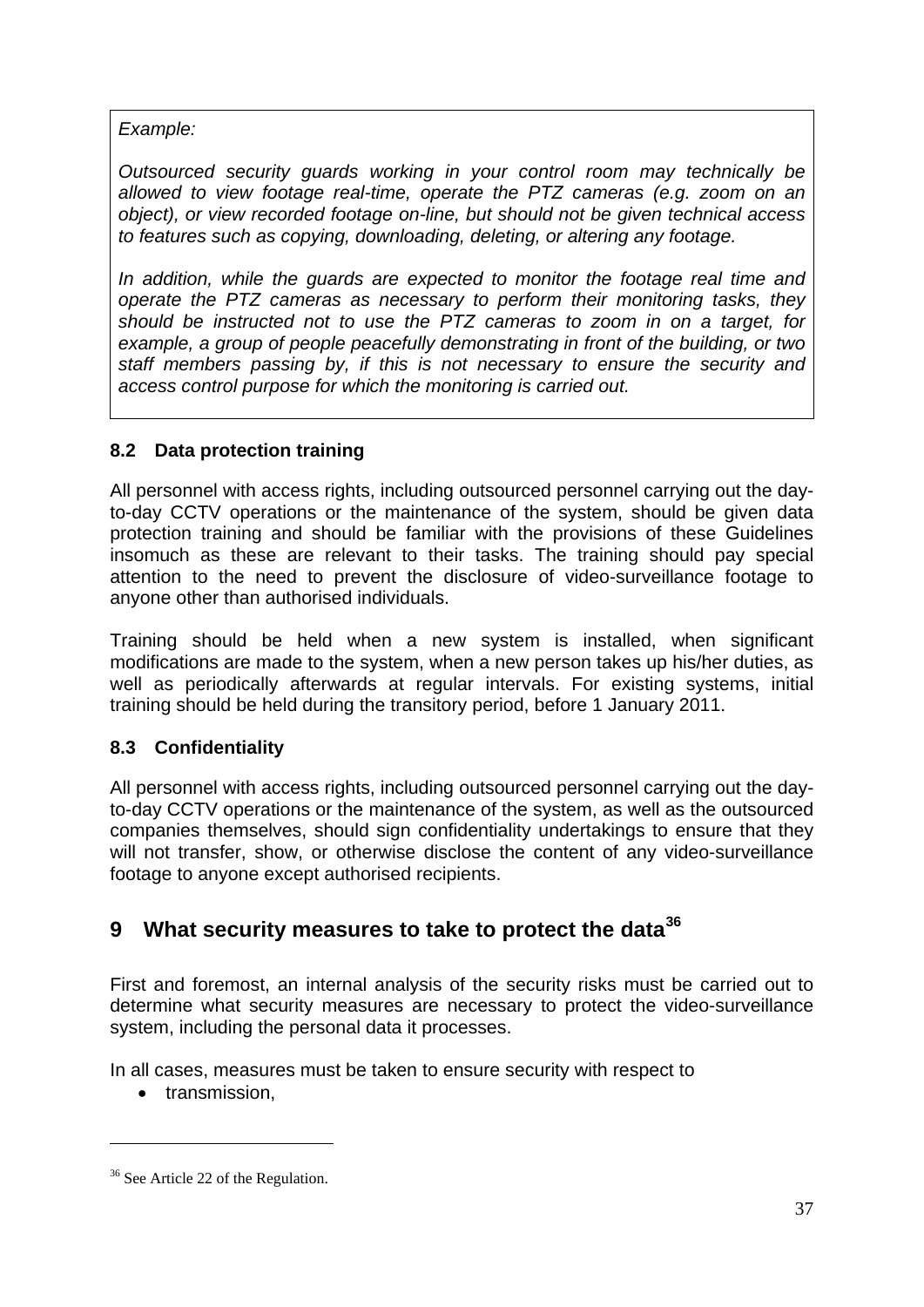- storage (such as in computer databases),and
- access (such as access to computer systems and premises).

Transmission must be routed through secure communication channels and protected against interception. Protection against interception is especially important if a wireless transmission system is used or if any footage is transferred via the internet. In these cases the data must be encrypted while in transit or equivalent protection must be provided.

Encryption or other technical means ensuring equivalent protection must also be considered in other cases, while in transit and while in storage, if the internal analysis of the security risks justifies it. This may be the case, for example, if the footage is particularly sensitive.

All premises where the video-surveillance footage is stored and also where it is viewed must be secured. Physical access to the control room and the room storing the video-surveillance footage must be protected. No third parties (e.g. cleaning or maintenance personnel) should have unsupervised access to these premises.

The location of monitors must be chosen so that unauthorised personnel cannot view them. If they must be near the reception area, the monitors must be positioned so that only the security personnel can view them.

A reliable digital logging system must be in place to ensure that an audit can determine at any time who accessed the system, where and when. The logging system must be able to identify who viewed, deleted, copied or altered any videosurveillance footage. In this respect, and elsewhere, particular attention must be paid to the key functions and powers of the system administrators, and the need to balance these with adequate monitoring and safeguards.

A process must also be in place to appropriately respond to any inadvertent disclosure of personal information. This should include, whenever possible, notification of the breach to those whose data are inadvertently disclosed as well as to the Institution's DPO.

The security analysis as well as the measures taken to protect the video-surveillance footage must be adequately documented and must be made available for review to the EDPS upon request.

Finally, the Institution must act with due diligence in its choice and supervision of outsourced staff.

## <span id="page-37-0"></span>**10 Transfers and disclosures**

#### <span id="page-37-1"></span>**10.1 General framework**

There are three main rules in the Regulation governing transfers, depending on whether the recordings are transferred (i) to a recipient within the Institution or in another Institution, (ii) to others within the European Union, or (iii) outside the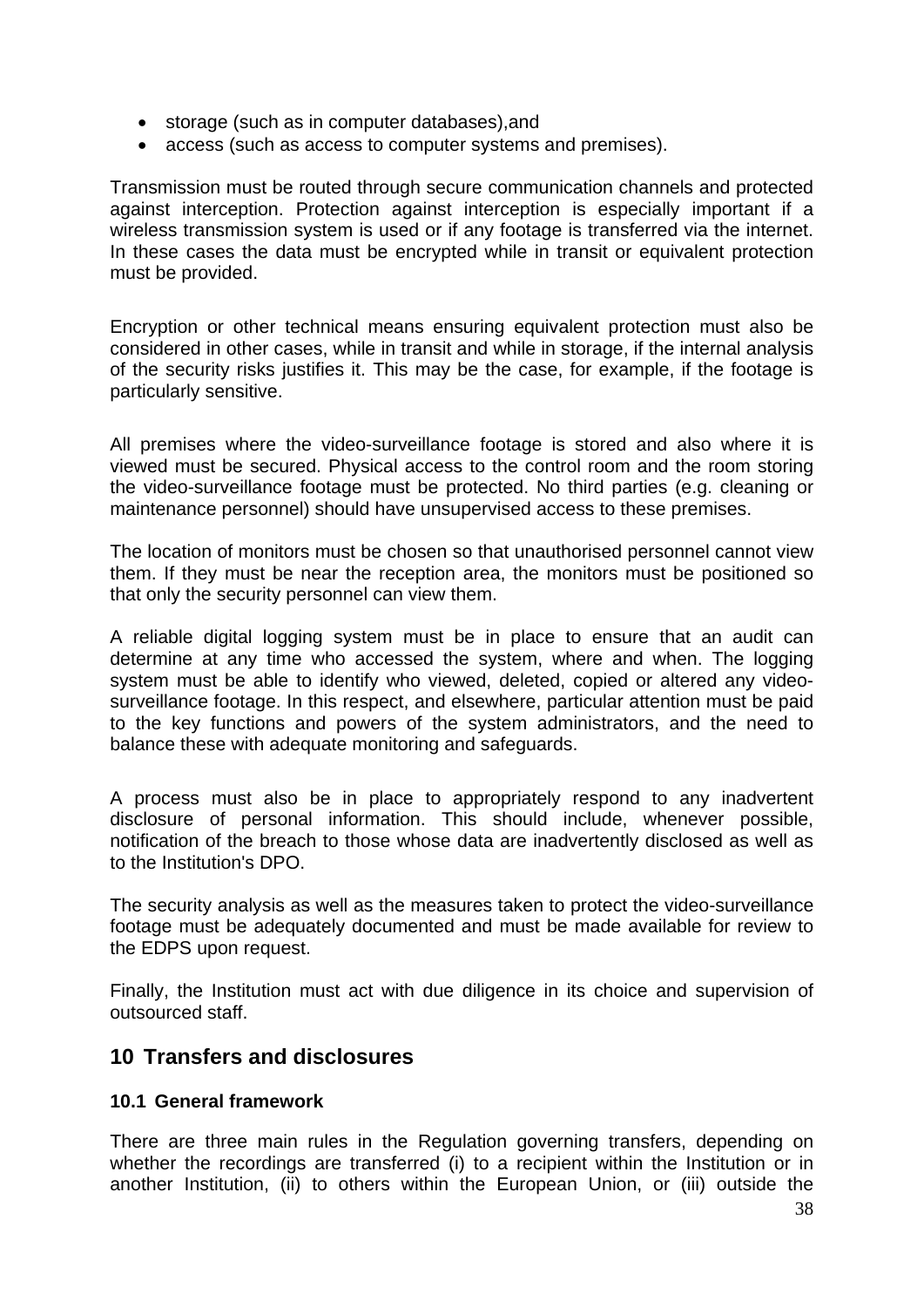European Union<sup>[37](#page-38-0)</sup>.

For the first case, the Regulation provides that the recordings can be transferred to others within the Institution or in another Institution if this is necessary for the legitimate performance of tasks covered by the competence of the recipient. (For details and examples, please see Section 10.3.)

For the second case (transfers outside the Institutions but within the European Union), these are possible if this is necessary for the performance of a task carried out in the public interest or subject to the exercise of public authority, or if the recipient otherwise establishes that the transfer is necessary and there is no reason to assume that the legitimate interests of those whose images are transferred might be prejudiced. (For details and examples, please see Section 10.4.)

Thirdly, transfers outside the European Union can be made (i) if done solely to allow the Institution's tasks to be carried out<sup>[38](#page-38-1)</sup> and (ii) only subject to additional requirements, mainly to ensure that the data will be adequately protected abroad. (For details and examples, please see Section 10.4.)

However, when assessing the lawfulness of a transfer, many other provisions of the Regulation must also be taken into account, which set additional conditions before a transfer can be made. Importantly, in most cases no transfer can be made for purposes that are incompatible with the initially specified purpose of the videosurveillance system.

#### *Example:*

-

*If the video-surveillance system is installed for security purposes and was announced as such, the recordings cannot then be transferred to a staff member's supervisor who requests the recording to use it as evidence to show that the staff member arrived late at work.*

There are a limited number of important exceptions to this rule<sup>[39](#page-38-2)</sup>. The most relevant of these exceptions is when the transfer is requested by the police for the investigation or prosecution of criminal offences (see Section 10.4)

<span id="page-38-0"></span> $37$  Transfers can be made under Articles 7, 8 or 9 of the Regulation. These articles should be read in conjunction with other provisions of the Regulation, in particular, Articles 4, 5, 6 and 10. In addition, the recordings may also be given to the data subject to accommodate his/her right of access under Article 13 of the Regulation (see Section 12 of the Guidelines).

<span id="page-38-1"></span><sup>&</sup>lt;sup>38</sup> There are certain exceptions out of this rule under Article 9(6), which provide, among others, that a transfer may be made if necessary for the "establishment of legal claims". This, in turn, should be interpreted to include requests by the police in connection with criminal investigations.

<span id="page-38-2"></span><sup>&</sup>lt;sup>39</sup> See Article 20 of the Regulation.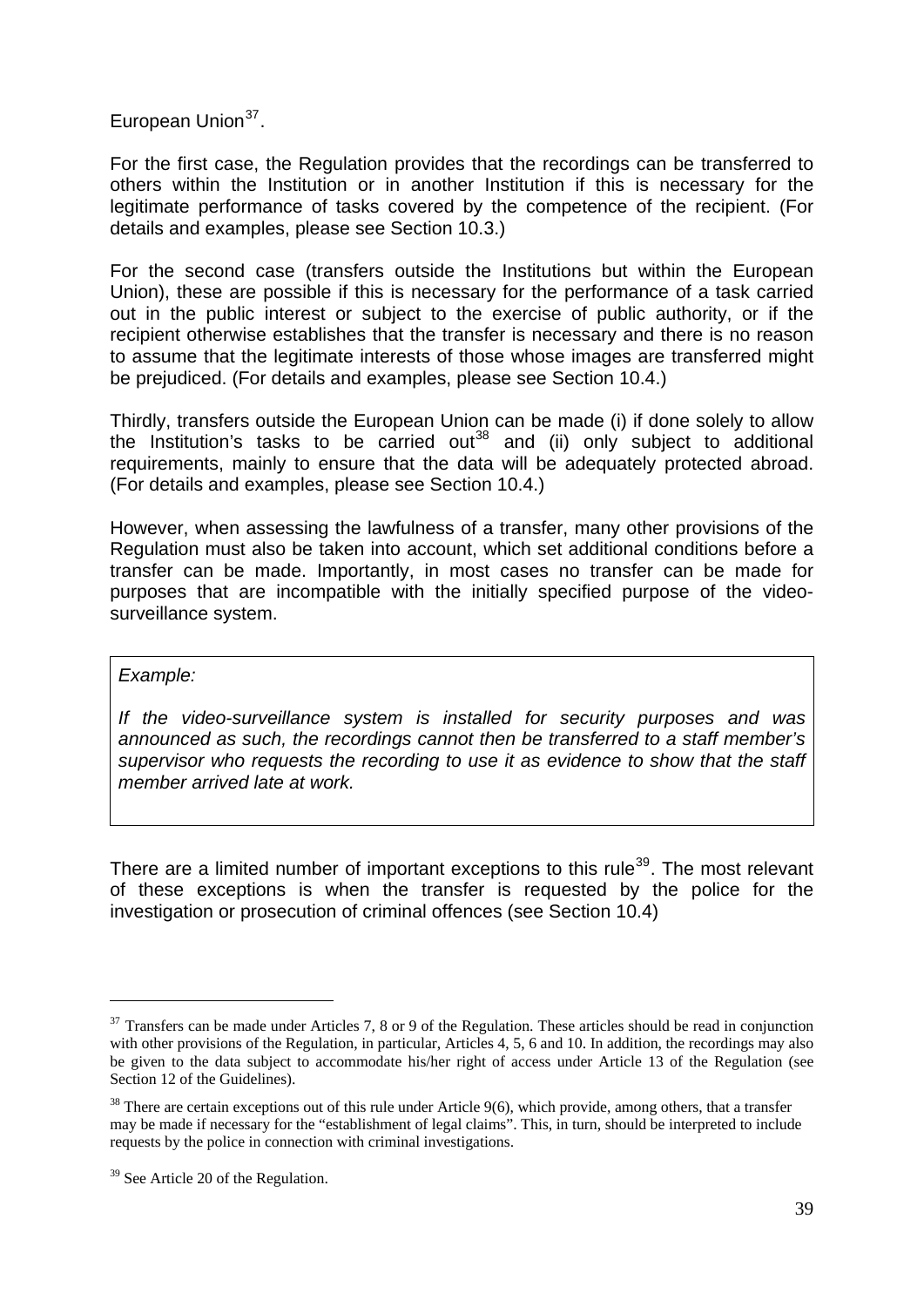### <span id="page-39-0"></span>**10.2** *Ad hoc* **and systematic transfers**

Whether a transfer can be made often requires very delicate balancing between the rights of the individual and the rights or interests of those requesting the footage. Every transfer must be carefully assessed on a case by case basis.

The DPO's advice on whether the transfer is lawful under the Regulation should always be sought in case of any *ad hoc* transfer. However, if similar transfers are carried out repeatedly, the data protection assessment may also be similar. These typical transfers should be described in the Institution's video-surveillance policy. Once a policy regarding such transfers is in place, there is no need to specifically consult the DPO regarding each routine transfer, although it is always recommended to do so in case of doubt.

#### *Example:*

*The cameras near your main entrance also cover the adjacent bicycle parking. Once every few months the local police request a transfer of the relevant recordings to help prosecute bicycle thefts. You should have a policy in place about how to answer these requests. Then, there will be no need to consult your DPO each time.* 

#### <span id="page-39-1"></span>**10.3 Transfers to EU investigatory bodies**

Subject to the case by case analysis described above, and considering the initial purposes of the recording, the relevant footage (for example, footage that may serve as evidence), in exceptional cases, may be transferred if this is requested by

- **the European Anti-fraud Office ("OLAF") in the framework of an investigation** carried out by OLAF,
- the Commission's Investigation and Disciplinary Office ("**IDOC**") in the framework of a disciplinary investigation, under the rules set forth in Annex IX of the Staff Regulations of Officials of the European Communities, or
- those carrying out a formal internal investigation or disciplinary procedure within your Institution.

provided that it can be reasonably expected that the transfers may help investigation or prosecution of a sufficiently serious disciplinary offence or a criminal offence. No requests for data mining should be accommodated.

Management, human resources, or other persons involved should not be provided copies or otherwise allowed access to video-surveillance footage outside the above formal procedures. In case of doubt, the DPO should be consulted first.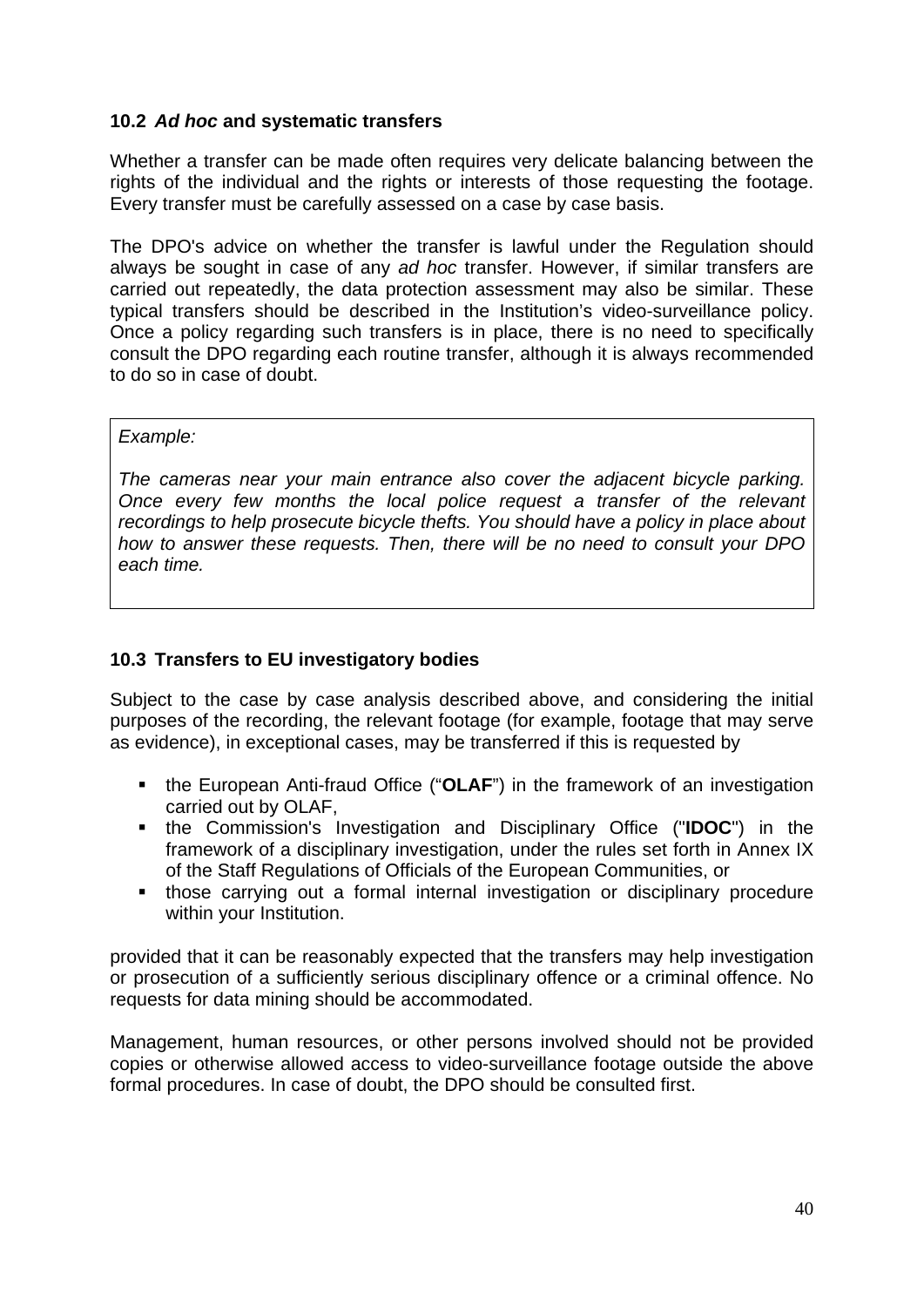*Example:* 

*An employee files a complaint for psychological harassment against his direct superior, who, in turn, initiates a procedure for professional incompetence against his employee. Outside the framework of these procedures, the superior informally asks you to "look out" for any suspicious footage of the employee, such as visits to the office outside office hours, arriving late for work, or entering the office of others unsupervised. You should, under no circumstances, accommodate such requests.* 

Finally, video-surveillance footage may also be transferred to the EDPS, for example, when the EDPS is carrying out an on-the-spot inspection or investigating a complaint.

## <span id="page-40-0"></span>**10.4 Transfers to national authorities**

Subject to the case by case analysis described above, and considering also the initial purposes of the recording, national police, courts, or other national authorities may, in some cases, also be given access to video-surveillance footage.

If national police, a court or other national authorities request the disclosure of recordings, the Institution should insist that a formal written request be made according to the requirements of the applicable national law regarding form and content. The Institution should only disclose the recordings if another organisation established in that country would also have been required or at least permitted to make the disclosure under similar circumstances.

Irrespective of the national requirements, whenever possible, the Institution should require a court order, a written request signed by a police officer having a sufficiently high rank, or a similar formal request. The request should specify, as closely as possible, the reason why the video-surveillance footage is needed as well as the location, date and time of the requested footage.

The Institution may, in most cases, accommodate requests from national police when the recordings are necessary to investigate or prosecute criminal offences provided that data are requested in the framework of a specific criminal investigation. However, no general requests should be accommodated for data mining purposes.

#### *Example:*

*A demonstration is held in front of your building involving the participation of illegal immigrants to highlight the issue of the need for regularisation of their situation. At the end of what turned out to be a peaceful demonstration with no security incidents, the national police requests that you turn over all CCTV footage you made without reference to any specific criminal investigation, and with the intention to use the footage to identify illegal immigrants and keep their images on file for any future occasion should the need arise. You should not accommodate such a request.*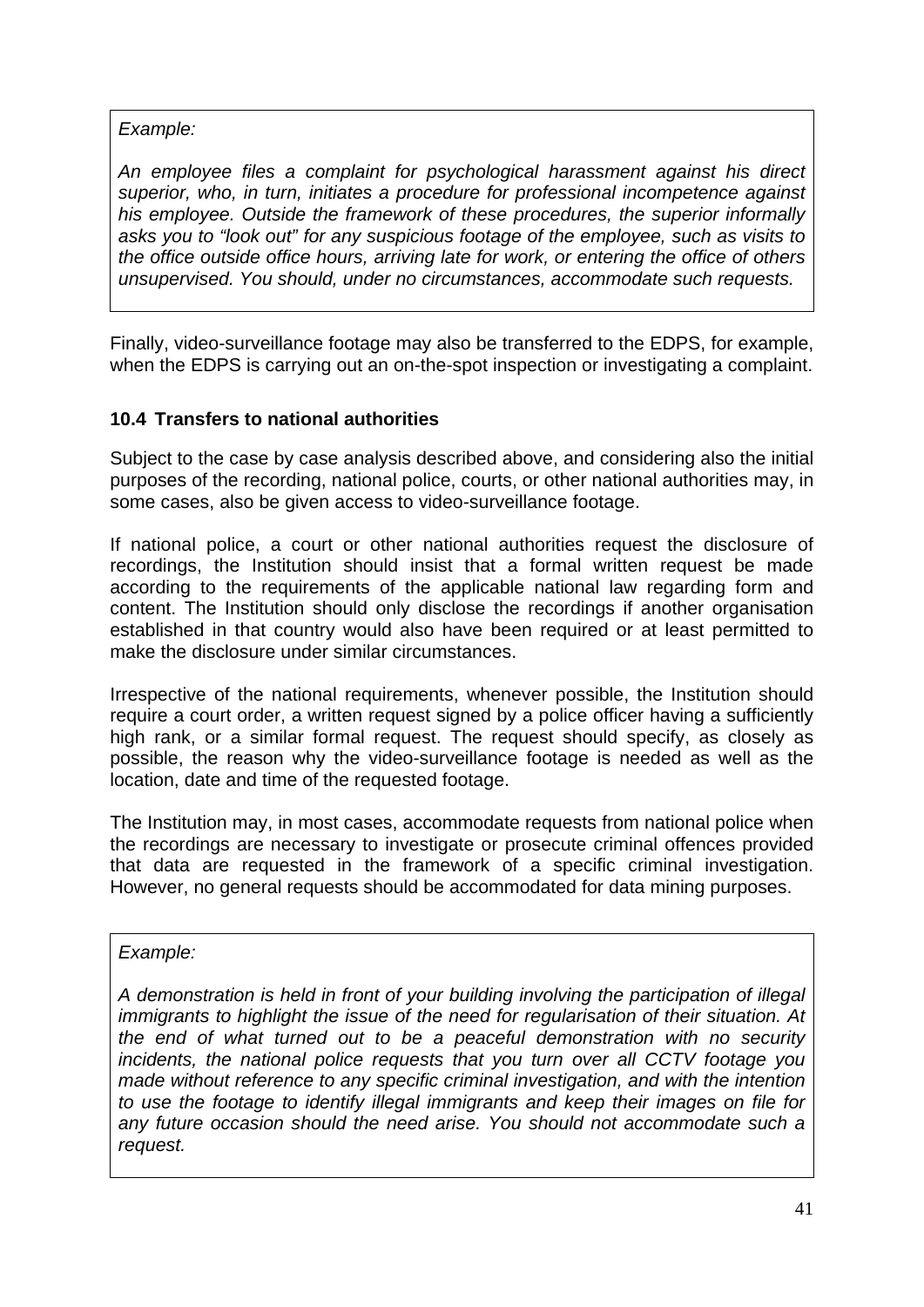Please note also that if a Member State police or other national organisation requested access in the course of an official proceeding, it would first be obliged to obtain a waiver of immunity if the footage concerned an EU staff member.

### <span id="page-41-0"></span>**10.5 Register of transfers and disclosures**

The Institutions should keep a register - whenever possible, in an electronic form - of transfers and disclosures. In it, each transfer to a third party should be recorded. (Third parties also include anyone within the Institution to whom a transfer is made by those having access to the recordings in the first place. This typically includes any transfer outside the security unit.) The register, in addition, should contain all instances where, although the copy of the video-surveillance footage was not transferred, third parties were shown the recordings or when the content of the recordings was otherwise disclosed to third parties.

The register should include at least the following:

- the date of the recordings,
- the requesting party (name, title and organisation),
- the name and title of the person authorising the transfer,
- a brief description of the content of the recordings,
- the reason for the request and the reason for granting it, and finally,
- whether a copy of the footage was transferred, the footage was shown, or verbal information was given.

The DPO, as well as the EDPS may require the Institution at any time to submit a copy of the register for inspection.

## <span id="page-41-1"></span>**11 How to provide information to the public**

#### <span id="page-41-2"></span>**11.1 Multi-layer approach**

-

Information must be provided to the public about the video-surveillance in an effective and comprehensive manner<sup>[40](#page-41-3)</sup>. The Guidelines recommend a multi-layer approach combining the following two methods:

- on-the-spot notices to immediately alert the public to the fact that monitoring takes place and provide them with essential information about the processing, and
- a detailed data protection notice posted on the Institution's intranet and internet sites for those who wish to know more (to avoid duplication of efforts, the Institution may post the public version of its video-surveillance policy online instead of preparing a separate data protection notice).

<span id="page-41-3"></span> $^{40}$  For the list of items required by law to be included in your notice, see Article 12 of the Regulation.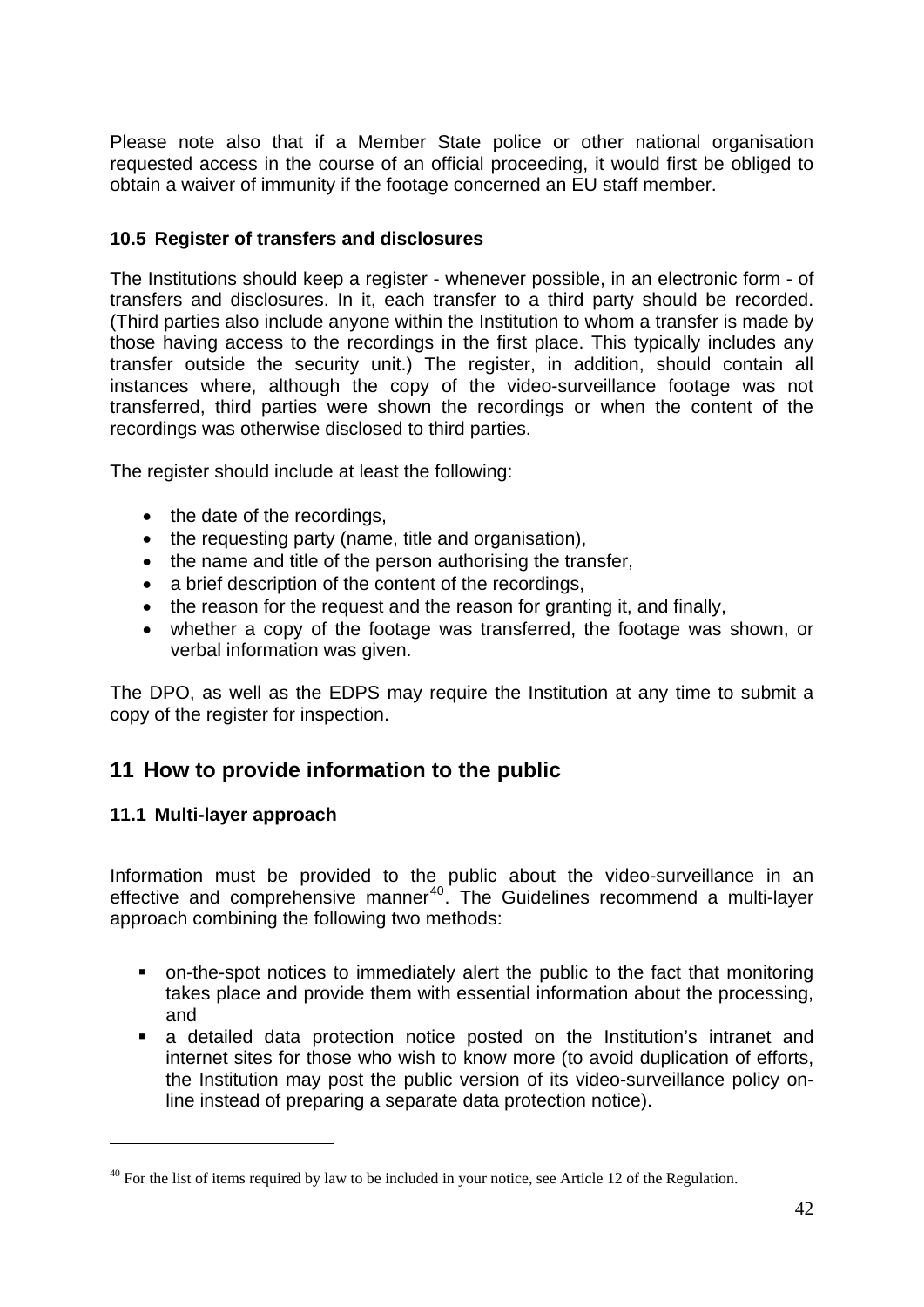These two methods can be complemented by others. For example, printed hardcopies or print-outs of the data protection notice should be made available at the reception and from the security unit upon request and the Institution should also provide a phone number and an email address for further enquiries. The availability of more detailed information on the intranet, internet (and on leaflets and via other means) must not, however, replace the on-the-spot notices.

### <span id="page-42-0"></span>**11.2 On-the-spot notice**

The on-the-spot notices should include a pictogram (e.g. the ISO pictogram or the pictogram customarily used where the building is located) and as much of the information listed under Article 12 of the Regulation as is reasonable under the circumstances. The notice must

- identify the "controller" (the name of the Institution is usually sufficient),
- specify the purpose of the surveillance ("for your safety and security" is usually sufficient),
- clearly mention if the images are recorded,
- provide contact information and a link to the on-line video-surveillance policy.
- If any area outside the buildings is under surveillance, this should be clearly stated. A notice in such a case merely stating that *the building* is subject to video-surveillance is misleading.

Security staff and reception must be trained on the data protection aspects of videosurveillance practices and must be able to make copies of the detailed data protection notice (video-surveillance policy) instantly available upon request. They must also be able to tell members of the public whom to contact with additional questions or to access their data.

The signs must be placed at such locations and be large enough that data subjects can notice them before entering the monitored zone and can read them without difficulty. This does not mean that a notice must be placed next to every single camera.

### *Example:*

*Your Institution employs fifty people and occupies a small building in a densely built-up urban area. You may wish to put up signs of A3 size at the main entrance to the building, a slightly larger sign at the entrance to the parking lot (so that the sign would be visible from the driver's seat), and other A3 size signs near the elevator doors in the parking lot and on the ground floor. If there are additional entrances there should be signs there as well.* 

The signs within the buildings must be in the language (or languages) generally understood by staff members and most frequent visitors. Signs outside the buildings (if any areas outside are monitored) must also be posted in the local language (or languages).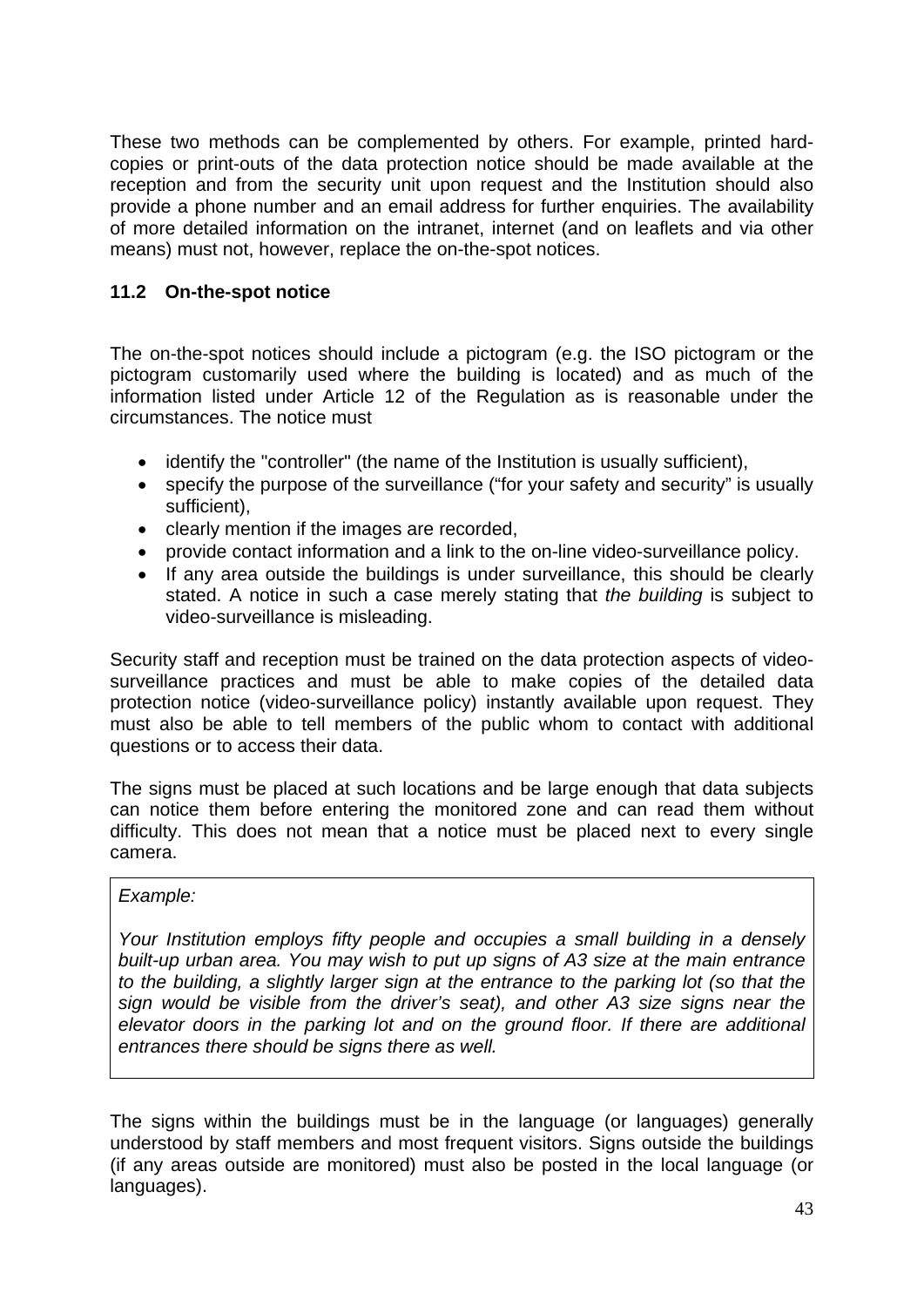If any cameras are placed at a location where those present would have a heightened expectation of privacy (see Section 6.8) or where the cameras would otherwise be unexpected and come as a surprise, an additional on-the-spot notice must be provided in the immediate vicinity of the monitored area (e.g. at the door of an individual office under surveillance $1^{41}$  $1^{41}$  $1^{41}$ .

A sample on-the-spot notice is provided in Appendix 2, which Institutions may wish to customise.

## <span id="page-43-0"></span>**11.3 Video-surveillance policy on-line**

By adopting a video-surveillance policy and posting it on your intranet and internet sites, you also fulfil your obligation to provide a detailed data protection notice. Thus, there will be no need to draft and post a separate on-line data protection notice.

To be able to serve as an adequate data protection notice, the following information must be integrated into your video-surveillance policy in user-friendly language and format:

- **EXT** identity of the controller (e.g. Institution, Directorate General, Directorate and unit)
- brief description of the coverage of the video-surveillance system (e.g. entry and exit points, computer rooms, archive rooms),
- the legal basis of the video-surveillance,
- the data collected and the purpose of the video-surveillance (any limitations on the permissible uses should also be clearly specified),
- who has access to the video-surveillance footage, and to whom the images may be disclosed,
- how the information is protected and safeguarded,
- how long the data are kept,
- how data subjects can verify, modify or delete their information (including contact information for further questions and information on how to obtain recourse in-house), and
- the right to recourse to the EDPS at any time.

In addition, the video-surveillance policy should also provide hyperlinks to:

- the EDPS Video-surveillance Guidelines,
- the Institution's audit report/s,
- the Institution's impact assessment reports/s, and
- the EDPS prior checking Opinion, where applicable.

Appendix 1 provides a sample video-surveillance policy (which may also serve as an on-line data protection notice) for a standard video-surveillance system. This policy

<span id="page-43-1"></span><sup>&</sup>lt;sup>41</sup> See also Section 6.11 on covert video-surveillance.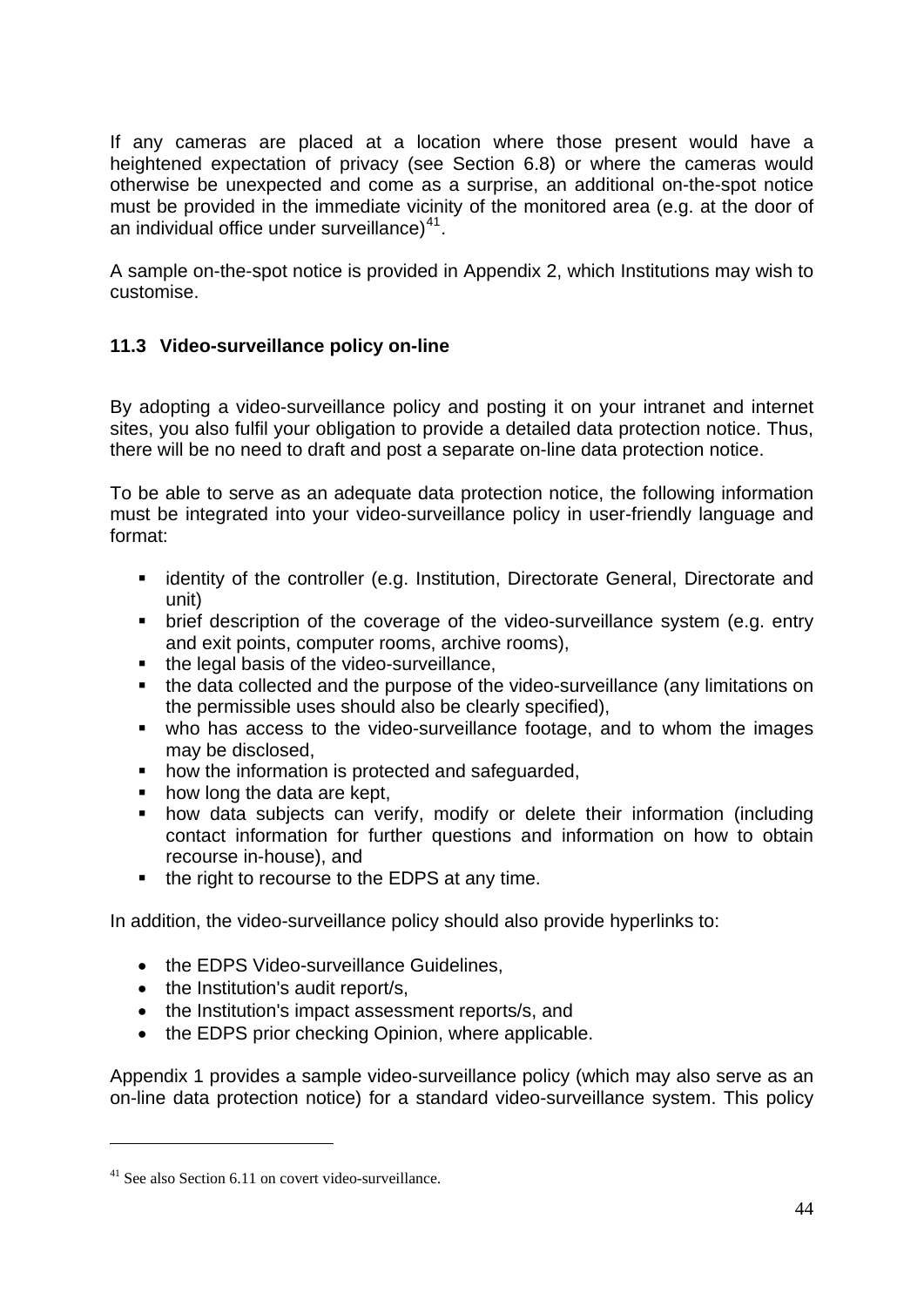may be customised.

### <span id="page-44-0"></span>**11.4 Individual notice**

Individuals must also be given individual notice if they were identified on camera (for example, by security staff in a security investigation) provided that one or more of the following conditions also apply:

- the identity of the individual is noted in any files/records,
- the video recording is used against the individual,
- the video recording is kept beyond the regular retention period,
- the video recording is transferred outside the security unit *or*
- the identity of the individual is disclosed to anyone outside the security unit.

Provisions of notice may sometimes be delayed temporarily, for example, if it is necessary for the prevention, investigation, detection and prosecution of criminal offences[42](#page-44-2). If such a situation arises, please seek advice from your DPO.

## <span id="page-44-1"></span>**12 How to fulfil access requests by members of the public**

When an individual asks what data the Institution processes about him/her, this request must be answered in a timely manner and in as much detail as it is reasonable to accommodate his/her concerns.

If the request is very general, it is usually sufficient to refer the individual to the videosurveillance policy.

#### *Example:*

-

*An individual in Member State A where your building is located emails you with the following content: "I am concerned about the video-surveillance outside your building which I pass in front of every day. Please provide me more information about the video-surveillance and the data that are processed about me." A general response referring the citizen to your video-surveillance policy will suffice.* 

Other, more specific requests require a more detailed response. If this is specifically requested, access needs to be given to the recordings by allowing the individual to view the recordings or by providing a copy to him/her. In this case the rights of third parties present on the same recordings need to be carefully considered and whenever appropriate, protected (for example, by requiring consent for the disclosure or image-editing such as masking or scrambling). Protection of the rights of third parties, however, should not be used as an excuse to prevent legitimate claims of

<span id="page-44-2"></span> $42$  Other exceptions under Article 20 of the Regulation may apply in exceptional circumstances.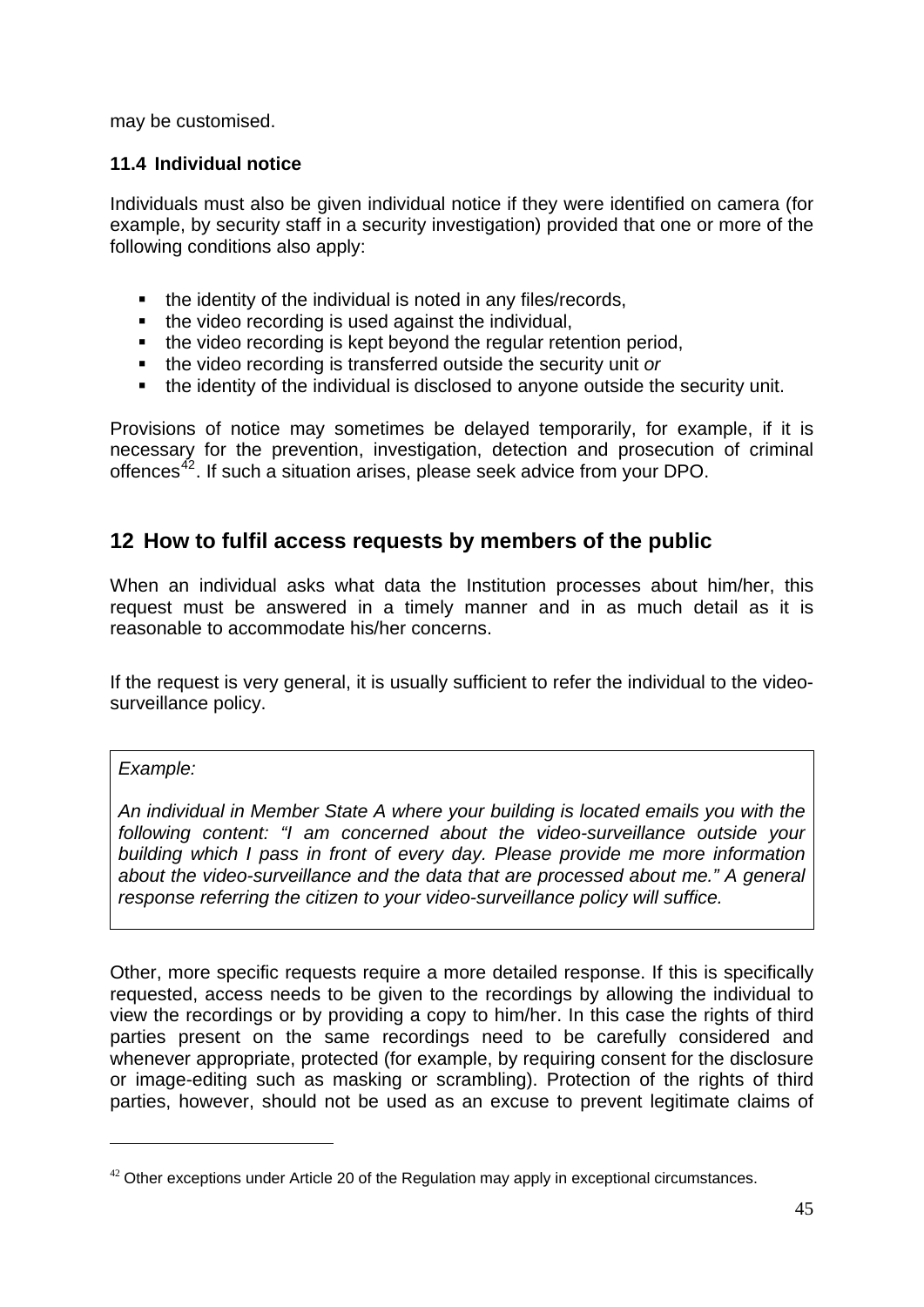access by individuals, in particular, where recordings are used as evidence.

*Examples:* 

*An employee against whom a disciplinary procedure is in progress on grounds of psychological harassment requests whether you specifically reviewed, and transferred to the management, police or other persons any video-surveillance footage related to him in connection with the procedure. If you have not done so, a simple no would suffice as an answer.* 

 *However, if you have made a transfer, you should say that you did, and also specify more clearly what could be seen on that footage, when and where it was recorded, and to whom and on what grounds it was transferred.* 

*If he specifically so requests, and subject to the rights of others who may be seen in the same footage and the circumstances of the case, you should also allow him to view the footage transferred or provide a copy to him.* 

Access to the minimum information required under Article 13 of the Regulation must be provided free of charge. Provision of access free of charge should also be a default policy for more detailed information or access to the video-surveillance recordings. However, the default policy may be changed by a reasoned decision in case the number of access requests significantly increases to discourage vexatious or frivolous requests. In this case one can start charging a *reasonable amount* for the provision of actual copies of the recordings or for allowing viewing of the recordings to help cover the costs incurred with the provision of access. The charge must not be excessive and must not serve to discourage legitimate access requests. A charge for access provision must be noted in the video-surveillance policy.

Access requests must be accommodated in a timely manner. Whenever possible, access should be provided, or, if this is not possible, another meaningful response (not merely an acknowledgement of receipt) should be given within 15 calendar days.

*Example:* 

*A staff member requests access to a recording specifying the time and location of the recording. He indicates no urgency and does not specify the reason for the request and whether he wishes to obtain a copy or wants to review the recording only. Otherwise he provides all necessary information (proof of identity, photo). Within a few days of the request, you locate the recording. On the recording several other people are present in the background. Within a few more days you edit out the images of the people in the background and send an email to the staff member inviting him to schedule a meeting to come and view the images at your premises. If a swift response is given by the staff member who requested the review, the access will have been granted within 15 days.*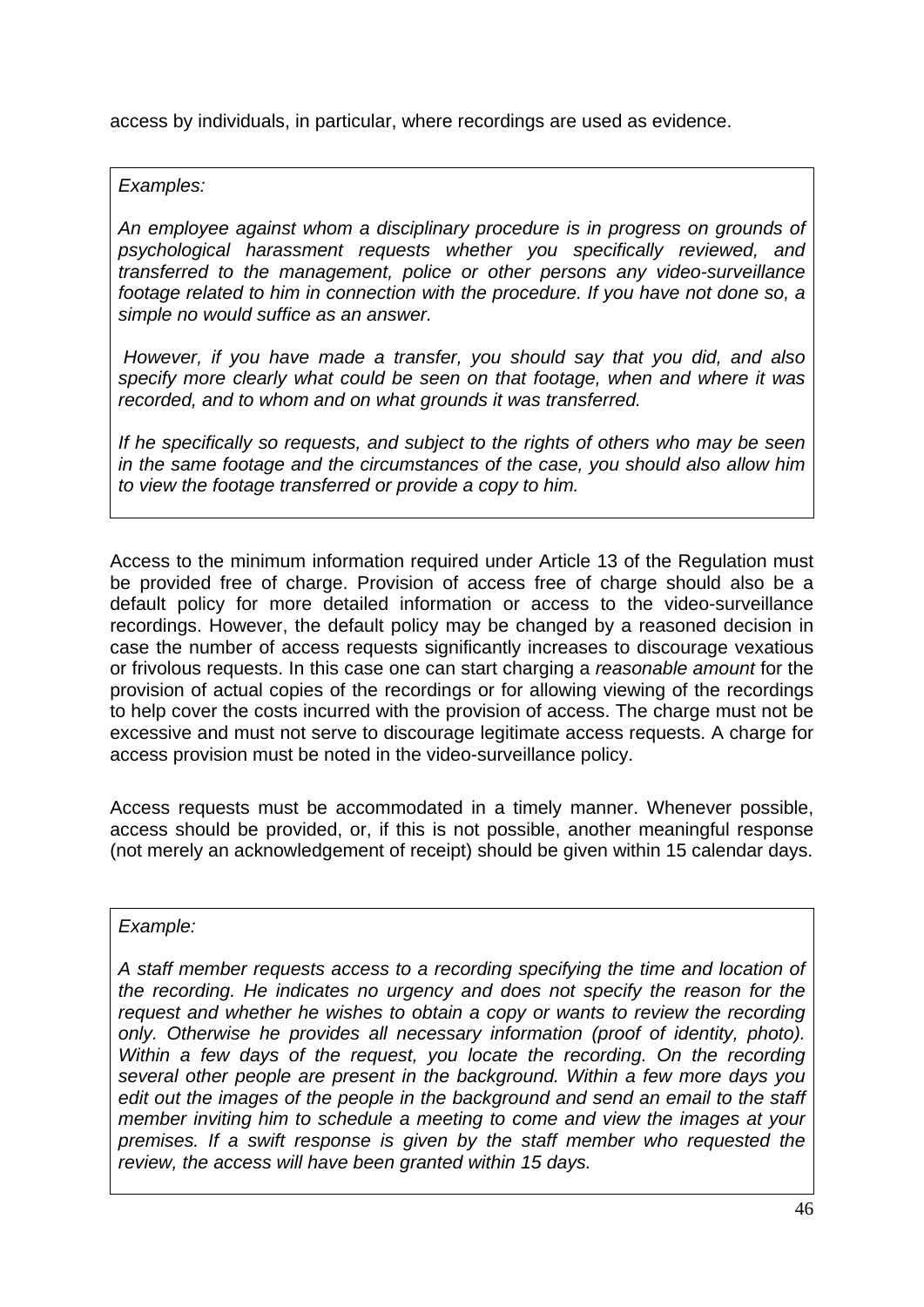In more complex cases, an acknowledgement can be sent with further information regarding the cause for the delay and the expected date of further steps in the procedure. However, and irrespective of the complexity of the case, granting access (or providing a final, meaningful response rejecting the access) must not be delayed beyond the three months maximum period provided for in the Regulation<sup>[43](#page-46-1)</sup>. In most cases, the access should be granted much earlier.

If the request is urgent, it must be answered as soon as possible and if feasible, meeting any deadlines specifically requested or apparent from the circumstances of the case.

In case of doubt as to how to respond to a particular access request, please consult the DPO. In the case of disagreement between the Institution and the individual requesting access, a simple and efficient internal review or complaint procedure should be put in place. This should be available not only to staff members, but also to third parties who request access.

The public must be informed about the review procedure both in the videosurveillance policy and in the response to the access request.

## <span id="page-46-0"></span>**13 Accountability: ensuring, verifying and demonstrating good administration**

Institutions must put in place polices and procedures to ensure that they use video-surveillance in compliance with the Regulation<sup>[44](#page-46-2)</sup>. To ensure transparency and good administration, and to provide evidence of compliance to their employees, to the EDPS, and to other stakeholders<sup>[45](#page-46-3)</sup>, each Institution should verify and document the compliance of its practices with the provisions of these Guidelines.

In particular, the EDPS strongly recommends that each Institution should

- adopt a video-surveillance policy,
- carry out periodic audits and document their results in audit-reports.

In addition, in the cases referred to in Section 3.2, an impact assessment should also be carried out and documented in an impact assessment report.

<span id="page-46-1"></span><sup>&</sup>lt;sup>43</sup> See Article 13 of the Regulation.

<span id="page-46-2"></span> $44$  Article 22(1) of the Regulation.

<span id="page-46-3"></span><sup>&</sup>lt;sup>45</sup> WP Opinion 168 of 1 December 2009 on the "The Future of Privacy", referred to in footnote 13 above. See, in particular, Chapter 6 on "Strengthening Data Controllers' Responsibility".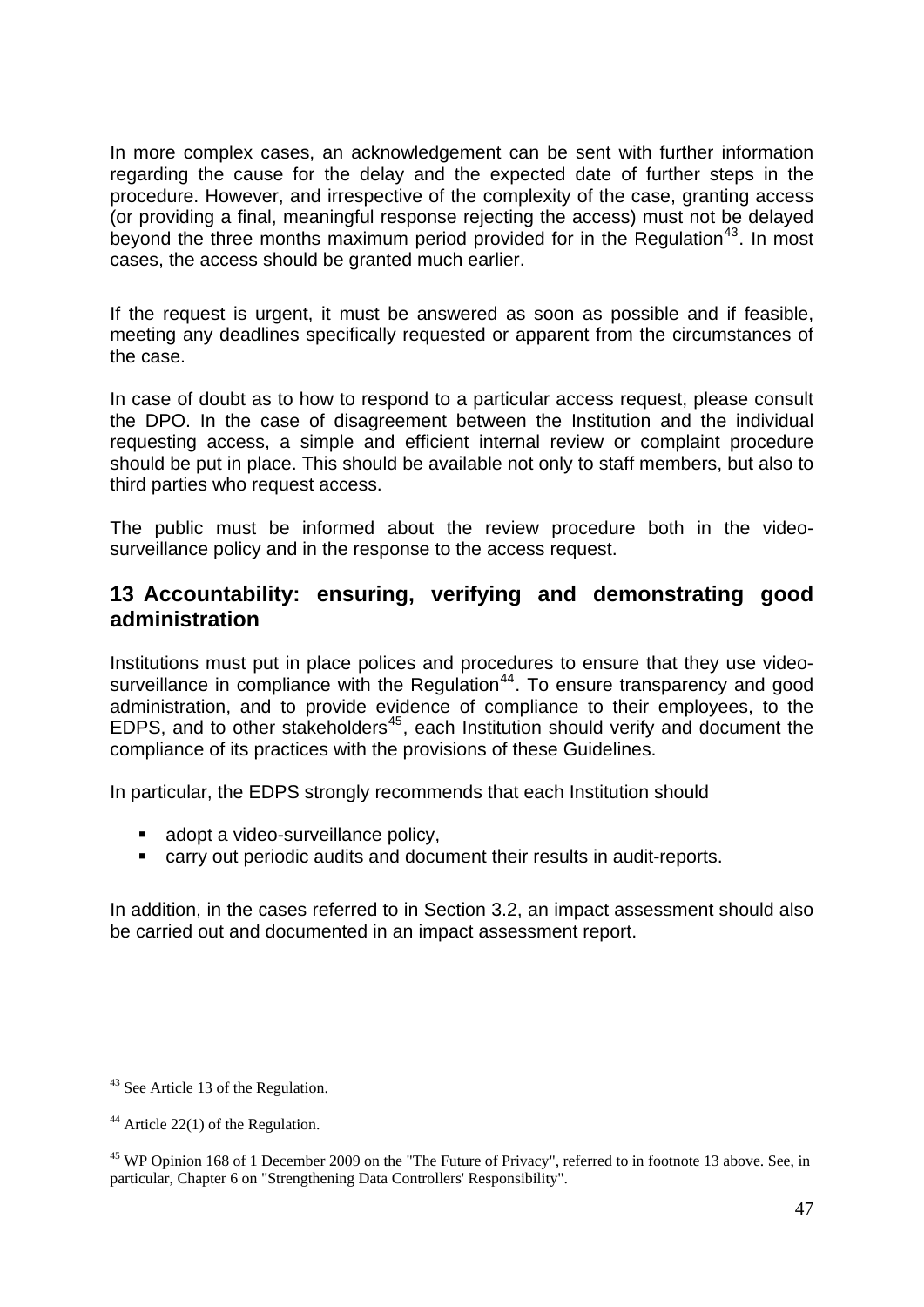## <span id="page-47-0"></span>**13.1 Video-surveillance policy**

The video-surveillance policy should

- give an overview of the video-surveillance system and describe its purposes,
- describe how the system is operated, personal data are used, and what data protection safeguards are put in place,
- explicitly confirm compliance with the Regulation and the Guidelines,
- describe any differences from the standard practices recommended in the Guidelines and explain the reasons therefore, and
- **outline any necessary implementing measures.**

The video-surveillance policy is a multi-purpose document and serves to meet the following needs of good administrative practice:

- Adopting this document will often be necessary to complete and specify the legal basis and thus, help establish a lawful ground for the video-surveillance<sup>[46](#page-47-1)</sup>.
- **Putting existing good practices in writing and thinking through what other** additional measures need to be taken are likely to improve procedures and ensure better compliance.
- Adopting a policy and making it publicly available will also help fulfil the obligation under the Regulation to provide the public with the information necessary to guarantee a fair processing.
- The policy establishes a set of rules against which compliance can be measured (e.g. during an audit).
- Finally, by increasing transparency and demonstrating compliance efforts, Institutions:
	- induce trust in their employees and in third parties;
	- help facilitate consultation with stakeholders; and
	- make interactions with the EDPS easier.

The institutions should make their video-surveillance policies publicly available on their intranet and internet sites. If this document contains confidential information, then a non-confidential version should be made publicly available.

#### *Examples:*

-

*If necessary, the security measures protecting your video-surveillance system; the detailed map with the exact camera locations and specifications; or certain specific surveillance measures relating to the fight against terrorism may be drafted in a summary fashion to ensure that the security or efficiency of the system is not jeopardised and that highly sensitive or classified information is not exposed.* 

Appendix 1 provides a template for a video-surveillance policy, which the Institutions

<span id="page-47-1"></span><sup>&</sup>lt;sup>46</sup> Article 5(a) of the Regulation. See also Article 8(2) of the Charter of Fundamental Rights of the European Union and related case law.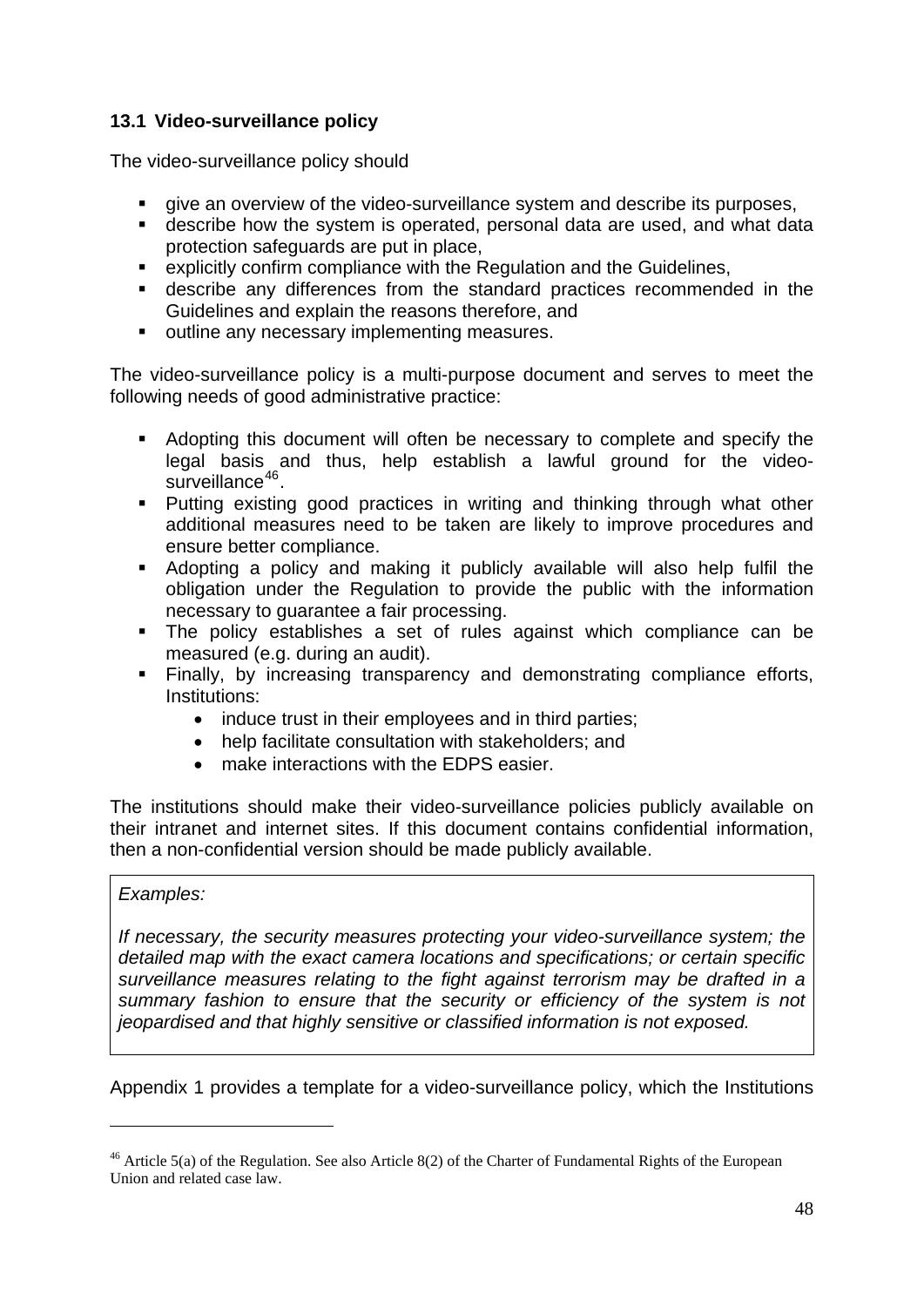may customise.

#### <span id="page-48-0"></span>**13.2 Data protection audit**

Each Institution should verify and document the compliance of its practices with the provisions of the Regulation, these Guidelines and its own video-surveillance policy in a data protection audit ("**audit**"). The results should be summarised in a written audit report ("**audit report**").

The objectives of the audit are twofold:

- to verify that there is a documented and up-to-date video-surveillance policy in place and that this policy complies with the Regulation and the Guidelines ("**adequacy audit**"); and
- to check that the organisation is in fact operating in accordance with is videosurveillance policy ("**compliance audit**"). This also includes verification that staff are aware of the existence of the policy, understand it, comply with its provisions and that the policy actually works and is effective.

The adequacy audit's primary concern is that there is a documented policy on how to address data protection issues and that this policy indeed adequately addresses all requirements of the Regulation and the Guidelines. The compliance audit is concerned with how the policy is being used in reality and how effective it is.

The benefits of audit include:

- it facilitates data protection compliance;
- **EXECTE:** increases data protection awareness among management and staff;
- **•** provides input for any necessary review of the video-surveillance policy and;
- **•** reduces the likelihood of errors leading to a complaint.

The audit report should:

- **F** record date, scope, members of the audit team, etc.,
- summarise the main findings of the audit and any non-compliances identified,
- document suggestions for any corrective action, and
- **•** record the nature and timescale of any agreed follow-up.

Some of the adequacy audit can be conducted off-site, based on written documentation. However, for a full audit, it is vital to also carry out on-site visits, review video-surveillance software and hardware, on-the-spot data protection notices, data retention and transfer registries, log files, access requests and other documentation available on the use of the system, and conduct interviews with management and staff members.

The audit may be carried out in house (self-audit) or an independent third party can be contracted to carry it out (third-party audit). The third party auditor may be, for example, another Institution if the auditing is carried out on a reciprocal basis. In this case, the Institutions audit each other's practices, which may encourage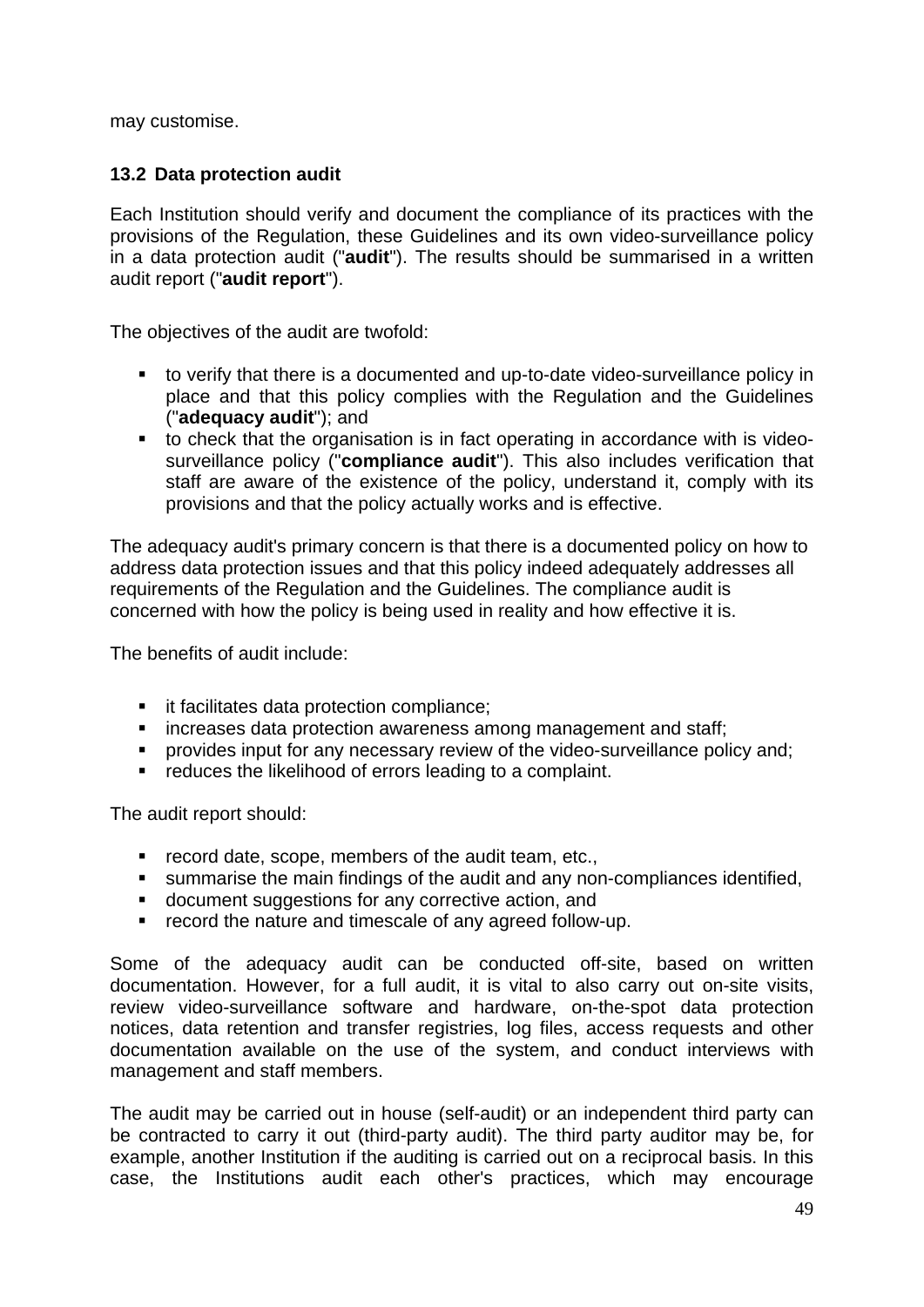benchmarking and the adoption of best practice.

Whenever possible, it should be ensured that the auditors are independent of the function being audited (typically, the security unit). The EDPS also strongly recommends that the DPO of the Institution should play a significant role in both designing and implementing the Institution's audit procedures and that he or she should be given sufficient resources to be able to do so. For self-audits, whenever possible, the EDPS recommends that the audit team should include the Institution's internal auditors and that they should receive adequate training on data protection and the Guidelines. In any event, the audit procedure must not interfere with the independence of the DPOs. The DPOs and their staff should play an active role in the audit and its follow-up, whether or not they are formally part of the audit team.

The EDPS may issue further guidance on conducting audits. This guidance may include compliance check-lists as well as further advice on audit methodology.

An audit should be done prior to the launch of the video-surveillance system but also periodically afterwards at least once every 2 years and also every time a significant change in the circumstances warrants a review. Significant system upgrades would normally warrant a review.

## <span id="page-49-0"></span>**14 Outsourcing and third parties**

### <span id="page-49-1"></span>**14.1 Outsourcing video-surveillance**

If the Institution outsources any part of its video-surveillance operations, it remains liable as a "controller". Therefore, due diligence must be exercised in choosing the contractors and a proactive approach must be taken to checking compliance.

The obligations of the processor with respect to data protection must be clarified in writing and in a legally binding manner. This usually means that there must be a written contract in place between the Institution and the outsourced company. The outsourced company must also have a written contract with its subcontractors.

The contract, as well the tender specifications should include that the contractor should comply with the provisions of

- $\blacksquare$  the Regulation,
- these Guidelines,
- the Institution's video-surveillance policy, and
- with any further advice given by the EDPS, for example, in an eventual prior checking or complaint procedure or as a result of an inspection or consultation.

The contract, as well as the tender specifications must also clearly and specifically refer to the contracted company's obligations regarding

- security,
- confidentiality, and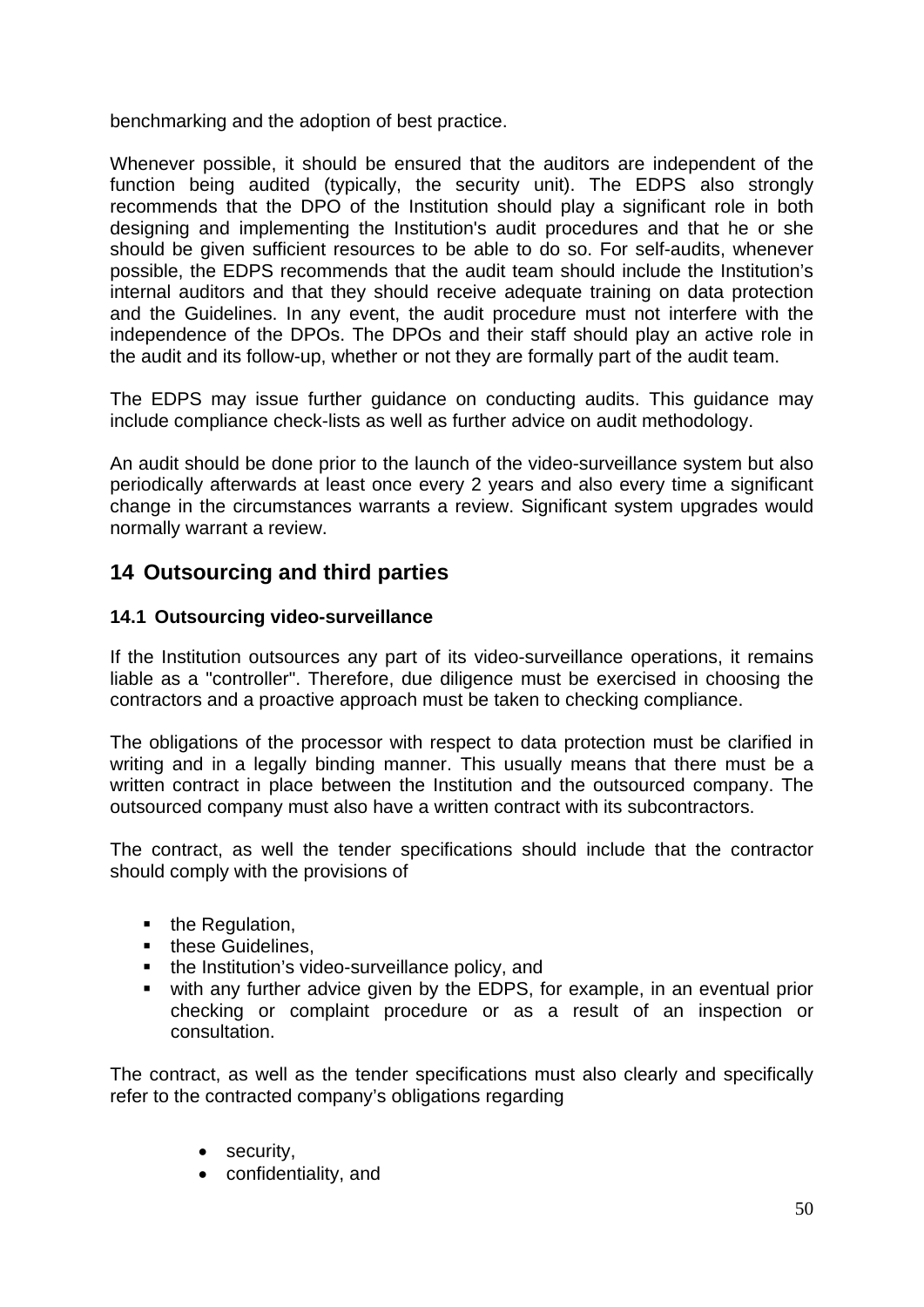$\bullet$  its obligation to act only upon your Institution's instructions<sup>[47](#page-50-2)</sup>.

The contracted company must also provide appropriate training to its staff, including on data protection. Any direct or indirect subcontractor must be bound by the same obligations as the direct contractor. The Institution should be able to veto the choice of subcontractor, if reasonable doubts arise regarding its ability to comply with the data protection requirements.

If necessary, detailed instructions should be given to the processor to ensure that the safeguards in the Regulation and these Guidelines are respected. In this respect, particular attention should be paid to ensuring that appropriate data protection notices are given to the public and the Institution's staff.

## <span id="page-50-0"></span>**14.2 Video-surveillance by third parties**

At times, video-surveillance is not carried out by the Institution or a contractor on its behalf, but rather by the landlord from whom the Institution leases its premises or by a contractor on behalf of the landlord. In some cases there may be a complex contractual system involving several leases and subleases, and/or several contractors and subcontractors and the Institution may have little or no contractual influence on the operator of the video-surveillance system.

#### *Example:*

*Institution A may be leasing one floor in a large building from Institution B, which occupies the remaining floors of the building. Institution B, in turn, leases the premises from the owner of the building, company C. Company C outsources maintenance of the building to company D. Company D, in turn, outsources maintenance of the security of the building, including operation of a videosurveillance system, to a specialist company, Company E. In this case, there are four layers of contractual relationship between the Institution and the entity effectively carrying out the video-surveillance.* 

Nevertheless, and even though in most such situations the Institution will not be considered a "controller", it should take a proactive role and make reasonable efforts to ensure that the controller carries out the video-surveillance in compliance with these Guidelines. For example, it should negotiate with the landlord (or others involved, if necessary) to ensure that important safeguards in the Regulation are respected (e.g. that on-the-spot notices are posted and more detailed information is made available on the Institution's intranet and internet sites).

## <span id="page-50-1"></span>**15 Transitory provisions and future updates**

The Guidelines apply to video-surveillance systems already in place as well as to systems to be installed and activities to be carried out in the future. Each Institution

<span id="page-50-2"></span><sup>&</sup>lt;sup>47</sup> See Articles 22 and 23 of the Regulation.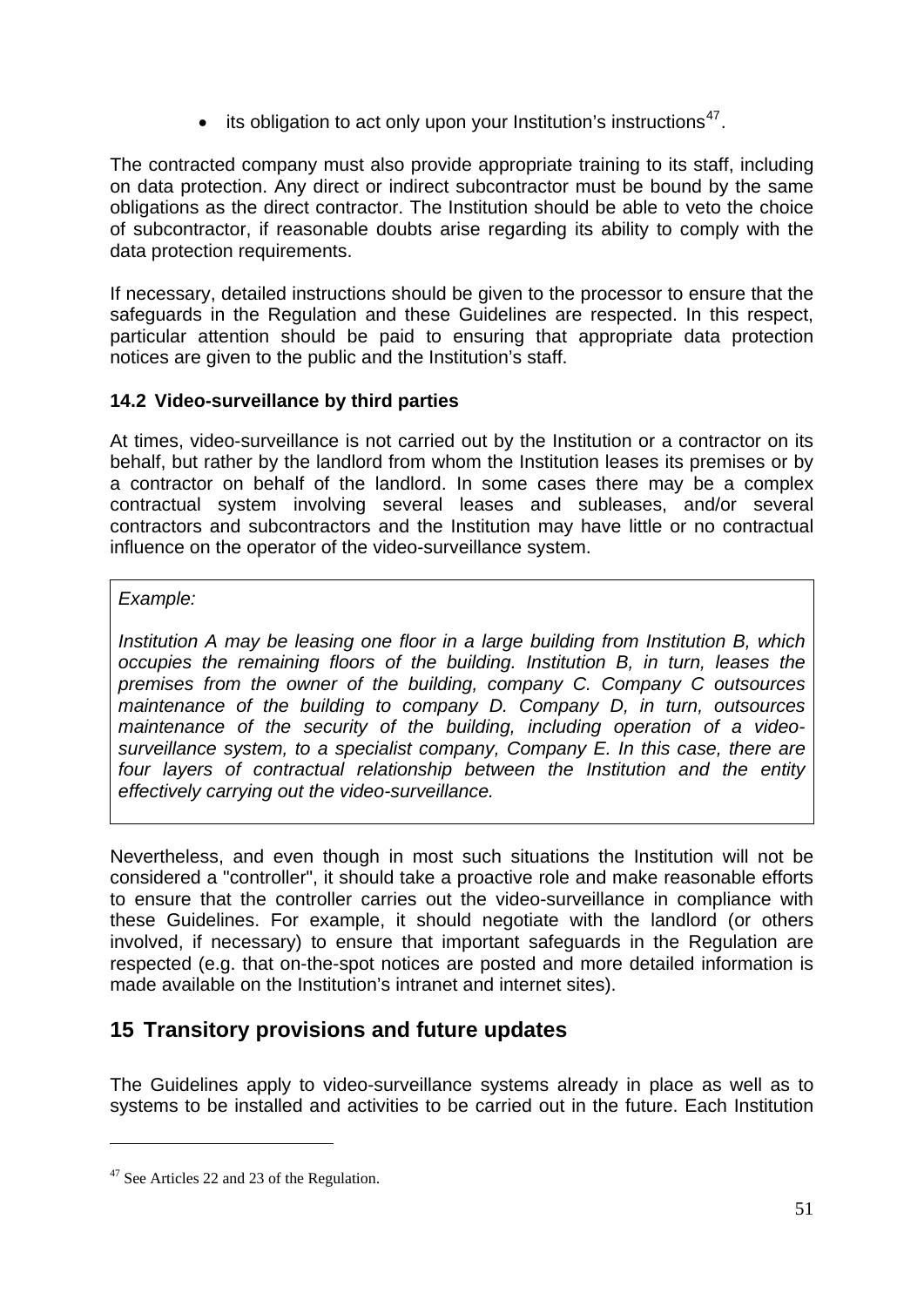has until 1 January 2011 to bring its existing practices into compliance with the Guidelines. Obtaining compliance for existing systems means that by this date the Institutions should

- verify what their existing practices are,
- identify what further steps are necessary to ensure full compliance, and
- implement all necessary measures to reach full compliance.

This ex-post review need not, in most cases, be a complicated and cumbersome exercise and should not, in any event, impose unnecessary administrative burdens. Indeed, many Institutions who discussed their video-surveillance systems with their DPOs in the past may find that their existing practices, to a large extent, already follow the recommendations in the Guidelines, and therefore, for the most part, all they need to do now is to verify and confirm these in writing. In addition, and importantly, verification will also allow the Institutions to identify targeted, specific adjustments to further improve their level of compliance.

In order to carry out this ex-post review in the most efficient manner, the EDPS recommends a global approach, whereby each Institution carries out a single exercise in which

- it verifies (either in a formal audit or in an informal fact-finding exercise) the adequacy and compliance of existing practices against the Regulation and the Guidelines,
- prepares (or updates) the Institution's video-surveillance policy, and finally,
- audits the revised practices against the revised policy, the Guidelines and the Regulation in a formal adequacy and compliance audit.

When necessary or helpful, an ex-post impact assessment should also be prepared as part of the same review.

#### **15.1. Ex-post review of compliance status and ex-post prior checking** [48](#page-51-0)

By the same date, each DPO must notify the EDPS about the compliance status of his/her Institution. This can be done by sending a simple letter to the EDPS. The letter must

- confirm that the Institution has adopted a video-surveillance policy and
- carried out an audit;

1

- specify whether the Institution also carried out an impact assessment; and
- whether the Institution believes that an ex-post prior checking is necessary, and if so, on what grounds.

The following must be attached to the letter:

<span id="page-51-0"></span><sup>&</sup>lt;sup>48</sup> "Ex-post" prior checking refers to checking of already existing systems, whereas a "true" prior checking under Article 27 of the Regulation refers to review of new systems (or upgrades of existing systems), which have not yet been put into place.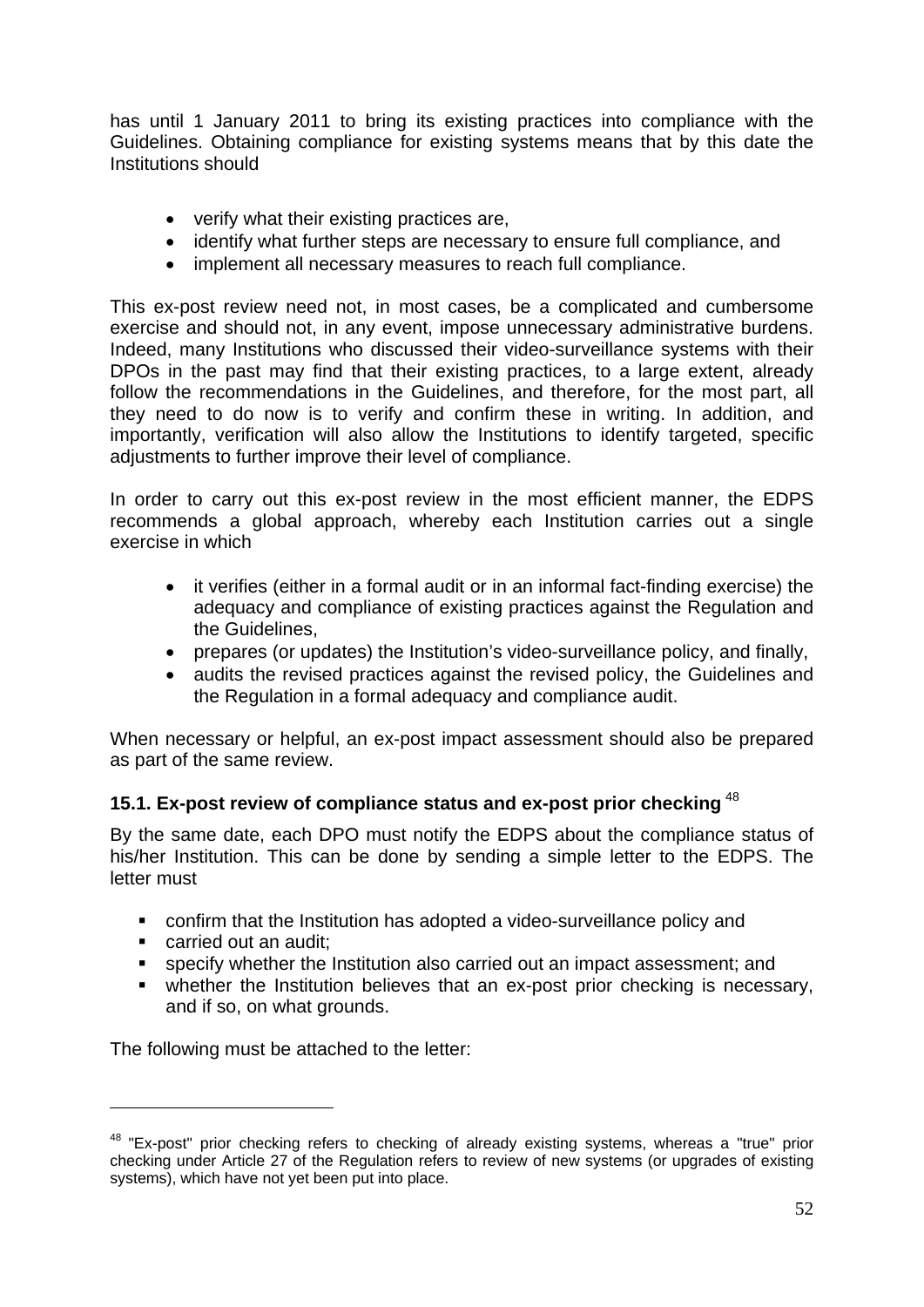- the video-surveillance policy (along with its attachments),
- the audit report and
- the impact assessment report, if any.

If, despite the best efforts by an Institution, compliance on certain, specific items cannot be reached by the 1 January 2011 target date, the Institution should adopt a plan committing itself to full compliance using a step-by-step approach. The plan should explain the reasons for the delay in compliance, and identify the further steps and target dates that it plans to take to achieve full compliance as soon as possible. The plan should be submitted to the EDPS by 1 January 2011, along with the rest of the documents listed above.

Considering that these documents should already contain all the items that would normally be included in the EDPS prior checking notification form, to avoid duplication of efforts, there is no need to submit an additional prior checking notification form to the EDPS. The Institution, however, must make it clear in its letter, whether an ex-post prior-checking is requested, and if so, on what grounds. Early compliance and notification on compliance status prior to the final deadline are welcome.

If in doubt, the EDPS is available for consultation on any issues that may arise during the transition period.

As of 1 January 2011, and upon receipt of the requested documentation, the EDPS will establish a schedule for the processing of the ex-post prior checking notifications. Depending on the number and quality of the prior checking notifications received, the range of issues encountered, and other relevant factors, the EDPS may issue individual opinions or joint opinions with respect to several Institutions and/or issues. The procedure may also include on-the-spot checks or inspections.

At a subsequent stage, or parallel with processing the prior checking notifications, the EDPS may initiate enquiries and/or inspections into the practices of some or all Institutions even if these practices do not require prior checking. Depending on the level of compliance by the Institutions, the range of issues encountered, and other relevant factors, the EDPS may issue further recommendations either individually to certain Institutions or to several Institutions jointly on common issues.

### **15.2. Pending ex-post prior checking notifications**

Due to the changes required by the Institutions to bring their practices into compliance with the Guidelines, the EDPS will close all ex-post prior checking procedures where the notifications were submitted prior to the publication of these Guidelines, and which were suspended pending the adoption of these Guidelines. The Institutions whose prior checking notifications have thus been closed should inform the EDPS according to the general rules and subject to the generally applicable deadline regarding their compliance status.

To assist further the compliance efforts of these Institutions, upon specific request, the EDPS may issue preliminary recommendations based on the prior checking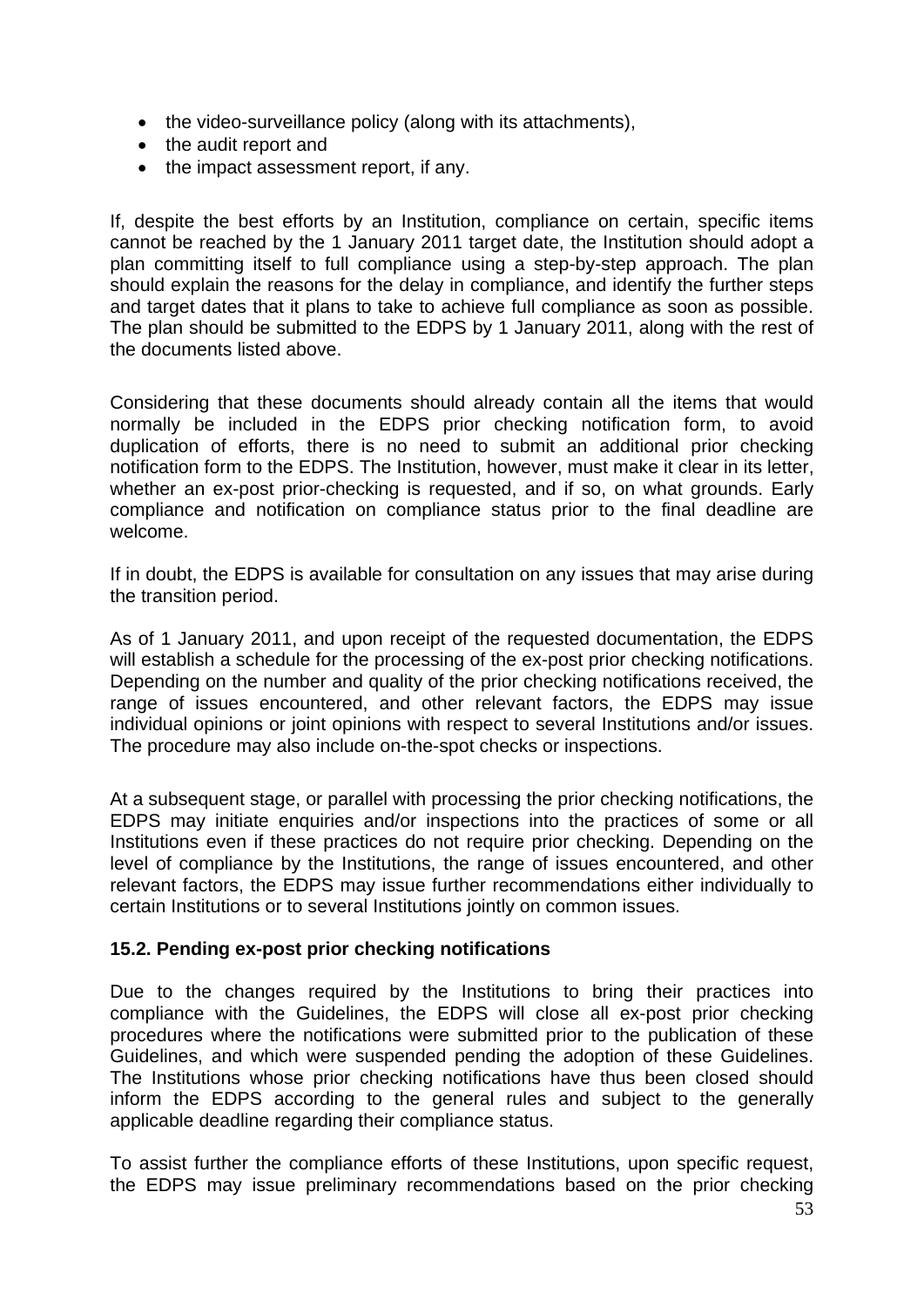notification and other documents that were submitted by the Institution in the past. These recommendations will be based purely on the documentation received, without in-depth investigation.

#### **15.3. Prior checking notifications for new systems**

As for "true" prior checking notifications for new systems, these should be submitted as soon as possible during the planning phase, without having regard to the transitory period or the schedule established for ex-post review. The EDPS will process them as a matter of urgency.

## **15.4. Revision of the Guidelines**

When significant changes in the circumstances so require, the EDPS may issue revised versions of these Guidelines. The circumstances which may trigger a revision include, among others:

- changes in video-surveillance practices within the Institutions and internationally, including technological changes,
- further development of international regulation of video-surveillance,
- **EXEL EXERCITE ISSONS Learnt from the application of these Guidelines, and comments** received.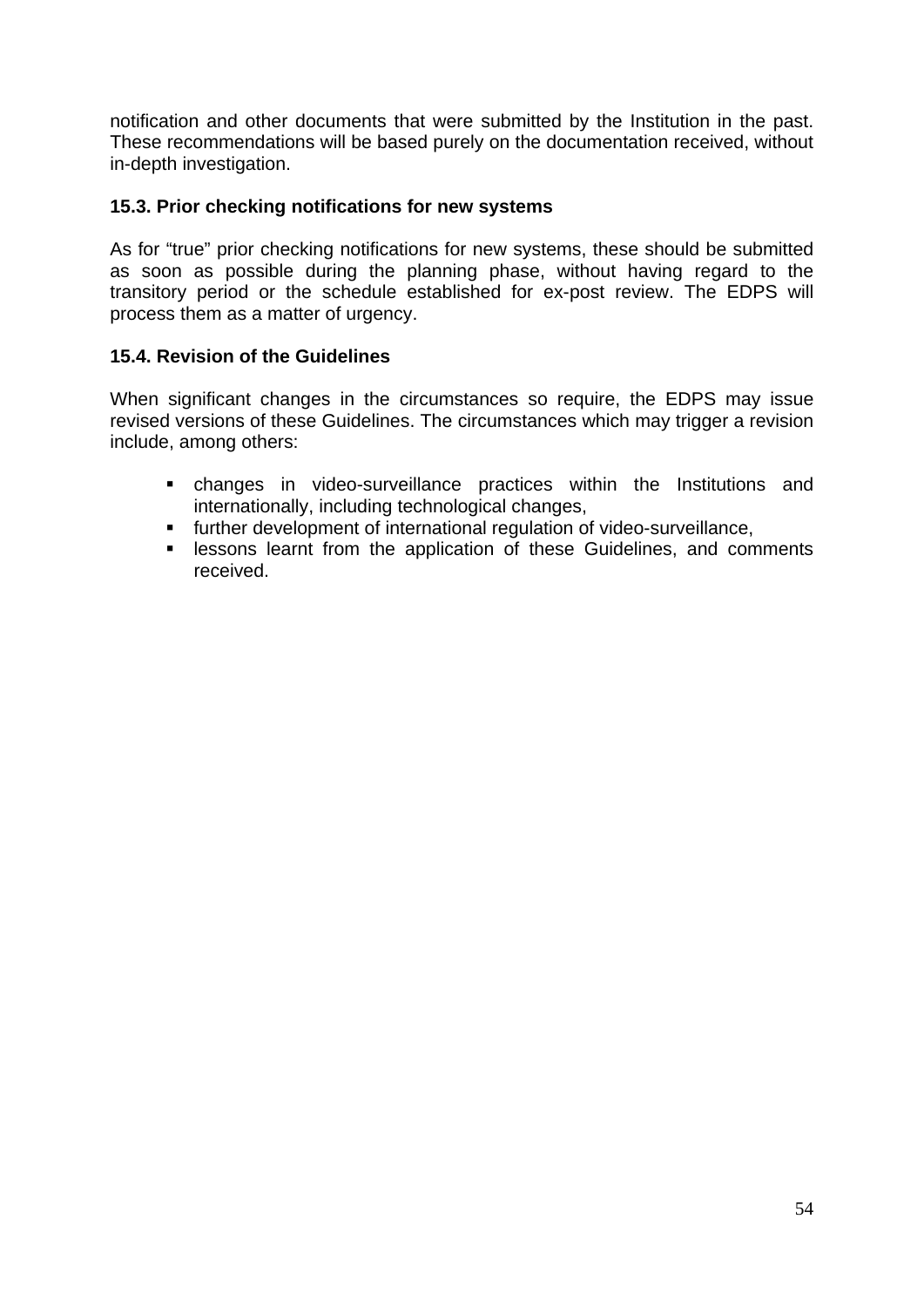## <span id="page-54-0"></span>**Appendix 1: Sample video-surveillance policy**

## **[Agency] Video-surveillance Policy**

Adopted by the Director's Decision on **[31 May 2010]**

#### **1. Purpose and scope of the Agency's Video-surveillance Policy**

For the safety and security of its buildings, assets, staff and visitors, our Agency operates a video-surveillance system. This Video-surveillance Policy, along with its attachments, describes the Agency's video-surveillance system and the safeguards that the Agency takes to protect the personal data, privacy and other fundamental rights and legitimate interests of those caught on the cameras.

#### **2. How do we ensure that our video-surveillance system is designed with privacy and data protection concerns in mind and is compliant with data protection law?**

**2.1. Revision of the existing system.** A video-surveillance system had already been operating in our Agency before the issuance of the Video-Surveillance Guidelines by the European Data Protection Supervisor ("**Guidelines**") on \_\_\_\_\_ 2010. Our procedures, however, have since then been revised to comply with the recommendations set forth in the Guidelines (Guidelines, Section 15). **[hyperlink to the Guidelines at the EDPS website]** 

**2.2. Compliance status.** The Agency processes the images in accordance with both the Guidelines and Regulation (EC) No 45/2001 on the protection of personal data by the Community institutions and bodies. **[If you deviate from any recommendations in the Guidelines, this should be clearly stated and justified in your videosurveillance policy.]**

**2.3. Self-audit.** The system was subject to a self-audit. **The audit report** is attached as **Attachment 1.**

**2.4. Notification of compliance status to the EDPS.** Considering the limited scope of the system, it was not necessary to carry out a formal impact assessment (Guidelines, Section 3.2) or to submit a prior checking notification to the EDPS (Guidelines, Section 4.3). **[Note that in case an impact assessment has been carried out, your impact assessment report should also be attached to your video-surveillance policy and the main issues and findings must be highlighted in the policy itself. Similarly, if a prior checking opinion is issued by the EDPS, this should also be attached, and the main EDPS recommendations and your follow-up on those recommendations should be summarised in the policy itself.]**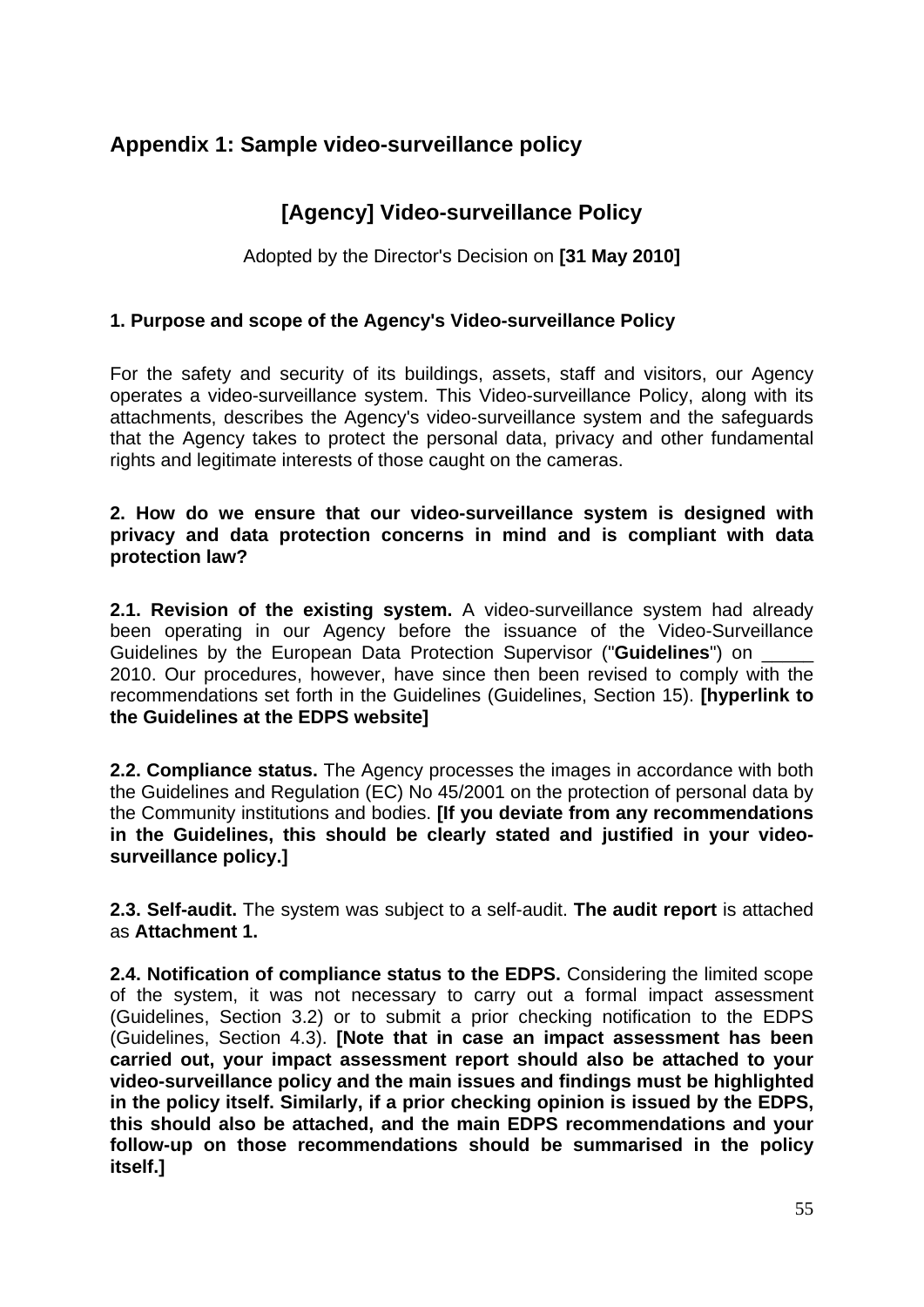Simultaneously with adopting this Video-surveillance Policy, we also notified the EDPS of our compliance status by sending them a copy of our Video-surveillance Policy and our first audit report.

**2.5. Contacts with the relevant data protection authority in the Member State.** The competent data protection authority in **[insert country]** was informed and its concerns and recommendations were taken into account. In particular, both the onthe-spot notice and this Video-surveillance Policy are also available in **[local language/s].**

**2.6. Director's decision and consultation.** The decision to use the current videosurveillance system and to adopt the safeguards as described in this Videosurveillance Policy was made by the Director of the Agency after consulting

- the head of the Agency's security unit,
- the Agency's Data Protection Officer,
- and the Staff Committee.

During this decision-making process, the Agency

- demonstrated and documented the need for a video-surveillance system as proposed in this policy,
- discussed alternatives and concluded that the maintenance of the current video-surveillance system, after the adoption of the data protection safeguards proposed in this policy, is necessary and proportionate for the purposes described in Section 1 (see Guidelines, Section 5), and
- addressed the concerns of the DPO and the Staff Committee (see Guidelines, Section 4).

**2.7 Transparency.** The Video-surveillance Policy has two versions, a version for restricted use and this public version available and posted on our internet and intranet sites at **[internet and intranet addresses]**. This public version of the Videosurveillance Policy may contain summary information with respect to particular topics or attachments. When this is the case, it is always clearly stated. Information is only omitted from the public version when the preservation of confidentiality is absolutely necessary for compelling reasons (e.g. for security reasons or to preserve the confidentiality of commercially sensitive information or to protect the privacy of individuals).

**2.8. Periodic reviews.** A periodic data protection review will be undertaken by the security unit every two years, the first by 31 May 2012. During the periodic reviews we will re-assess that:

- there continues to be a need for the video-surveillance system,
- the system continues to serve its declared purpose, and that
- adequate alternatives remain unavailable.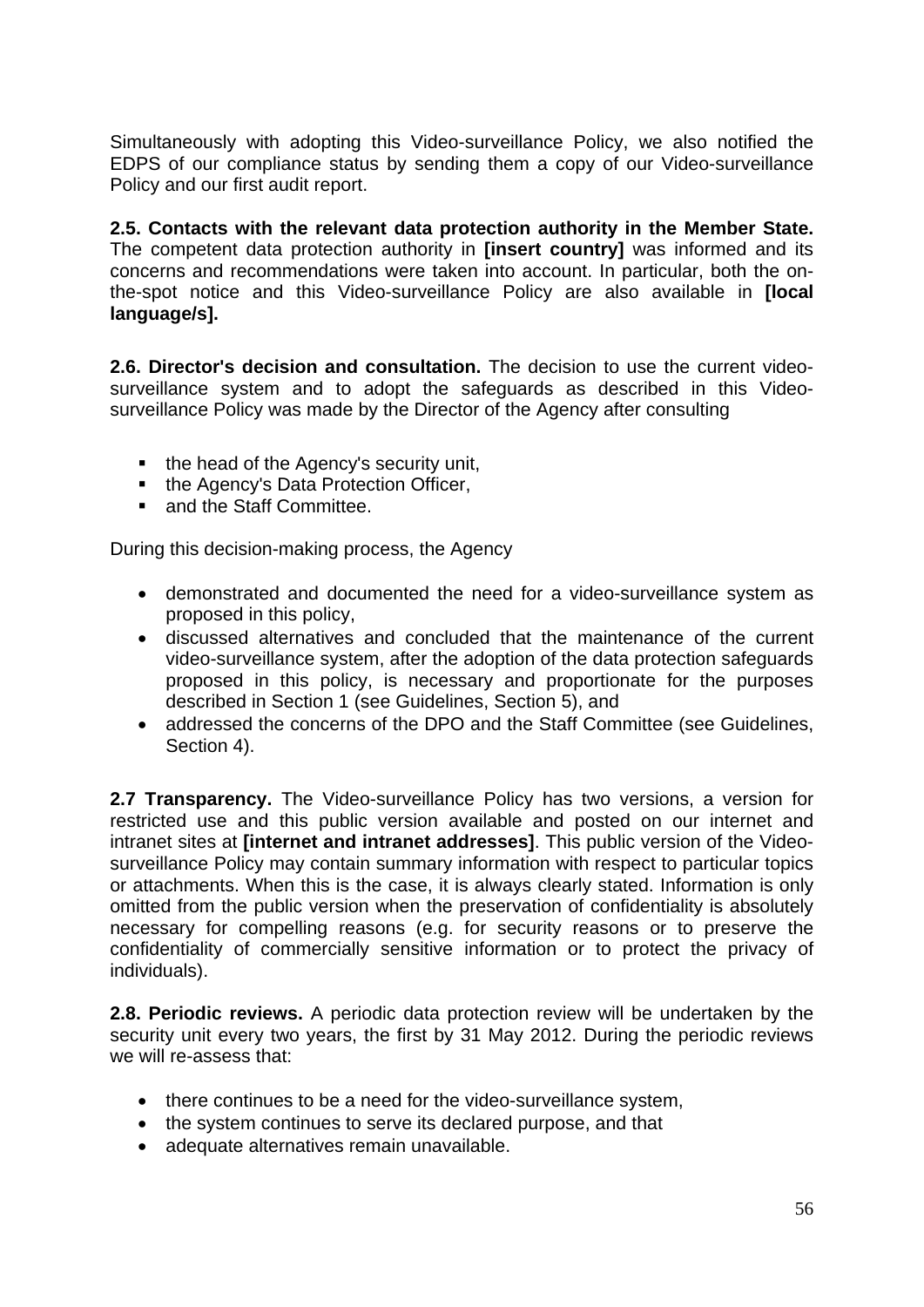The periodic reviews will also cover all other issues addressed in the first report, in particular, whether our Video-Surveillance Policy continues to comply with the Regulation and the Guidelines (adequacy audit), and whether it is followed in practice (compliance audit). Copies of the periodic reports will also be attached to this Videosurveillance Policy in **Attachment 1**.

**2.9. Privacy-friendly technological solutions.** We also implemented the following privacy-friendly technological solutions (see Guidelines, Section 3.3):

#### **[list and describe the solutions implemented]**

#### **3. What areas are under surveillance?**

The video-surveillance system consists of **[seven fixed cameras]. A map with the locations of the cameras** is included in **Attachment 2.** 

Of the **[seven cameras, six]** are located at entry and exit points of our building, including the main entrance, emergency and fire exits and the entrance to the parking lot. In addition, there is also a camera at the entrance to the stairway in the parking lot.

There are no cameras elsewhere either in the building or outside of it. We also do not monitor any areas under heightened expectations of privacy such as individual offices, leisure areas, toilet facilities and others (see Guidelines, Section 6.8). The location of the cameras was carefully reviewed to ensure that they minimise the monitoring of areas that are not relevant for the intended purposes (Guidelines, Section 6.1).

Monitoring outside our building on the territory of **[insert name of the Member State where you are located]** is limited to an absolute minimum, as recommended in Section 6.5 of the Guidelines.

#### **4. What personal information do we collect and for what purpose?**

## **4.1. Summary description and detailed technical specifications for the system.**

The video-surveillance system is a conventional static system. It records digital images and is equipped with motion detection. It records any movement detected by the cameras in the area under surveillance, together with time, date and location. All cameras operate 24 hours a day, seven days a week. The image quality in most cases allows identification of those in the camera's area of coverage (see Guidelines, Section 6.4). The cameras are all fixed (there are no pan-tilt-and-zoom cameras), and thus, they cannot be used by the operators to zoom in on a target or follow individuals around.

We do not use high-tech or intelligent video-surveillance technology (see Section 6.9 of the Guidelines), do not interconnect our system with other systems (Section 6.10), and we do not use covert surveillance (Section 6.11), sound recording, or "talking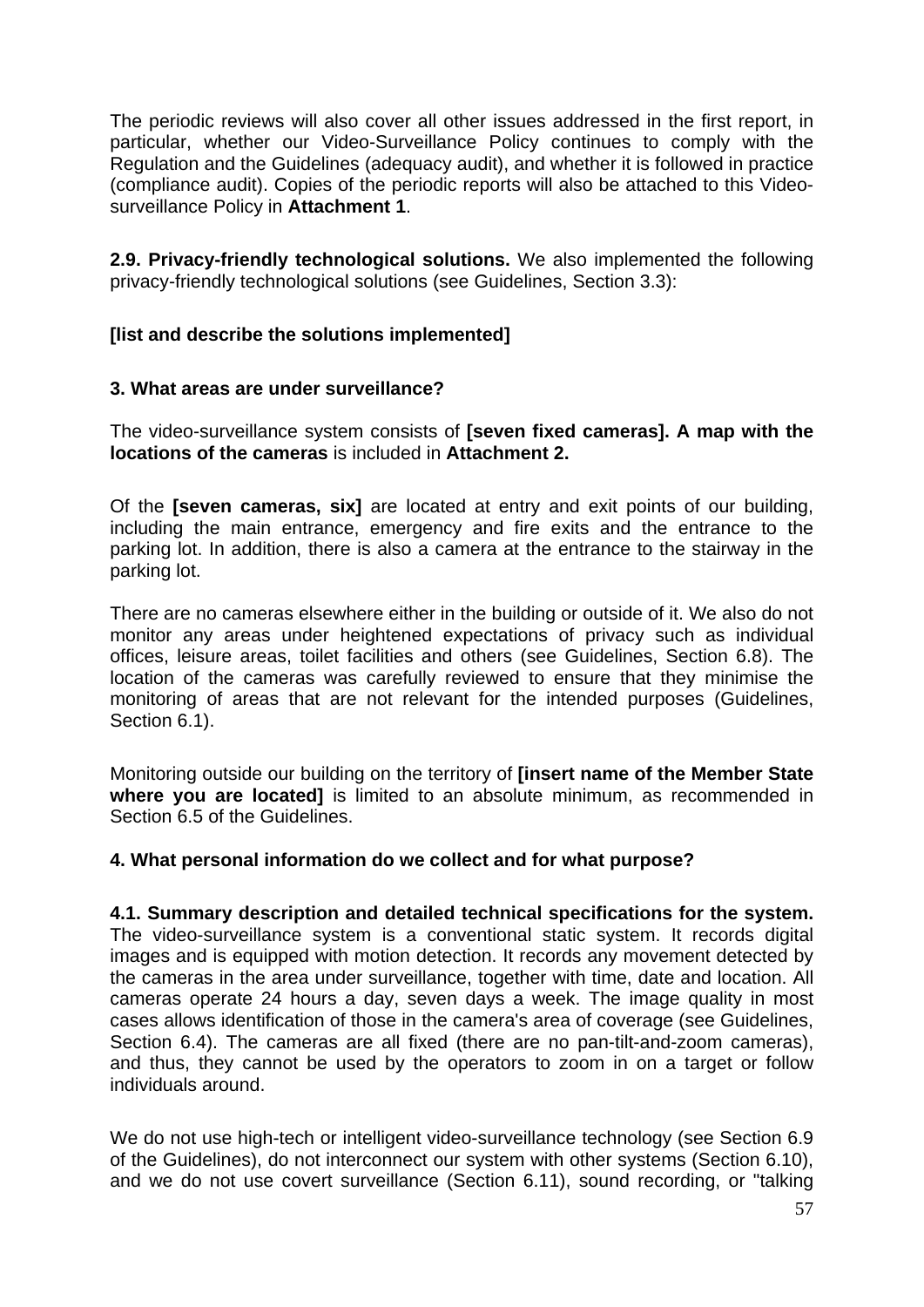CCTV" (Section 6.12). **The technical specifications for** the cameras and **for the video-surveillance system as a whole** (including any software and hardware) are included in **Attachment 3.**

**4.2. Purpose of the surveillance.** The Agency uses its video-surveillance system for the sole purposes of security and access control. The video-surveillance system helps control access to our building and helps ensure the security of our building, the safety of our staff and visitors, as well as property and information located or stored on the premises. It complements other physical security systems such as access control systems and physical intrusion control systems. It forms part of the measures to support our broader security policies and helps prevent, deter, and if necessary, investigate unauthorised physical access, including unauthorised access to secure premises and protected rooms, IT infrastructure, or operational information. In addition, video-surveillance helps prevent, detect and investigate theft of equipment or assets owned by the Agency, visitors or staff, and threats to the safety of visitors or personnel working at the office (e.g. fire, physical assault).

**4.3. Purpose limitation.** The system is not used for any other purpose, for example, it is not used to monitor the work of employees or to monitor attendance. Neither is the system used as an investigative tool (other than investigating physical security incidents such as thefts or unauthorised access) It is only in exceptional circumstances that the images may be transferred to investigatory bodies in the framework of a formal disciplinary or criminal investigation as described in Section 6.5 below (see Sections 5.7, 5.8 and 10.3 of the Guidelines).

**4.4. No** *ad hoc* **surveillance foreseen.** We foresee no *ad hoc* surveillance operations for which we would need to plan at this time (see Guidelines, Section 3.6).

**4.5. Webcams.** We have no webcams (see Section 5.8 of the Guidelines).

**4.6. No special categories of data collected.** We collect no special categories of data (Section 6.7 of the Guidelines).

### **5. What is the lawful ground and legal basis of the video-surveillance?**

The use of our video-surveillance system is necessary for the management and functioning of our Agency (for the security and access control purpose described in Section 4.2 above). Therefore, we have a lawful ground for the video-surveillance (see Section 5.2 of the Guidelines). A more detailed and specific legal basis for the video-surveillance is provided in this Video-surveillance Policy. This policy, in turn, forms part of the broader security policies adopted by our Agency.

#### **6. Who has access to the information and to whom is it disclosed?**

**6.1. In-house security staff and outsourced security-guards.** Recorded video is accessible to our in-house security staff only. Live video is also accessible to security guards on duty. These security guards work for an out-sourced security company. The **contract with this security company** is included in **Attachment 4.**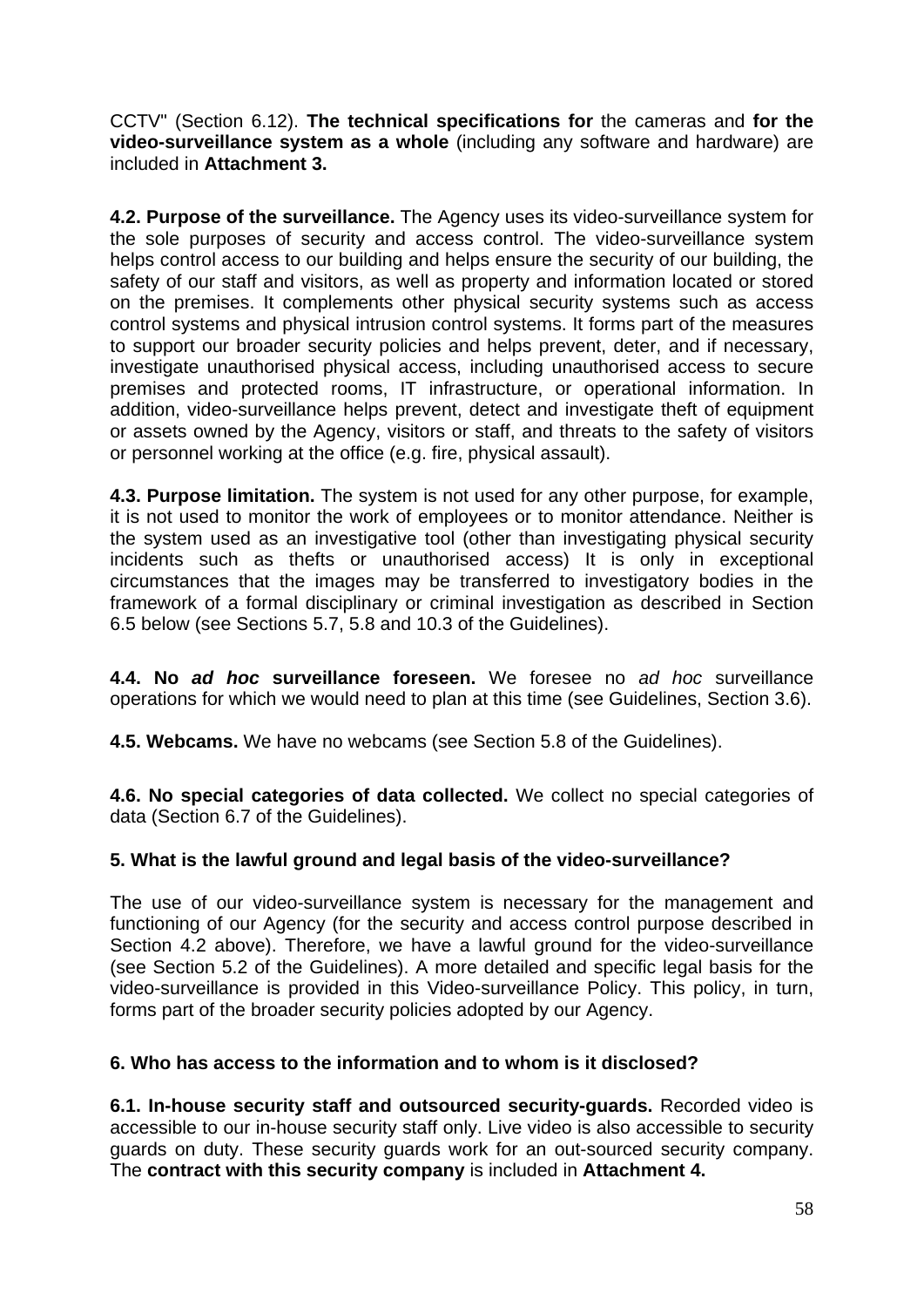**6.2. Access rights.** The Agency's Security Policy for Video-surveillance (see Section 7 below and Attachment 7) clearly specifies and documents who has access to the video-surveillance footage and/or the technical architecture of the video-surveillance system, for what purpose and what those access rights consist of. In particular, the document specifies who has the right to:

- view the footage real-time,
- view the recorded footage, or
- $\overline{\phantom{a}}$  copy,
- **download,**
- **delete**, or
- alter any footage.

**6.3. Data protection training.** All personnel with access rights, including the outsourced security guards, were given their first data protection training on **[15 May 2010].** Training is provided for each new member of the staff and periodic workshops on data protection compliance issues are carried out at least once every two years for all staff with access rights (see Section 8.2 of the Guidelines).

**6.4. Confidentiality undertakings.** After the training each staff member also signed a confidentiality undertaking. This undertaking was also signed by the outsourced company. Copies of these **confidentiality undertakings** are attached as **Attachment 5** (see Section 8.3 of the Guidelines).

**6.5. Transfers and disclosures.** All transfers and disclosures outside the security unit are documented and subject to a rigorous assessment of the necessity of such transfer and the compatibility of the purposes of the transfer with the initial security and access control purpose of the processing (see Section 10 of the Guidelines). **The register of retention and transfers** is included in **Attachment 6** (see Section 10.5 and 7.2 of the Guidelines). The DPO of the Agency is consulted in each case. **[If you have routine transfers which are made without the involvement of the DPO, please describe your policy in detail in this Video-surveillance Policy.]**

No access is given to management or human resources. **[If this is not the case, please provide illustrative examples of such transfers. Please also describe your rules on what can be transferred to whom and under what circumstances.]**

Local police may be given access if needed to investigate or prosecute criminal offences. There were a few occasions in the past where police were given access to footage to help investigate bicycle theft from the bicycle racks located at the entrance to the garage. On no other occasion was access given to the police for the past **[five years]** for which we hold records of transfers. **[Again, if there were other cases, please provide illustrative examples of such transfers. Please also describe your rules on what can be transferred to whom and under what circumstances.]**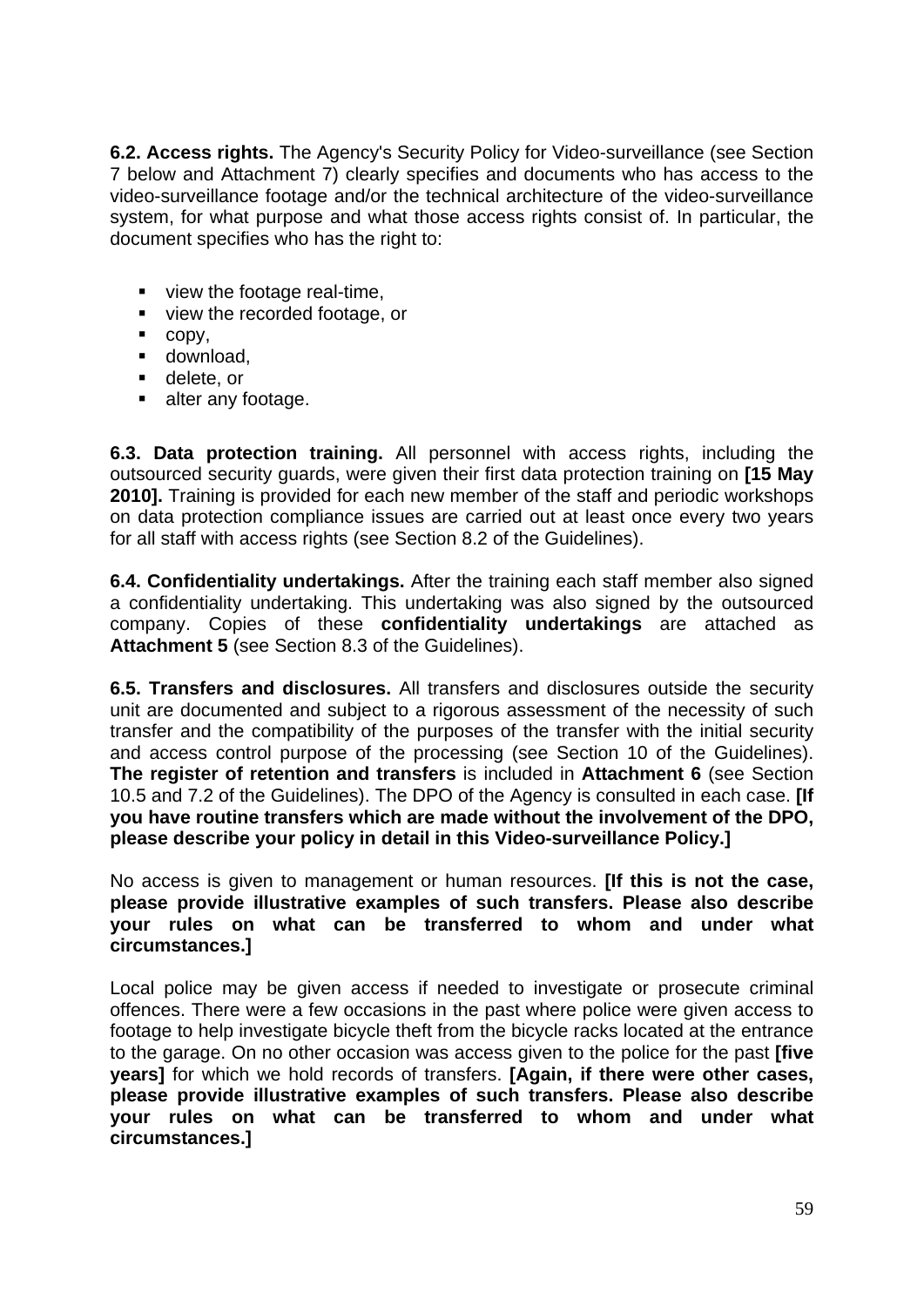Under exceptional circumstances, access may also be given to

- **the European Anti-fraud Office ("OLAF") in the framework of an investigation** carried out by OLAF,
- the Commission's Investigation and Disciplinary Office ("**IDOC**") in the framework of a disciplinary investigation, under the rules set forth in Annex IX of the Staff Regulations of Officials of the European Communities, or
- those carrying out a formal internal investigation or disciplinary procedure within the Institution,

provided that it can be reasonably expected that the transfers may help investigation or prosecution of a sufficiently serious disciplinary offence or a criminal offence. No requests for data mining are accommodated. For the past **[five years]** for which we hold records of transfers, we have not authorised a transfer under any of the above grounds.

#### **7. How do we protect and safeguard the information?**

In order to protect the security of the video-surveillance system, including personal data, a number of technical and organisational measures have been put in place. These are detailed in a processing-specific security policy ("**Security Policy for Video-surveillance**"), which is attached as **Attachment 7**.

The Agency's Security Policy for Video-surveillance was established in accordance with Section 9 of the EDPS Video-surveillance Guidelines.

Among others, the following measures are taken:

- Secure premises, protected by physical security measures, host the servers storing the images recorded; network firewalls protect the logic perimeter of the IT infrastructure; and the main computer systems holding the data are security hardened.
- Administrative measures include the obligation of all outsourced personnel having access to the system (including those maintaining the equipment and the systems) to be individually security cleared.
- All staff (external and internal) signed non-disclosure and confidentiality agreements.
- Access rights to users are granted to only those resources which are strictly necessary to carry out their jobs.
- Only the system administrator specifically appointed by the controller for this purpose is able to grant, alter or annul any access rights of any persons. Any provision, alteration or annulment of access rights is made pursuant to the criteria established in the Security Policy for Video-surveillance (see Attachment 7).
- The Security Policy for Video-surveillance contains an up-to-date list of all persons having access to the system at all times and describes their access rights in detail.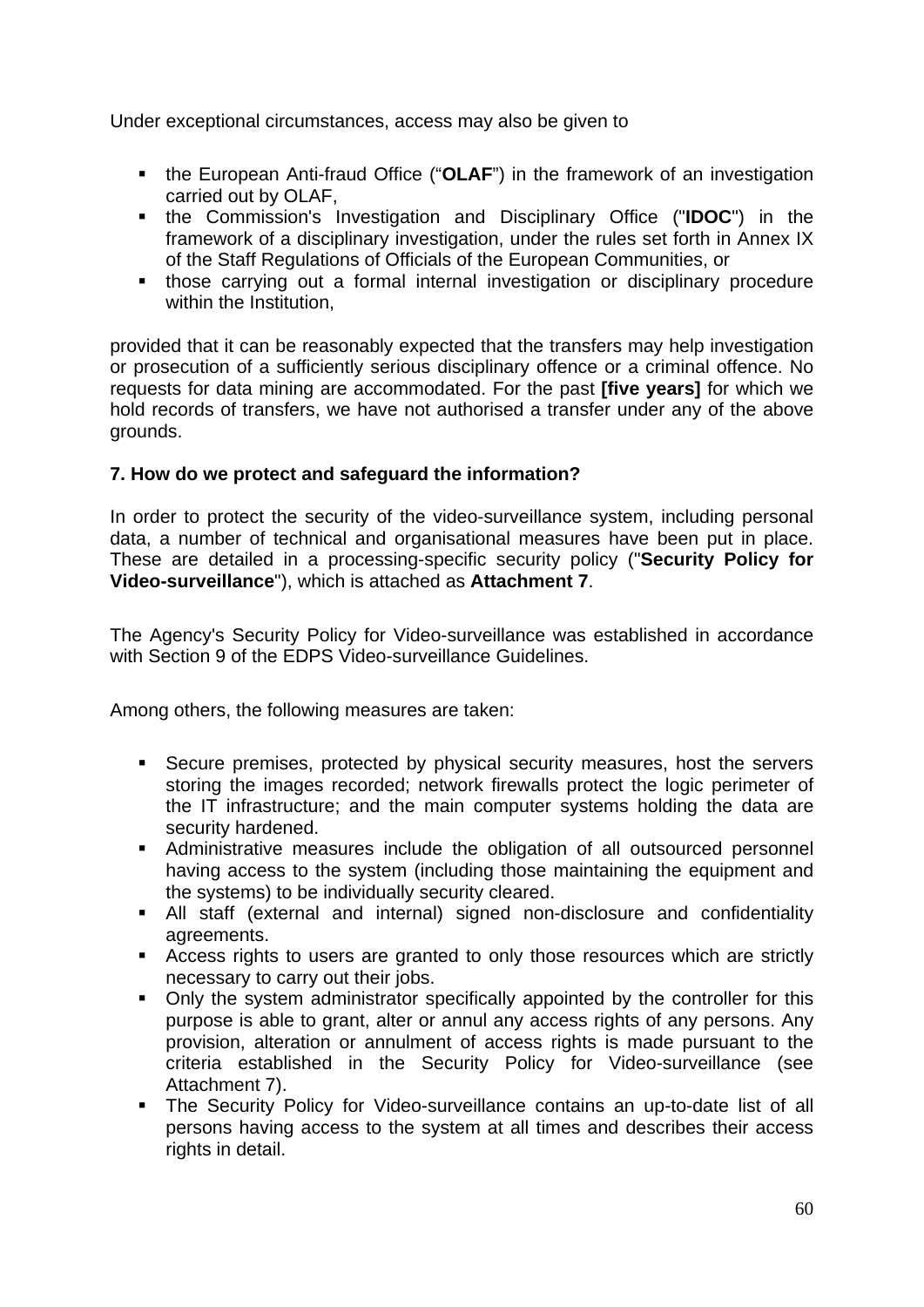#### **8. How long do we keep the data?**

The images are retained for a maximum of 48 hours. Thereafter, all images are deleted. If any image needs to be stored to further investigate or evidence a security incident, they may be retained as necessary. Their retention is rigorously documented and the need for retention is periodically reviewed. A copy of the **register of retention and transfers** is included in **Attachment 6** (see Section 7 of the Guidelines.)

The system is also monitored live by the security guard in the downstairs building reception 24 hours a day.

#### **9. How do we provide information to the public?**

**9.1. Multi-layer approach.** We provide information to the public about the videosurveillance in an effective and comprehensive manner (see Guidelines, Section 11). To this end, we follow a multi-layer approach, which consists of a combination of the following two methods:

- on-the-spot notices to alert the public to the fact that monitoring takes place and provide them with essential information about the processing, and
- we post this Video-surveillance Policy on our intranet and also on our internet sites for those wishing to know more about the video-surveillance practices of our Institution.

Print-outs of this Video-surveillance Policy are also available at our building reception desk and from our security unit upon request. A phone number and an email address are provided for further enquiries.

We also provide on-the-spot notice adjacent to the areas monitored. We placed a notice near the main entrance, the elevator entrance in the parking lot and at the entry to the parking lot.

The Agency's on-the-spot data protection notice is included as **Attachment 8.**

**9.2. Specific individual notice.** In addition, individuals must also be given individual notice if they were identified on camera (for example, by security staff in a security investigation) provided that one or more of the following conditions also apply:

- their identity is noted in any files/records,
- the video recording is used against the individual,
- **EXECT:** kept beyond the regular retention period,
- transferred outside the security unit, *or*
- **F** if the identity of the individual is disclosed to anyone outside the security unit.

Provision of notice may sometimes be delayed temporarily, for example, if it is necessary for the prevention, investigation, detection and prosecution of criminal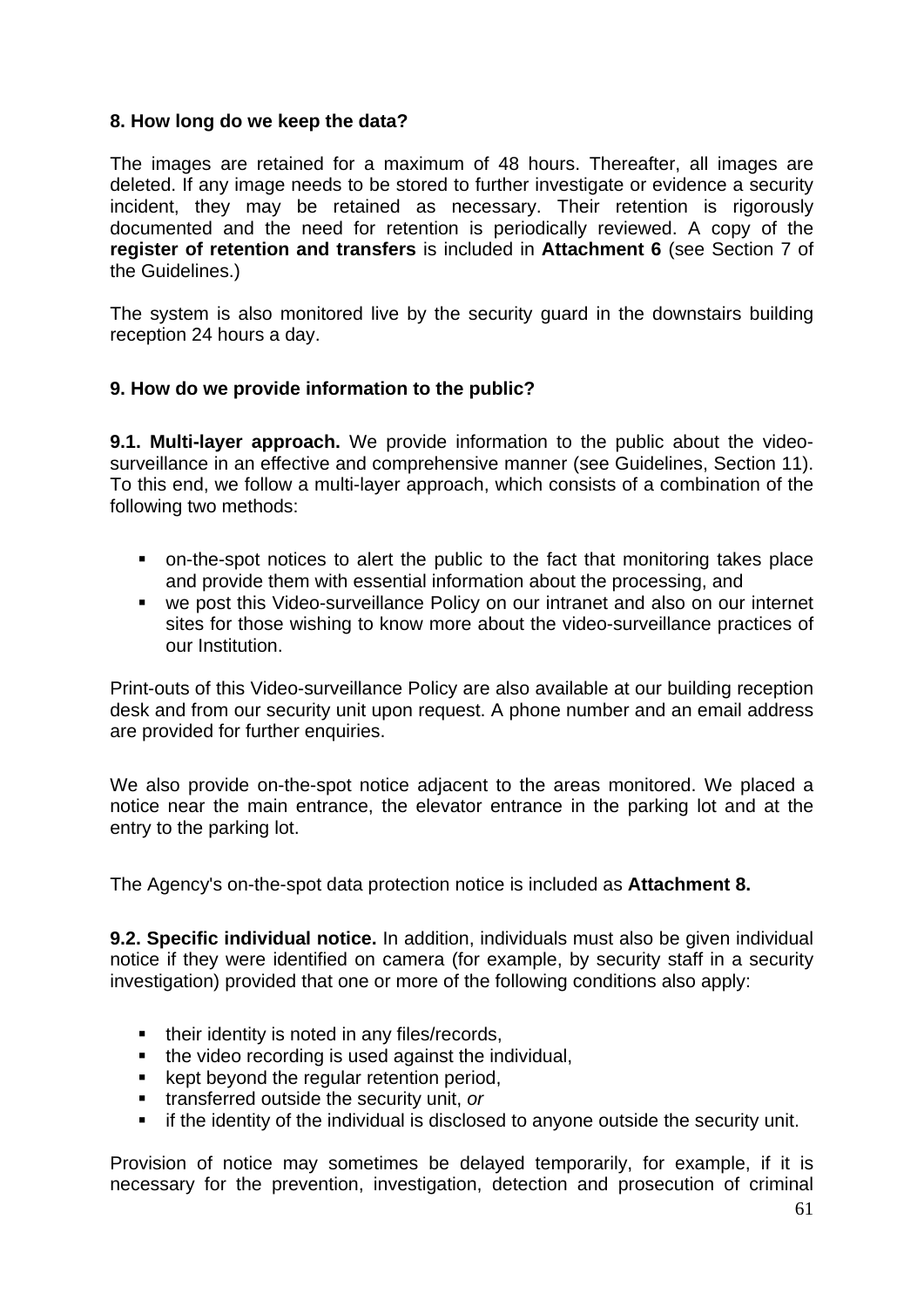offences<sup>[49](#page-61-0)</sup>. The Institution's DPO is consulted in all such cases to ensure that the individual's rights are respected.

**10. How can members of the public verify, modify or delete their information?**  Members of the public have the right to access the personal data we hold on them and to correct and complete such data. Any request for access, rectification, blocking and/or erasing of personal data should be directed to Ms/Mr Thead of Unit **[email address and telephone number].** He or she may also be contacted in case of any other questions relating to the processing of personal data.

Whenever possible, the security unit responds to an enquiry in substance within 15 calendar days. If this is not possible, the applicant is informed of the next steps and the reason for the delay within 15 days. Even in the most complex of cases access must be granted or a final reasoned response must be provided rejecting the request within three months at the latest. The unit must do its best to respond earlier, especially if the applicant establishes the urgency of the request.

If specifically requested, a viewing of the images may be arranged or the applicant may obtain a copy of the recorded images on a DVD or other media. In case of such a request, the applicants must indicate their identity beyond doubt (e.g. they should bring identity cards when attending the viewing) and, whenever possible, also designate the date, time, location and circumstances when they were caught on cameras. They must also provide a recent photograph of themselves that allows the security staff to identify them from the images reviewed.

At this time, we do not charge applicants for requesting a viewing or a copy of their recorded images. However, we reserve the right to charge a reasonable amount in case the number of such access requests increases.

An access request may be refused when an exemption under Article 20(1) of Regulation 45/2001 applies in a specific case. For example, following a case-by-case evaluation we may have to conclude that restricting access may be necessary to safeguard the investigation of a criminal offence. A restriction may also be necessary to protect the rights and freedoms of others, for example, when other people are also present on the images, and it is not possible to acquire their consent to the disclosure of their personal data or to use image-editing to remedy the lack of consent.

### **11. Right of recourse**

-

Every individual has the right of recourse to the European Data Protection Supervisor (edps@edps.europa.eu) if they consider that their rights under Regulation 45/2001 have been infringed as a result of the processing of their personal data by the Agency. Before doing so, we recommend that individuals first try to obtain recourse by contacting:

<span id="page-61-0"></span> $49$  Other exceptions under Article 20 of the Regulation may also apply in exceptional circumstances.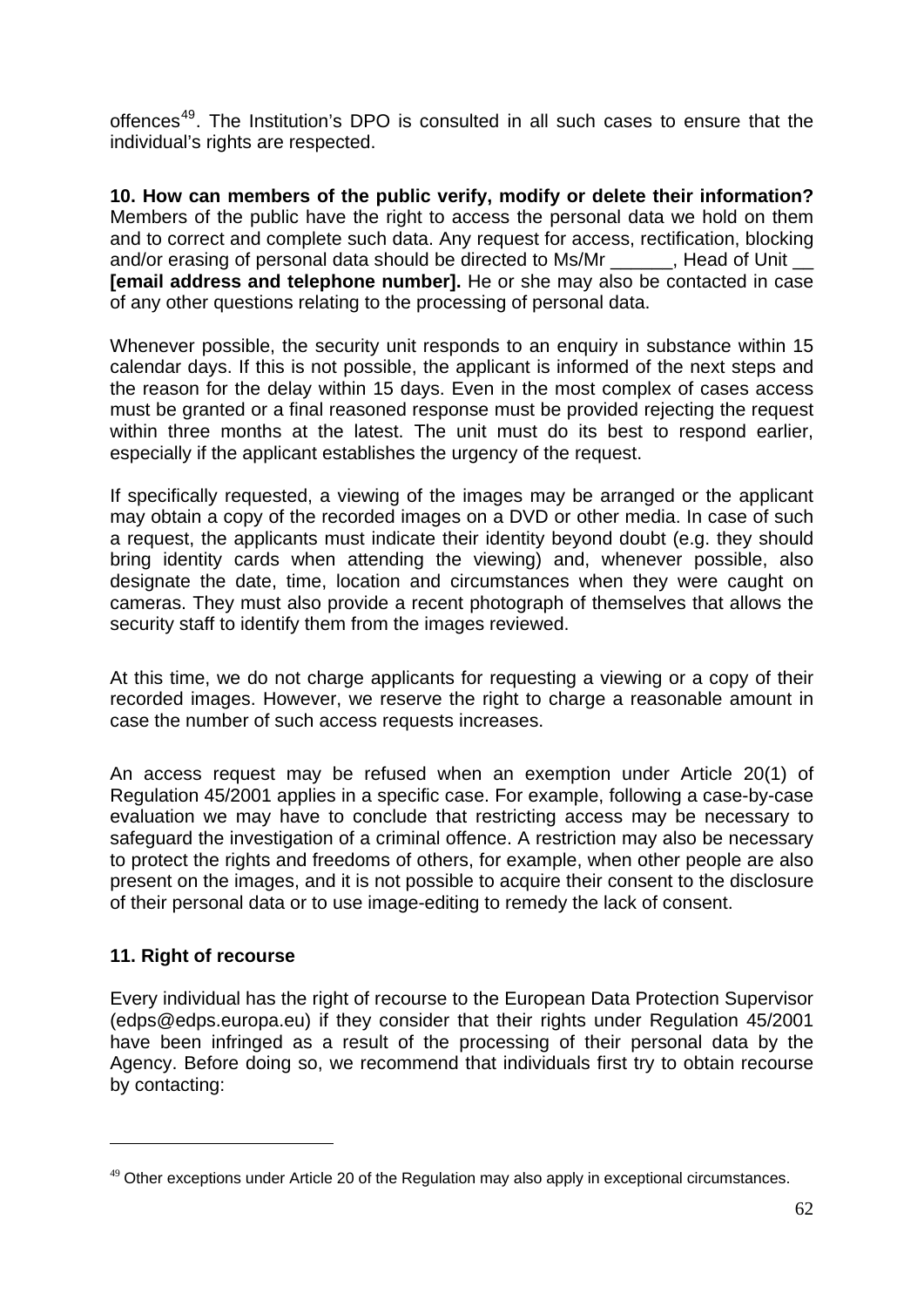- the head of the security unit (see contact details above), and/or
- the data protection officer of the Agency **[insert name, telephone number and email address]**

Staff members may also request a review from their appointing authority under Article 90 of the Staff Regulation.

#### **[Details of internal recourse procedure, including timelines and contact details.]**

\* \* \*

#### **Attachments to the Video-surveillance Policy:**

- **The audit report** is attached as **Attachment 1.** Attachment 1 will also contain the **periodic reviews.**
- A map with the locations of the cameras is included in **Attachment 2**.
- The **technical specifications** for the cameras and for the video-surveillance system as a whole (including any software and hardware) are included in **Attachment 3**.
- The **contract with the outsourced security company** is included in **Attachment 4**.
- Copies of the **confidentiality undertakings** are attached as **Attachment 5**  (see Section 8.3 of the Guidelines).
- **The register of retention and transfers** is included in **Attachment 6** (see Sections 10.5 and 7.2 of the Guidelines).
- In order to protect the security of the video-surveillance system, including personal data contained in it, a number of technical and organisational measures have been put in place. These are detailed in a processing-specific security policy ("**Security Policy for Video-surveillance**"), which is attached as **Attachment 7**.
- The Agency's **on-the-spot data protection notice** is included as **Attachment 8.**